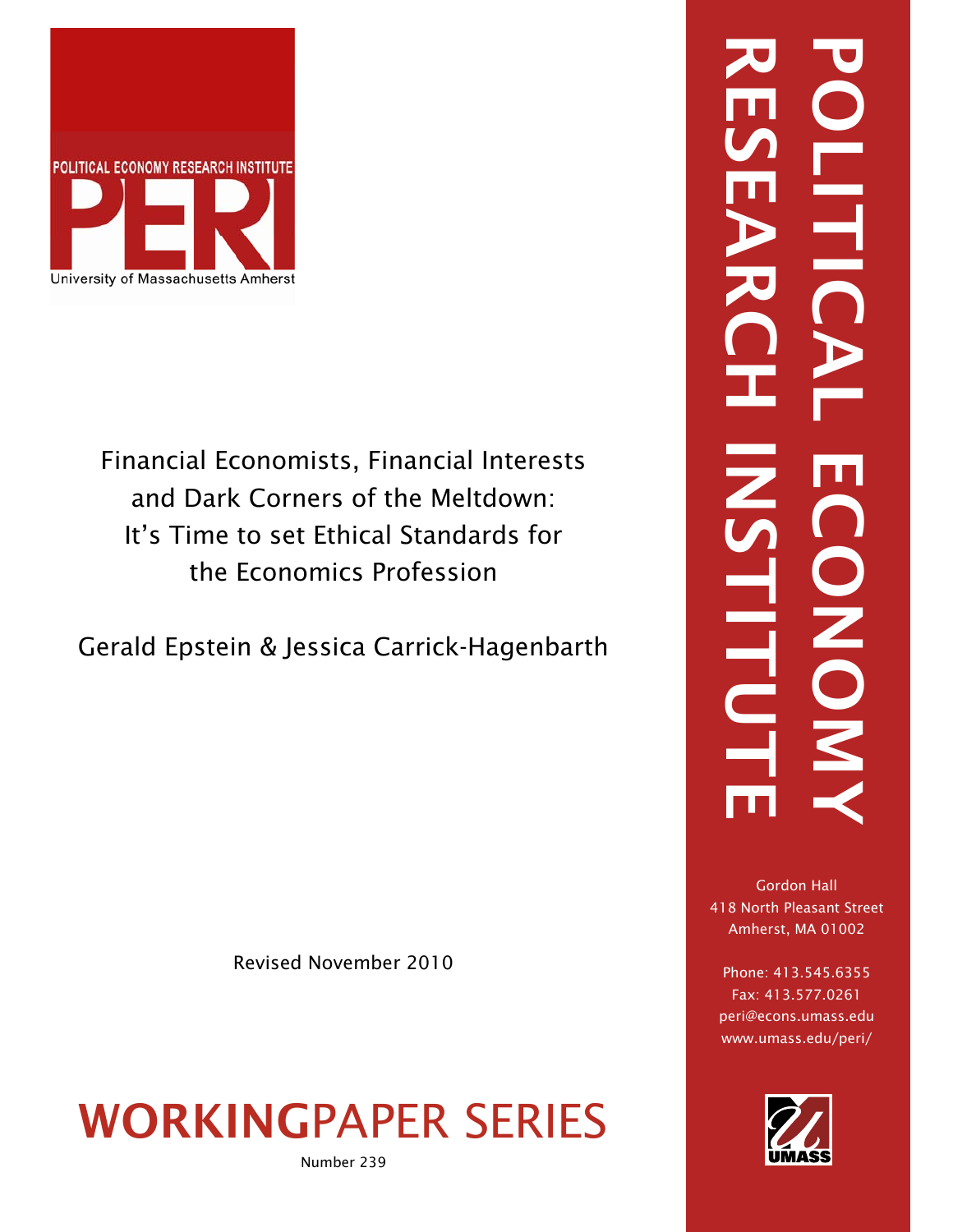# **Financial Economists, Financial Interests and Dark Corners of the Meltdown: It's Time to set Ethical Standards for the Economics Profession**

Gerald Epstein† & Jessica Carrick-Hagenbarth‡\* University of Massachusetts Amherst, Political Economy Research Institute November 2010

First draft: October 2010; this draft, November 18, 2010

\*We are very grateful for insightful comments from James Crotty, João Paulo de Souza and Joo Yeoun Suh. They are not responsible for any remaining errors.

†Department of Economics and Political Economy Research Institute (PERI), University of Massachusetts, Amherst and [SAFER](http://www.peri.umass.edu/safer/): A Committee of Economists and other Experts for Stable, Accountable, Fair and Efficient Financial Reform

‡Department of Economics, University of Massachusetts, Amherst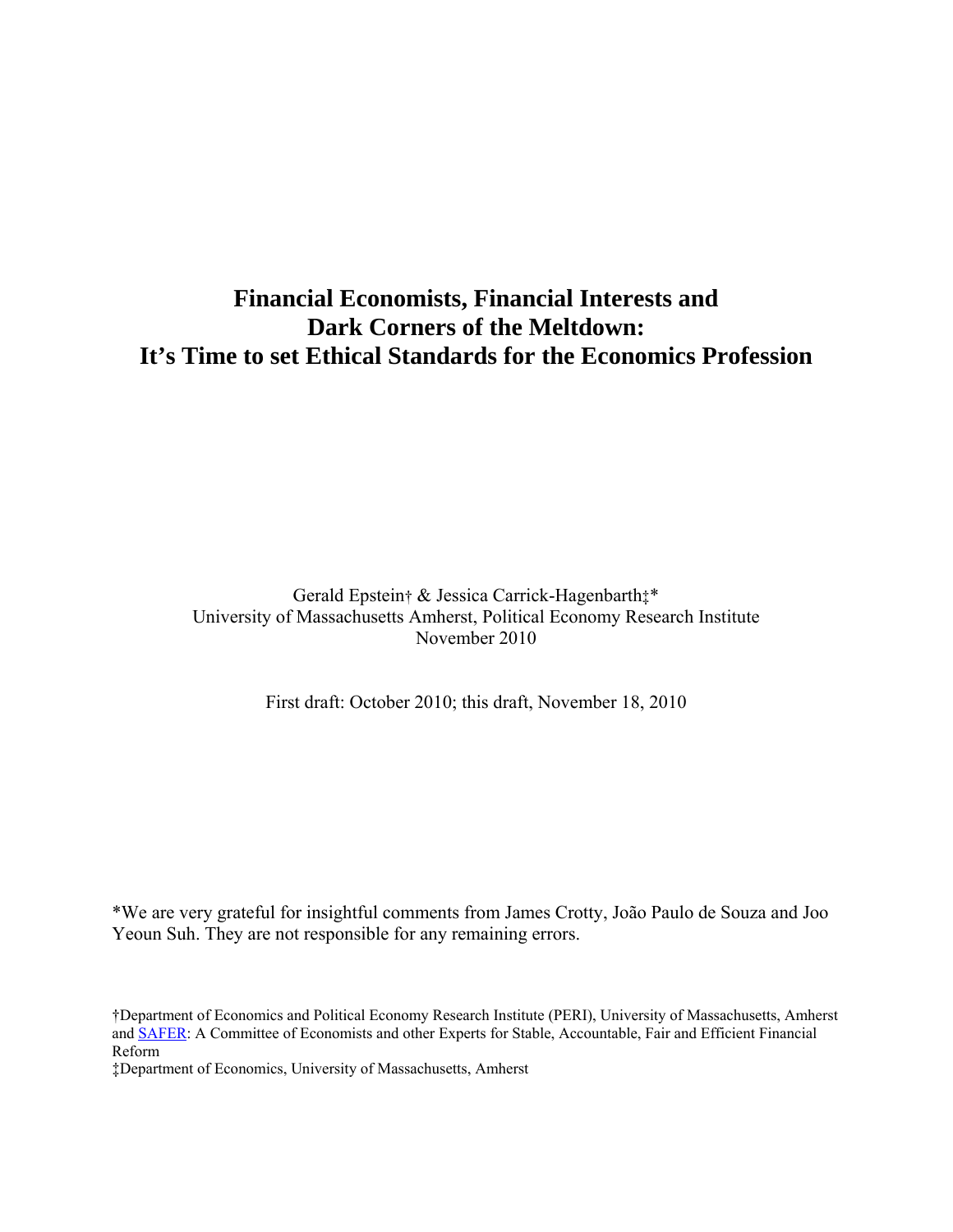**Abstract:** This study analyzes the conflict of interest that exists when academic financial economists, acting in their roles as presumed objective experts in the media and academia on topics, such as financial regulation, fail to report their private financial affiliations. To conduct the study, we analyze the linkages between academia, private financial institutions and public institutions of nineteen academic financial economists who are members of two groups who have put forth proposals on financial reform. In addition, we review media writings and appearances, as well as the academic papers of these economists between 2005 and 2009, to determine the portion of the time these economists identified their affiliations with private or public financial institutions when writing about or commenting on financial policy issues. Our main findings are that in the vast majority of the time, these economists did not identify these affiliations and possible conflicts of interest. In light of these and related findings we call for an economists' code of ethics which would require academic economists to identify these connections in appropriate contexts.

**JEL:** G01 (Financial Crises); A11 (Role of Economics; Role of Economists; Market for Economists); A13 (Relation of Economics to Social Values) **Keywords:** Professional Ethics, Financial Regulation, Academic Economists, Codes of Ethics, Conflicts of Interest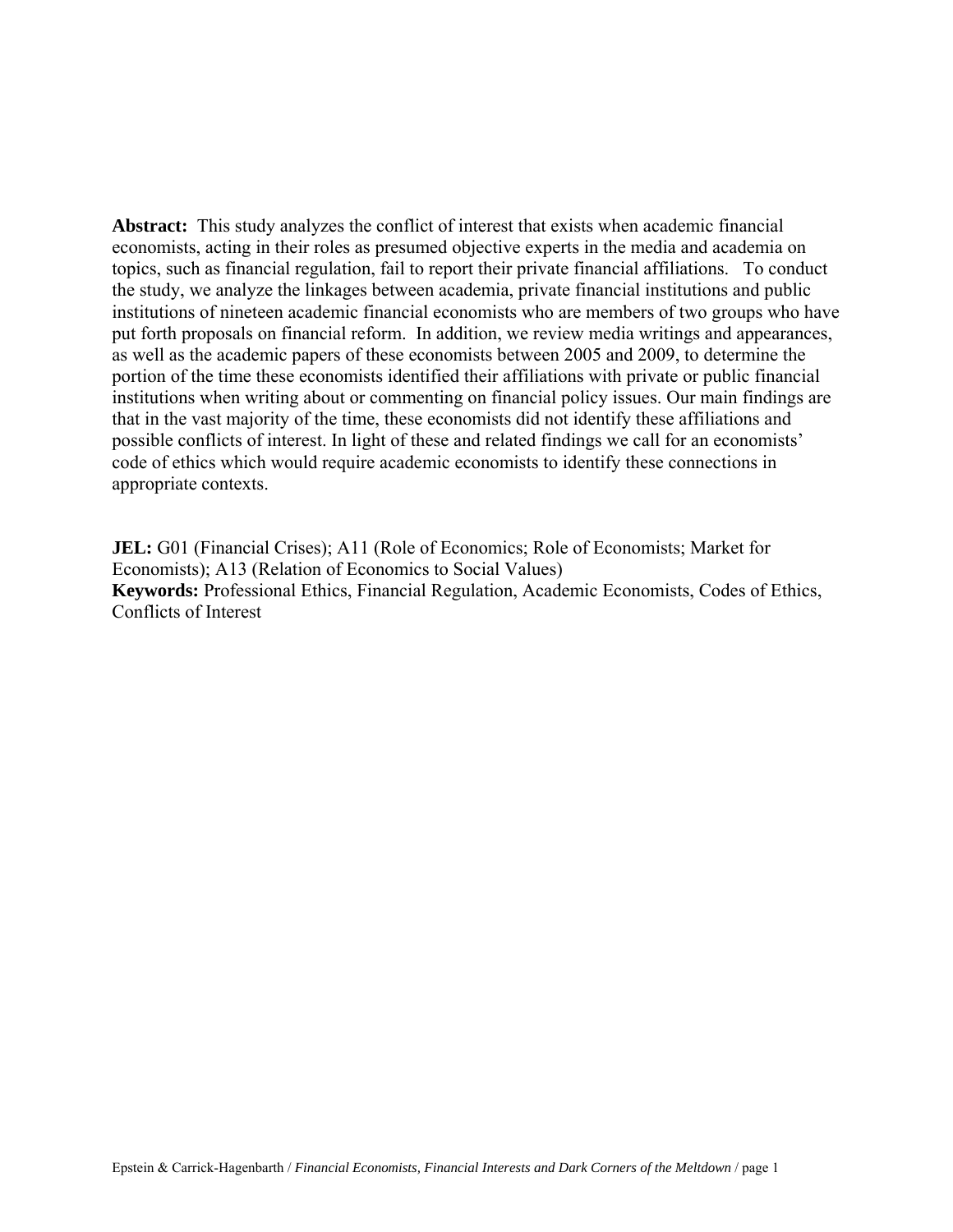#### **1. Introduction**

Academic economists often occupy roles not only in academia itself, but also in both the general media and in politics. Often they are looked to as experts in their fields. They write opeds for newspapers, they testify on public panels, they take positions as advisors for politicians and they are interviewed by the media. Academic economists often convey the impression that they occupy these positions as independent objective experts. At the same time, some academic financial economists also consult for, serve on the boards of and even own private financial institutions. When economists serve a role as an objective expert for the media as well as a role with the private sector, there is a conflict of interest. Their objectivity may be compromised by their work in the private sector or, at least, raise questions about the possibility of bias. In this case, those relying on academic economists' assessments to help them make judgments about economic or policy issues deserve to know that such a potential bias exists. This raises the question of how often these economists declare their affiliations in the presence of a possible conflict of interest. Recently, this issue has a great deal of salience as the debate over financial reform has taken center stage and many prominent academic economists have been called on to discuss and even formally testify before Congress on financial legislation.

This study reviews the connections between academia, private financial institutions and public institutions of nineteen academic economists who are members of groups who have put forth proposals on financial reform. The majority of these are prestigious academic financial economists. Eighteen work as professors and one works in a research institute. This study reviewed media writings and appearances, as well as the academic papers of these economists between 2005 and 2009. It primarily addresses the potential conflict of interest that exists when academic economists take on dual roles as both experts in the media concerning topics such as financial regulation while also having affiliations with private financial institutions such as financial services firms, financial consulting firms, rating agencies, stock exchanges and private banks. Throughout this paper the term conflicts of interest is used solely to refer to this particular type of conflict. In this study we first identify whether this type of potential conflict of interest exists. We then look at media and academic papers to examine what portion of the time the economists declare these possible conflicts of interest in their media publications and appearances and in their academic papers. We then assess these economists' proposals for financial regulation in light of their private affiliations.

The question of financial economists' potential conflicts of interest arises in the context of the role economists' have played in the run-up to the financial crisis of 2007-2010. One widely discussed issue has been this: why did the vast majority of economists fail to foresee the financial crisis despite numerous signs all around them? There are several prominent explanations. One is that economists depended too much on abstract models that do not allow for bubbles and crisis. Another is that they were blinded by ideology. A third possibility is that economists faced a conflict of interest. In this third scenario academic financial economists, like so many others, had perverse incentives not to recognize the crisis. While determining the cause for economists' failures lies outside the scope of this paper, our paper does relate to this broader question so it is worth taking a short detour at the outset to explore it.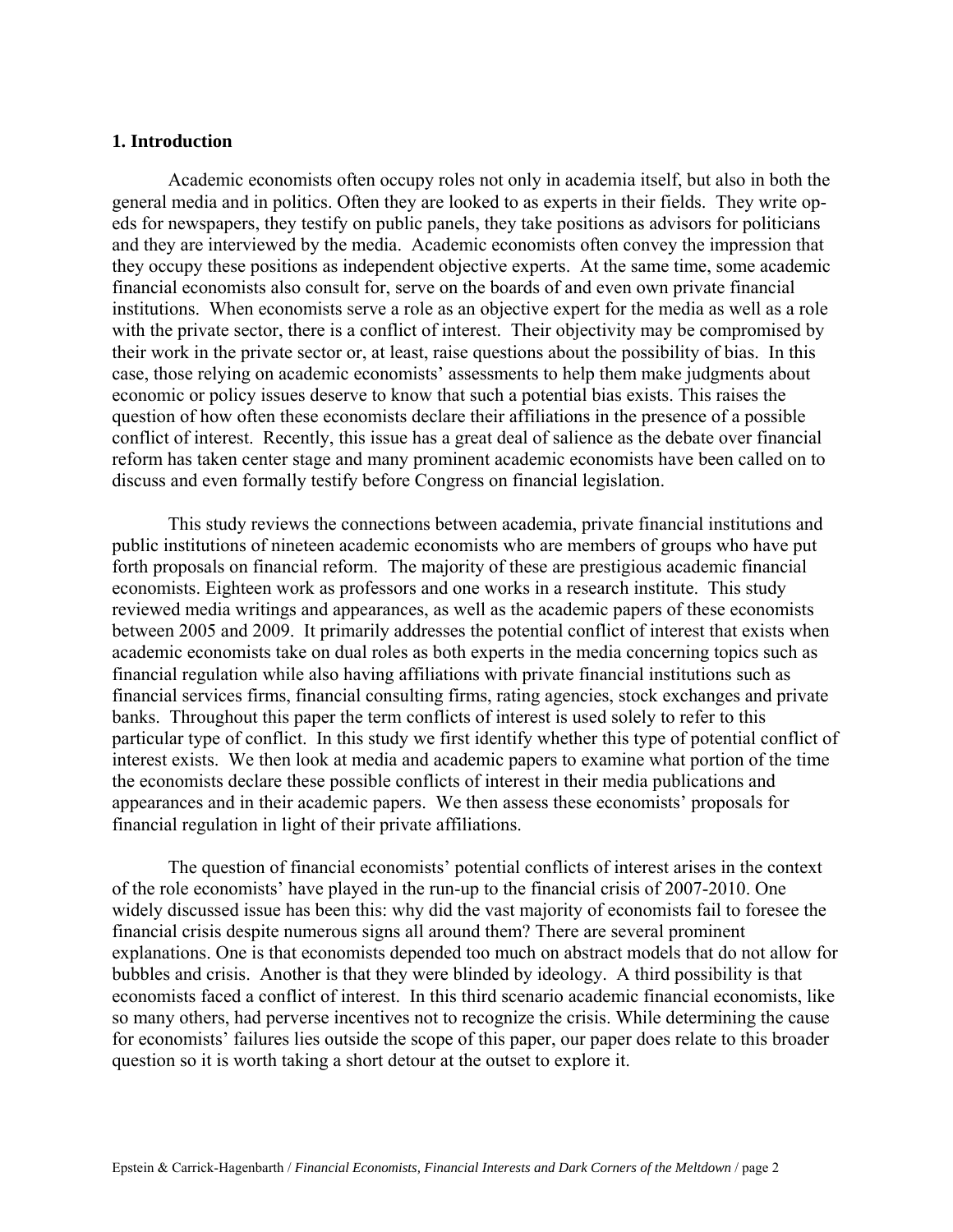Paul Krugman writes about the first contributing factor, "As I see it, the economics profession went astray because economists, as a group, mistook beauty, clad in impressivelooking mathematics, for truth" (Krugman, 2009). He claims that economists were so busy with elegant models, which explained and resolved market problems perfectly, they were incapable of seeing real world messes. He continues:

 "Until the Great Depression, most economists clung to a vision of capitalism as a perfect or nearly perfect system. That vision wasn't sustainable in the face of mass unemployment, but as memories of the Depression faded, economists fell back in love with the old, idealized vision of an economy in which rational individuals interact in perfect markets, this time gussied up with fancy equations. The renewed romance with the idealized market was, to be sure, partly a response to shifting political winds, partly a response to financial incentives. But while sabbaticals at the Hoover Institution and job opportunities on Wall Street are nothing to sneeze at, the central cause of the profession's failure was the desire for an all-encompassing, intellectually elegant approach that also gave economists a chance to show off their mathematical prowess" (Krugman, 2009).

 According to Krugman, this view of the economy misled economists. They did not take perverse incentives seriously, which contributed to the rise of the bubble, and thereby they failed to identify the bubble. It also led to a weakening of regulation. This occurred as belief that financial regulation is necessary lessened and consequently regulators' commitment to their jobs.

 Yet relatively unexplored in the discussion so far is possible conflicts of interest as an explanation for economists' failures. These may have created perverse incentives and biased economists against recognizing the housing bubble or proposed regulations adequate to preventing another crash.

 There is a well documented relationship between Wall Street, the White house and the government. Some prominent examples have received wide-spread attention: Timothy Geithner, the current Treasury Secretary, has several counselors that were receiving millions of dollars each year from Wall Street firms, such as Goldman Sachs Group Inc. and Citigroup Inc. among others. (Schmidt, 2009). Two of these aides are Lee Sachs and Gene Sperling. Lee Sachs received 3 million in salary pay as well as partnership income while working for the Mariner Investment Group. Gene Sperling made \$887,727 in 2008 from Goldman Sachs as well as \$158,000 in speaking fees, primarily coming from financial companies (Schmidt, 2009). Both Sachs and Sperling receive \$162,900 from their job as aides for the Treasury.

Another member close to President Obama is Lawrence Summers, the Director of the White House's National Economic Council. Summers has been found to have received around \$5.2 million during 2008-2009 from the hedge fund D.E. Shaw, as well as, additional money from other major financial firms, mostly in speaker's fees. He became a managing director of the D. E. Shaw group in 2006. He states that many of these speaker engagements were prior to coming onboard with President Obama, "A financial disclosure form released by the White House Friday afternoon shows that Mr. Summers made frequent appearances before Wall Street firms including J.P. Morgan, Citigroup, Goldman Sachs and Lehman Brothers. He also received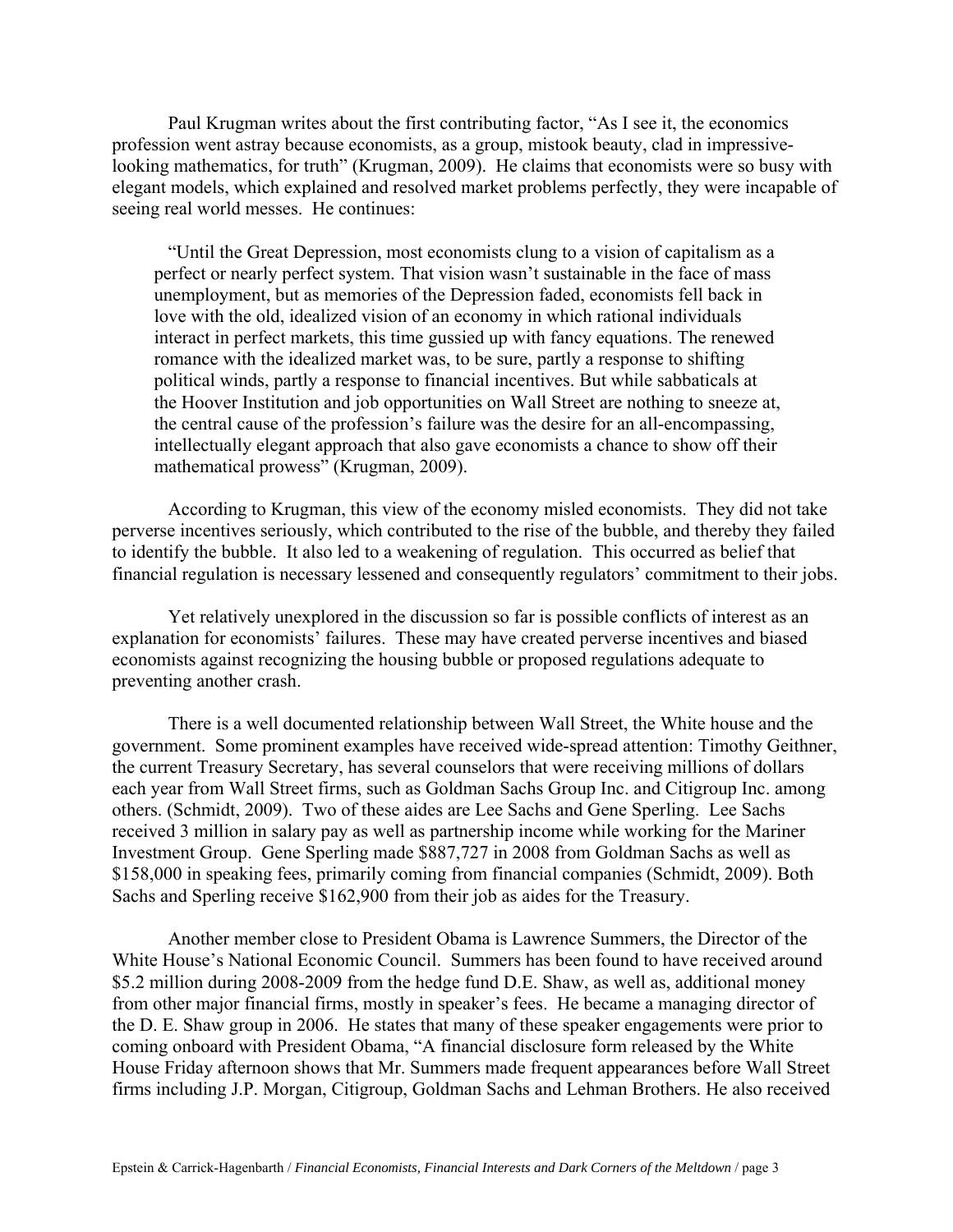significant income from Harvard University and from investments, the form shows" (McKinnon & Farnam, 2009)**.** 

There are two issues raised by such connections. The first is whether such close and lucrative affiliations affect these economists' perspectives on important regulatory issues about which they are writing in their academic and public venues. A second issue is whether these economists identify these connections when they publish academic or media work. Summers, in fact, often did identify his private affiliation in his media pieces, which, as we will see in what follows, was not generally the case among the academic economists we study in this paper. In fact, as we show, it is quite rare for the academic financial economists in our study to identify their private affiliations even when writing directly about financial regulatory issues that might affect the private firms for which they are working.<sup>[1](#page-5-0)</sup>

In this paper we study an important potential conflict of interest between the role academic economists take on as objective observers and interpreters for the public (for example in op-eds, news programs or testimonies) and the roles they take on for their own private interests (such as consultancies and board positions).<sup>[2](#page-5-1)</sup> We look at this conflict of interest, not of the primarily financial business economists and their public positions, but of the *academic financial economists*. The academic financial economist faces a conflict of interest when s/he has private financial affiliations and also serves in the media as a public expert. Although, the conflict of interest between the business economist who serves public positions has been written about widely, that of the academic financial economist has received little attention. In this paper we find that academic financial economists are often not disclosing these potential conflicts of interest either publicly or academically. Moreover, these conflicts of interest could have potentially deleterious effects on economic analysis and policy reform, though we do not present sufficient evidence here to demonstrate these effects. These potential impacts shoud be the subject of further research in the future.

The core of the study assesses the links between academia, private financial institutions and public institutions of nineteen mainstream academic economists.<sup>[3](#page-5-2)</sup> We chose the economists in our study based on their prominent position in academia and their association with a group that advocates a set of policy proposals for regulation of financial markets. The choice of these economists ensures that they will have both a media presence and a stated opinion on financial regulation. The two groups that we looked at are the Squam Lake Working Group on Financial Regulation<sup>[4](#page-5-3)</sup> and the Financial Reform Task Force<sup>[5](#page-5-4)</sup>. The Squam Lake Working Group on

 $\overline{a}$ 

<span id="page-5-0"></span><sup>&</sup>lt;sup>1</sup> While Summers often cites his financial affiliations in media articles, many other economists do not do this. They may argue that this information is already available via their CV or public biography. We believe that this is not enough. It is important and relevant information for the audience, few of whom will spend time searching out CVs and public biographies, and, as we argue in this paper, we believe it should be cited in their media articles and academic papers where a possible conflict of interest may emerge.

<sup>&</sup>lt;sup>2</sup> The documentary movie *Inside Job* by Charles Ferguson highlights this possible conflict with graphic examples.  $\frac{3}{2}$  Eightson of whom work as professors and one who works in receptible intitutes.

<span id="page-5-2"></span><span id="page-5-1"></span><sup>&</sup>lt;sup>3</sup> Eighteen of whom work as professors and one who works in research institutes.

<span id="page-5-3"></span><sup>&</sup>lt;sup>4</sup> Two of the members of the Squam Lake Working Group on Financial Regulation have since left the group in order to take government advisory positions but continue to be in our study. One additional member has been added who we do not include in the study. These changes took place after the empirical research for our study was completed.

<span id="page-5-4"></span><sup>&</sup>lt;sup>5</sup> The Financial Reform Task Force has received support from the Pew Financial Reform Project but the Task Force states, "The Task Force recommendations reflect the views of the signatories. The Pew Charitable Trusts takes no position on any of these recommendations" (Financial Reform Task Force, 2009, p. 1).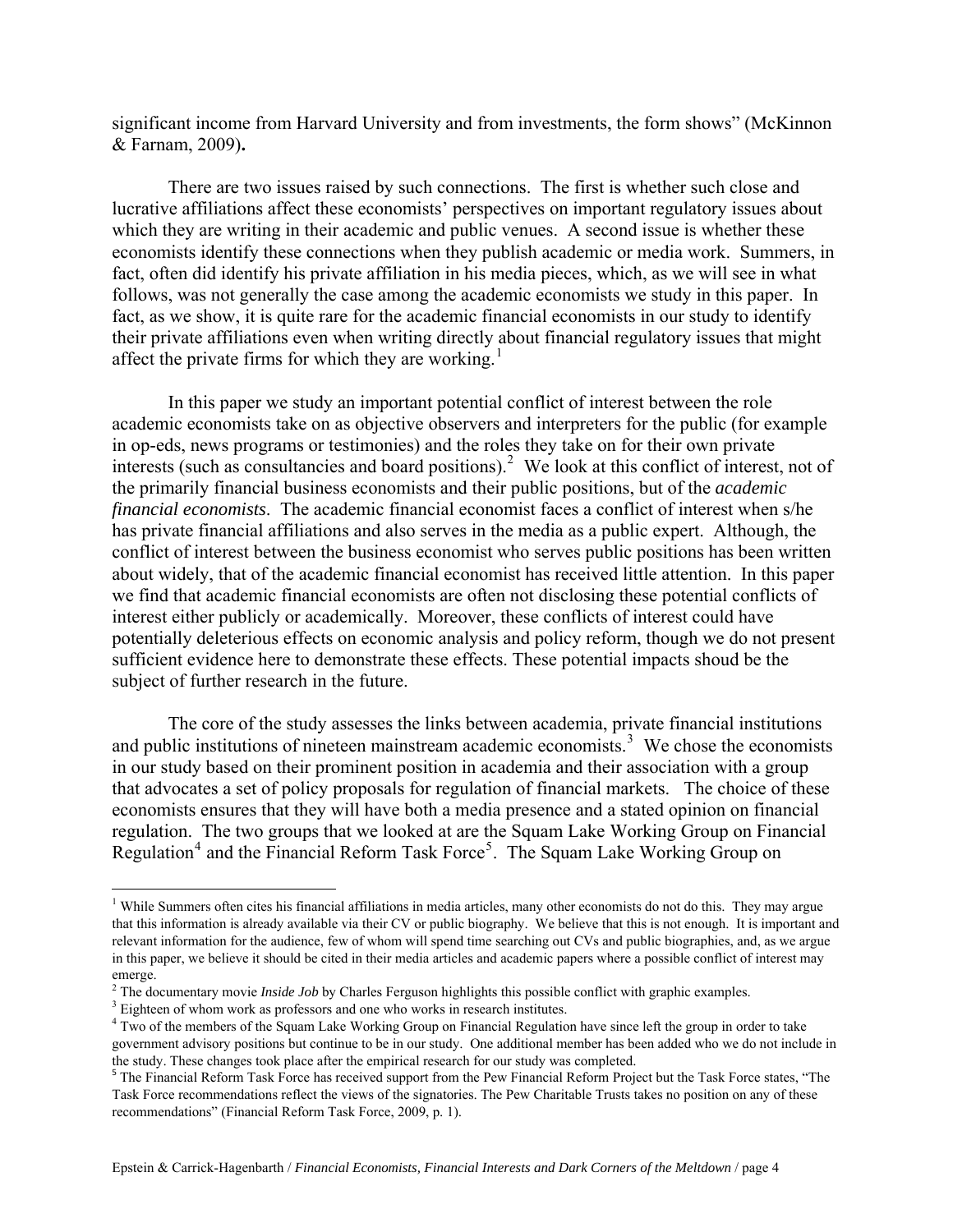Financial Regulation has put forth a series of papers advocating certain types of financial reform. The Financial Reform Task Force has put forth a proposal for financial reform that a subset of its members have signed onto.<sup>[6](#page-6-0)</sup> Individuals also write their own suggestions for financial reform listed on both the Financial Reform Task Force web page and the Pew Financial Reform Project webpage.<sup>[7](#page-6-1)</sup> In this vein, we study the relationship between these economists' private financial positions and their stance on regulation. It is important to note, of course, that this study is NOT based on a random sample of financial economists. It deals with a small subsection of financial academic economists and is therefore only suggestive of a broader problem.

#### Our main findings are as follows:

Academic financial economists hold many roles in the private financial sector, from serving on boards to ownership of financial services firms. Often academic economists serve as consultants for financial firms. The desire to obtain and hold a consultancy, which serves as an additional source of income, may bias these economists' views of the appropriate contours of financial regulation. A similar but stronger argument can be made for those economists that serve on boards of important and large private financial companies or who work as ongoing employees of the firm. Still other economists have founded or co-founded their own financial services firms and retain either an ownership role, a role as a chief economist or as a co-founder. It is clear that these economists might have a vested interest in the nature of financial regulation.

Many of these economists have written widely on financial regulation in the media, through their own columns and op-eds. On many occasions, we find, they have dual roles: one as an agent with a financial firm and another as an "economics expert" in the media. This raises the following question: to what degree do academic financial economists self report their private affiliations? This is particularly important when they write on an issue that could embody a conflict of interest. This would be the case, for example, when they discuss the regulation of derivatives in the media while working for a firm that sells derivatives all the while neglecting to report this affiliation to the media. We found that very rarely did these economists self report their private financial affiliations. Instead, they mainly cited themselves as academics or by prestigious public positions, such as with the Federal Reserve or IMF.

This norm changes when we come to business news centered on investment advice, such as reported on Bloomberg.com. Here economists are cited first by their financial affiliations and second for their academic achievements. Occasionally, economists working for a financial firm will write investment advice or opinions for these firms' media outlet or website. In these cases they are usually cited as working for the firm first and as an academic second. Thus, in the specialized instances where economists write in business outlets, there are exceptions to the general case. Thus, when these economists are writing for the general media they are most often cited as an academic and when writing for a more specialized audience they are cited for their

 $\overline{a}$ 

<span id="page-6-0"></span><sup>&</sup>lt;sup>6</sup> For the Squam Lake Working Group on financial Regulation see

[http://www.cfr.org/project/1404/squam\\_lake\\_working\\_group\\_on\\_financial\\_regulation.html](http://www.cfr.org/project/1404/squam_lake_working_group_on_financial_regulation.html) and for the Financial Reform Task Force see<http://www.financialreformtaskforce.org/>.

<span id="page-6-1"></span> $^7$  Again, for these individual project reports, the Pew Financial Reform Project states, "This note does not necessarily represent the views of the Pew Financial Reform Project."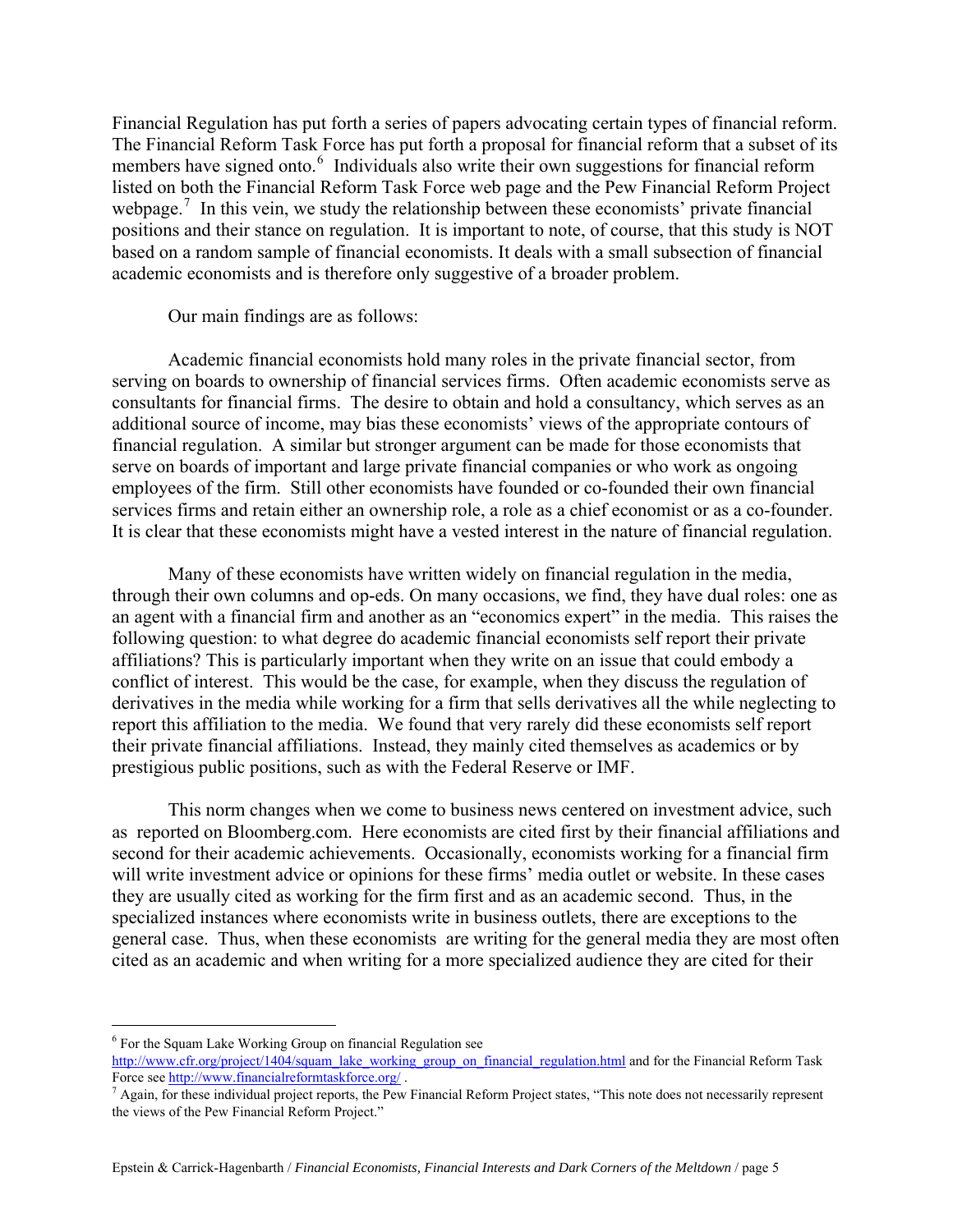work in that realm. Most of the economists in our study did not write investment advice except as a duty for firms they worked for.

We also observed if these economists identified financial affiliations in their academic papers. Again, in principle, their financial affiliations could be a source of bias in their academic work similar to the argument concerning bias in the media. In academic papers, in all but two cases, the financial affiliations of the authors were never mentioned.

In order to test the hypothesis that these economists can be influenced by the conflicts of interest encompassed by their dual roles we attempted to measure the strength of their proposed regulations and compared this index with whether these economists worked for private financial firms. The index is explained in depth in section six.

Lastly, we looked at what effect the economic crisis has had on these economists' opinions on financial regulation. The financial crisis can be, in part, attributed to the deregulation of the financial markets (Bernanke, 2010) which economists have had an important hand in promoting. This position was supported by asserting that financial markets are inherently stable and therefore policy makers had the tools necessary to promote continued stability and growth without significant financial market regulation. These claims have been proven wrong by the financial crisis. This brings up the question: Has the financial crisis influenced a change in opinion of academic financial economists concerning their recommendations for regulation before and after the crisis? We attempt to answer this question by looking at the recommendations of each of the economists in our study both before and after the financial crisis. We find that some, but far from all of these economists, changed their minds on the need for stricter financial regulation following the crisis.

#### **2. Academic Economists' Affiliations with Private Financial Institutions**

In order to evaluate the extent of the affiliations between the financial academic economists and the private sector we began with two groups of economists that were prominent in the field of financial economics and which had taken a public stance on financial regulation: the Squam Lake Working Group on Financial Regulation and the Financial Reform Task Force. We then attempted to detect what, if any, affiliations the academic economists associated with these groups had with private financial institutions. We then looked only at those positions which were relevant to the financial sector. Private banks, hedge funds and mutual funds are all categorized as financial services firms. We created five categories of financial affiliations: financial services firm, stock exchange, financial consulting firm, credit rating agency, and research arm of financial and advocacy firm.

We commenced our search by looking through these economists' curriculum vitae (CV's) and continued the search through media archives. This search seemed fairly effective at locating owners, founders or cofounders, and members of boards of private financial institutions. Identifying consultancies, on the other hand, presented a more difficult problem. If a consultancy is listed in the CV or if the company lists the academic as a consultant then these can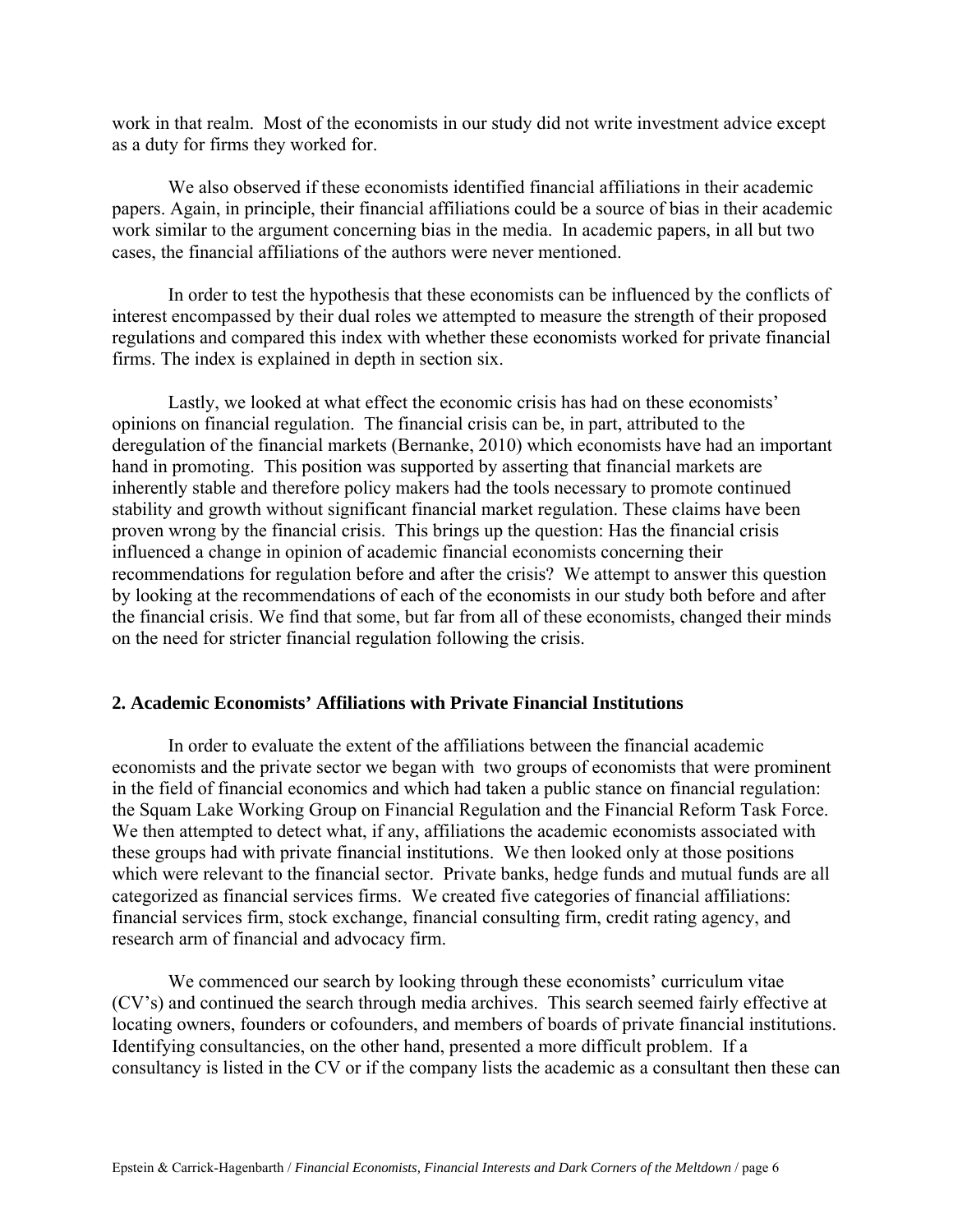be discovered. If neither the economist nor the company mentions these affiliations, then we may not have been able to find it.

#### **Accordingly, our study most likely under-represents the linkages between these academics and the private financial sphere.**

Nonetheless, we found extensive affiliations between financial academic economists and the private sector.Well more than half of the economists we looked at served with private financial institutions and in many cases they occupied quite prominent positions. The depth of the marriage between the academic economists and the private financial institutions varies by economist. In many cases we found that the economists worked with more than one financial firm with six economists having worked for two or more financial companies.

In addition to looking at the affiliations of these economists with private financial firms, we also looked at their affiliations with prestigious domestic and international public organizations that make policy or give advice with respect to financial matters. These include the Federal Reserve, the International Monetary Fund, and other such organizations. We report on those results in section 4.

#### *2.1 Results*

More specifically, of the nineteen economists that we included in our study, we found that thirteen, or almost 70%, worked in some capacity with private financial institutions. In our sample, two of the financial academic economists are co-founders of private financial services firms where they work in key positions, one as managing partner and the other as chief economist (See Table 1). In the case of the former, the firm is owned by all the managing partners, making the former an owner of the firm. In the case of the latter, we were unable to determine ownership. A third economist works for two banks, in one case as president and in the other as director. Eight of the financial academic economists serve on the board of directors of private financial firms and two economists were identified as consultants or affiliated experts for private financial firms. Since it is difficult to identify consultancies unless either the company or the economist mentions it, it is likely that more than two economists served as consultants.

The fact that well over half the economists we evaluated have positions with private financial firms shows how commonplace it is. The question arises: how often and in what contexts do these financial economists reveal their connections to these private firms?

| <b>Economists</b> | <b>Private Financial Affiliation</b>                                               | <b>Position</b>                                                     |
|-------------------|------------------------------------------------------------------------------------|---------------------------------------------------------------------|
| Economist 1       | Financial Services Firm;<br>Financial Services Firm;<br>Financial Consultancy Firm | Vice Chairman;<br>Board of Directors;<br>Chairman of Advisory Board |
| Economist 2       | <b>Financial Services Firm</b>                                                     | Chairman of Board                                                   |
| Economist 3       | Financial Services Firm;<br><b>Financial Services Firm</b>                         | Trustee to the Board;<br><b>Advisory Board Member</b>               |

#### **Table 1: Private Financial Affiliations**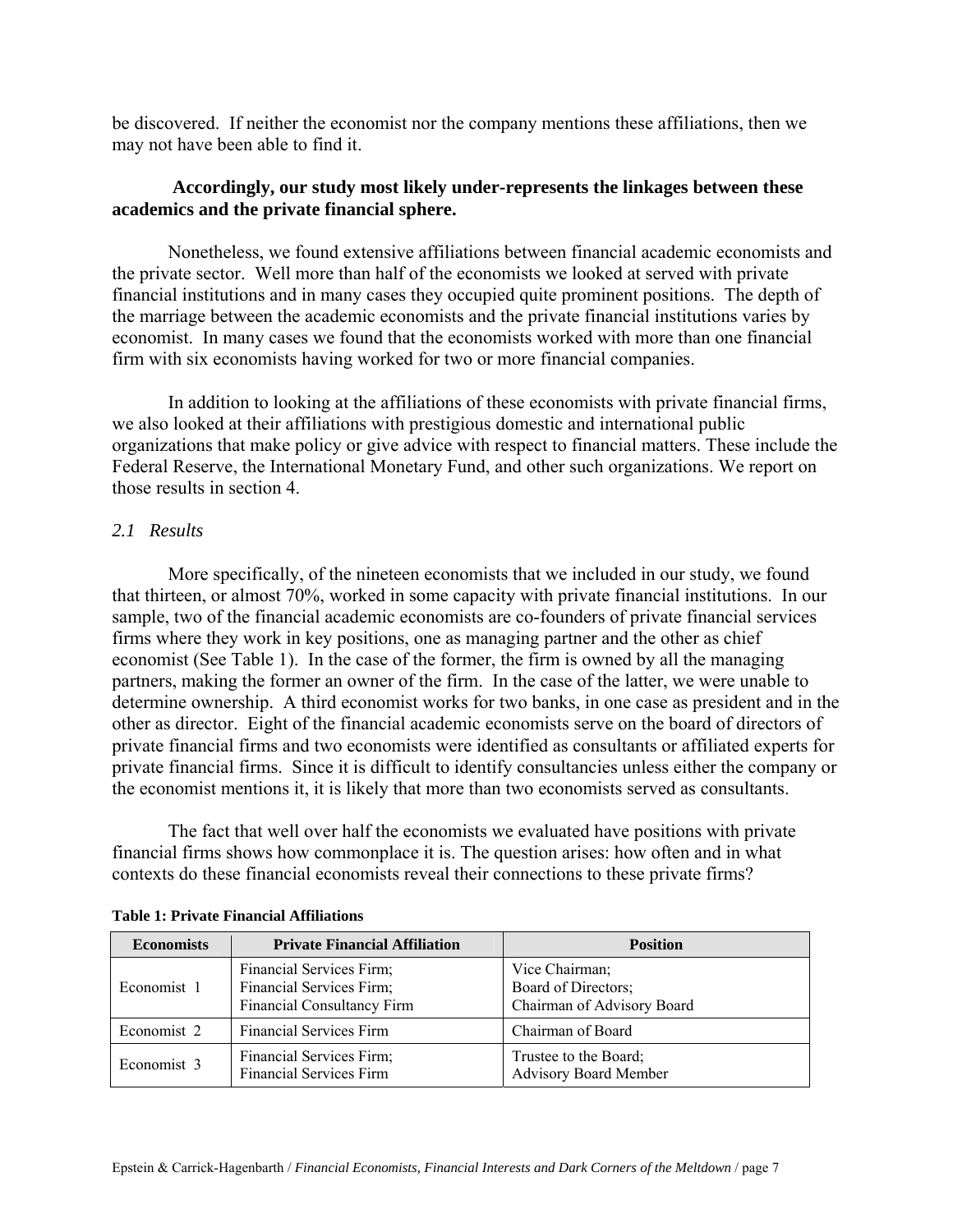| Table 1: Private Financial Affiliations (continued) |                                                                                        |                                                                                                  |  |
|-----------------------------------------------------|----------------------------------------------------------------------------------------|--------------------------------------------------------------------------------------------------|--|
| <b>Economists</b>                                   | <b>Private Financial Affiliation</b>                                                   | <b>Position</b>                                                                                  |  |
| Economist 4                                         | <b>Financial Services Firm</b>                                                         | Board of Directors of Stock, Bond and Balanced funds                                             |  |
| Economist 5                                         | Financial Services Firm;<br>Research arm of Financial<br>Consultancy & Advocacy Firm   | Board of Directors;<br>Senior Advisor                                                            |  |
| Economist 6                                         | <b>Stock Exchange</b>                                                                  | <b>Board of Directors</b>                                                                        |  |
| Economist 7                                         | Financial Services Firm;<br><b>Financial Consultancy Firm</b>                          | Founding, Managing Partner;<br>Affiliated Expert                                                 |  |
| Economist 8                                         |                                                                                        | None                                                                                             |  |
| Economist 9                                         |                                                                                        | None                                                                                             |  |
| Economist 10                                        | Credit Ratings Agency;<br><b>Financial Services Firm</b>                               | Board of Directors;<br>Trustee, Director;<br><b>Consultant to other Financial Services Firms</b> |  |
| Economist 11                                        | <b>Financial Services Firm</b>                                                         | <b>Board of Directors</b>                                                                        |  |
| Economist 12                                        |                                                                                        | None                                                                                             |  |
| Economist 13                                        |                                                                                        | None                                                                                             |  |
| Economist 14                                        |                                                                                        | None                                                                                             |  |
| Economist 15                                        | Financial Consultancy Firm*                                                            | <b>Affiliated Expert</b>                                                                         |  |
| Economist 16                                        | <b>Financial Services Firm</b>                                                         | Chief Economist and Co-founder                                                                   |  |
| Economist 17                                        |                                                                                        | None                                                                                             |  |
| Economist 18                                        | Research arm of Financial<br>Consultancy & Advocacy Firm                               | Academic Advisor;<br><b>Consultant to Various Others</b>                                         |  |
| Economist 19                                        | Financial Services Firm;<br>Financial Services Firm;<br><b>Financial Services Firm</b> | President;<br>Director;<br><b>Advisory Committee</b>                                             |  |

*Sources and Methods:* See Appendix C

*Notes:* \*Since this economist works for only a financial consultancy firm, his case is not as clear cut an example. We include him because this is a private consulting firm that deals with financial consultancy among other types of consultancy to corporations, law firms and governments.

Column 1 refers to the number of private financial affiliations the economist has. Column 2 is the position the economist has in each of the private financial affiliations. For example, Economist 1 works for three separate financial services firms, and one financial consultancy position. In one he holds the position of vice chairman and in another he is on the board of directors; in the last he is the chairman of the advisory board.

#### *2.2 How did economists identify themselves in their writings?*

To answer this question we reviewed both general media and academic publications, evaluating how the economists identified themselves in both domains. We emphasized identification in the media because it is here that policy pieces directed at influencing public opinion appear and thus, where the clearest potential conflict of interest occurs. The study is limited to evaluating only economists' affiliations with private financial institutions and reviewing if the economists identify these affiliations either in their general media articles,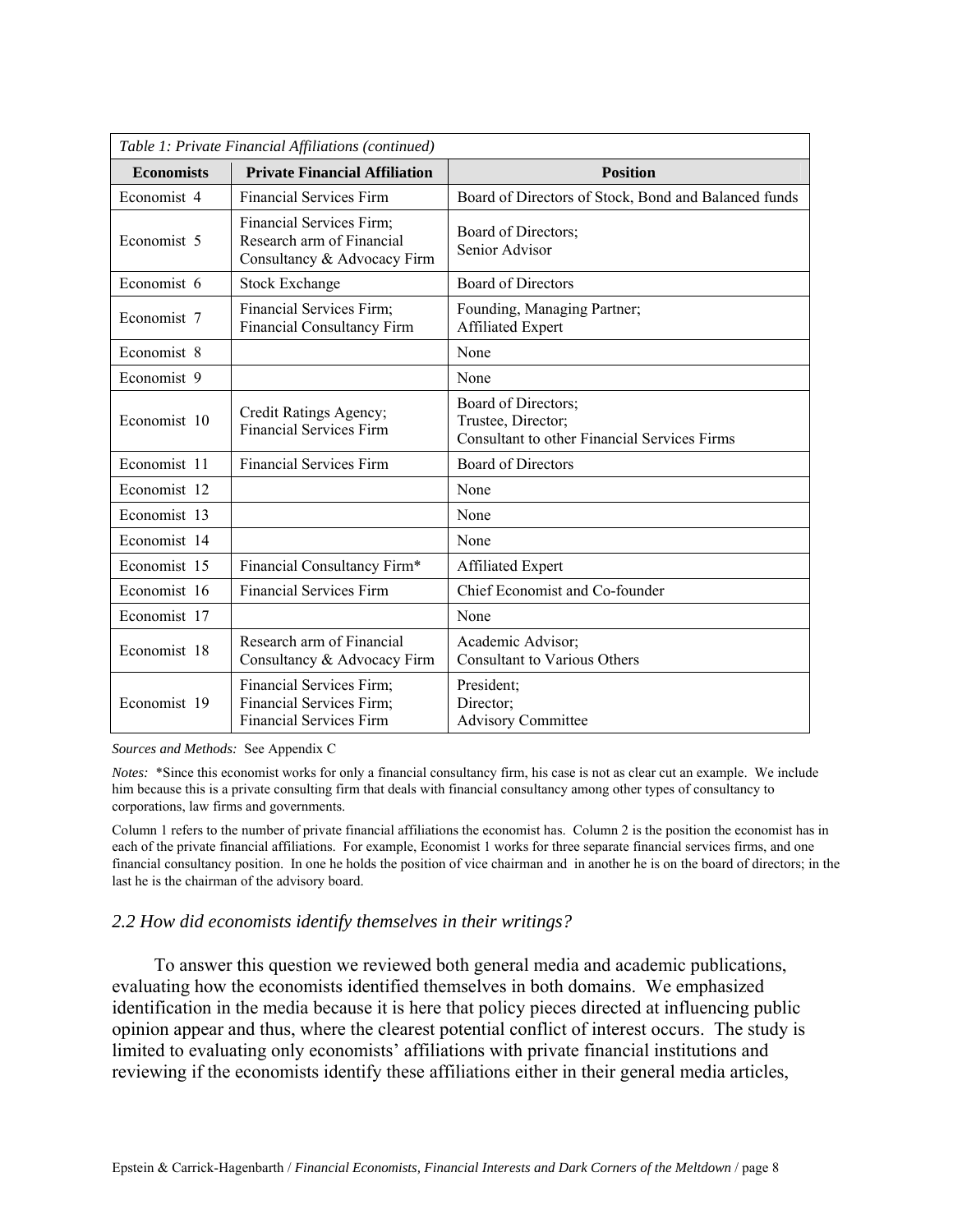interviews and testimony, or in their academic papers. Of course, for those economists who do not work in the private sector this issue is not applicable.

We first looked at how economists defined themselves. We then examined in what portion of their writings these economists self identified with private financial institutions. In the case of the media, we looked primarily at their articles, such as op-eds, as well as reviewing relevant interviews and testimonies. We also evaluated a subset of their academic papers. We assessed media articles from January of 2005 through October of 2009 for each economist. We identified the quantity of articles for each person and of the number of times in which he acknowledged a relationship to the financial sector. We followed the same process with the academic papers. Lastly, we tried to create an aggregate statistic representing the times in which the economist identified himself in both media and academic publications.

The results are presented below in table 2. The first column in the table shows how the economists identified themselves in their academic publications. The most common identification was with their academic position, labeled professor, and inclusion as a member of NBER (National Bureau for Economic Research), and occasionally by prestigious appointments in public and international institutions. If they identified with a private financial firm, making transparent a conflict of interest, it appears in the table even if they only identified it once. In column two we present the proportion of times these economists identified their private financial affiliations in their academic papers. Since almost all the economists are financial economists their views on financial regulation will have some degree of relevance to their academic work.

As column two shows, we found that these economists rarely identified themselves as working in the private sphere. Only Economist Seven and Economist Sixteen identified their private financial affiliations in academic publications. In the case of Economist Seven, the paper in which he identifies his private financial affiliations uses research put together by himself and some colleagues from the financial firm he works with. Of all the economists in our study, Economist Sixteen most regularly identifies his private financial affiliation. He is a co-founder of his own firm and frequently writes academic articles in support of a new financial product produced by his firm. In all other cases, the authors did not mention their positions in private financial firms.

The third column shows the percentage of media articles, interviews and testimonies in which the economists cite themselves as having affiliations with private financial institutions. Again, we find that economists most often identify themselves with their academic position and rarely with their roles in private financial institutions. This occurs even when they are proposing policies concerning the regulation of financial markets. The total number of media articles, interviews and testimonies we sampled for each person is the denominator in the fourth column. It varies as each of these individuals both writes and appears a differing amount in the general media. In addition to the problem we faced of sifting through media of a prolific author, we also encountered the opposite case; the problem of when an author writes very little. It is plausible to expect these economists to write on financial regulation as all the economists in our study belong to groups proposing a set of financial reform. We attempted to get a representative sample of media articles and appearances for each person over the period of 2005 to 2009, but it is certain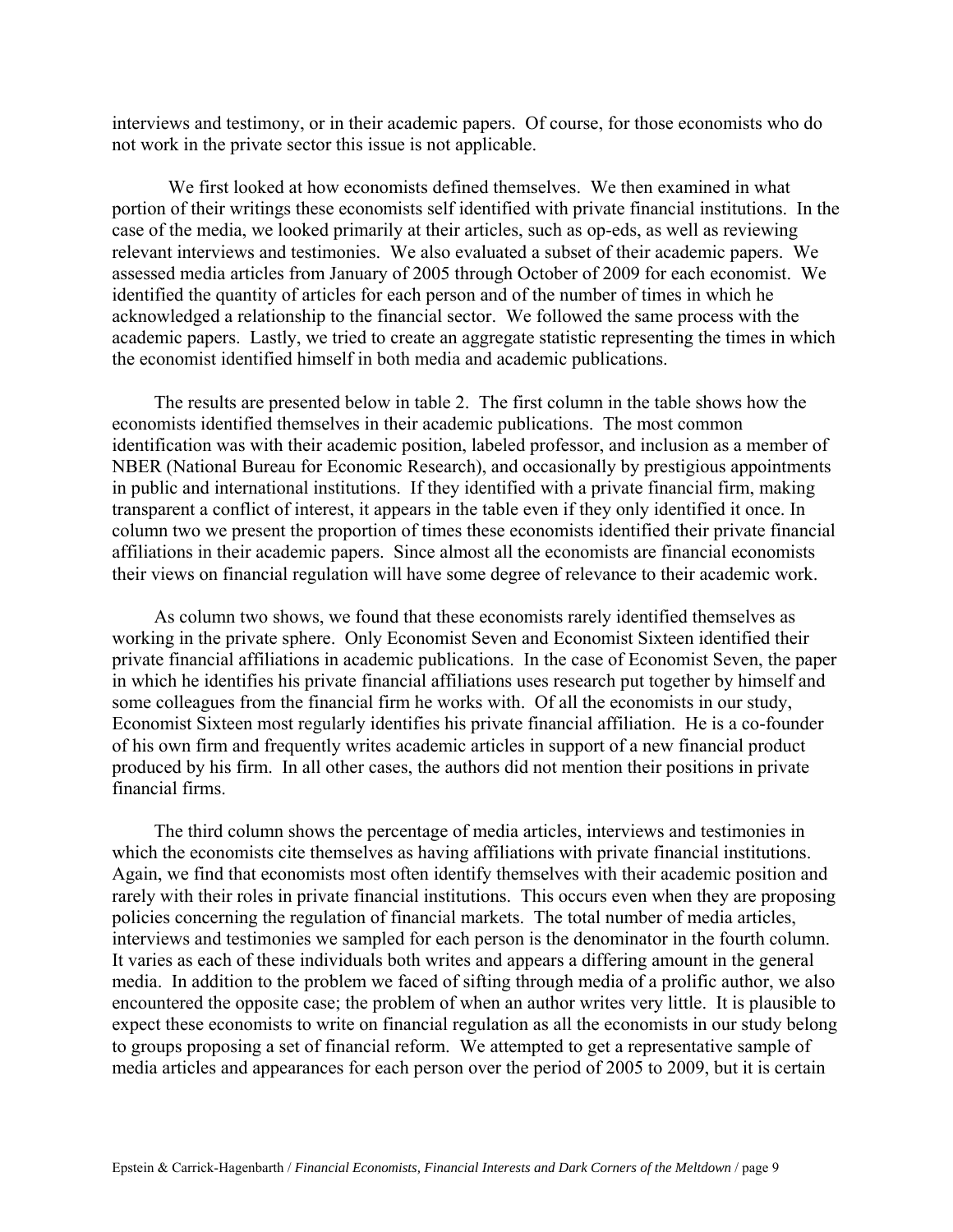that we did not review all media articles, interviews and testimony for all economists. Some economists have (at least recently) written little for the general media.

In the case of media articles, interviews and testimonies, we found that most of the economists did not identify themselves with the private financial institutions they had affiliations with. Of the thirteen economists with ties to the private financial world, eight of them did not acknowledge these ties in any of the general media articles, interviews and testimonies reviewed. This means that a very significant portion of the economists did not recognize any affiliation or possible conflicts of interest when identifying themselves in the general media. The remaining four that did recognize an affiliation did so to differing degrees. Two were quite transparent, identifying this connection almost half to all of the time; Economist Eleven and Economist Sixteen. We will see that the case of Economist Eleven is an outlier. Economist Sixteen reported affiliations to a private financial firm 48% of the time. The other two were more reluctant, reporting affiliations to private financial firms only 14 to 17% of the time.

Economist Seven, although he writes specific investment advice papers on behalf of the firm, does not write general media articles. In fact, his only media articles are investment advice papers targeted toward the financial investors in the firm. As an author for the firm he is identified first and foremost with that firm, but these articles are not targeted to the general media and do not touch on policy issues. Consequently, we excluded these from the media articles reviewed. As a result, we mark this case as non-applicable (NA). Economist Six has not written any media articles or given interviews and testimony, to the best of our knowledge over the time period reviewed, so again we report this case as NA.

In the case of Economist Eleven, who also writes for a private financial firm, we include these in the sample of articles because he does touch on policy issues concerning the government's role in financial markets and regulation in these writings. Given that he rarely writes general media articles, we are left with those written for the audience of the private financial firm. Of course, in these he is identified with the firm one hundred percent of the time. This makes him an outlier and results in the 100% value for identification of private financial firm affiliations. By contrast, in his academic articles he never identifies himself with the private financial firm.

The fourth column is the aggregate measure of how often these economists identified their affiliations to private financial firms in media articles, interviews, testimonies and academic publications. The total number of sources reviewed is the denominator. T he frequency with which the economists identify private financial affiliations in the media and academic publications varies from 0% to 71%. Here we see that eight out of thirteen never revealed financial firms affiliation over the 2005-2009 period in the papers and articles we covered.

It is reasonable to think that the media bears some responsibility here and should inquire as to whether the economist has private affiliations when interviewing him or her. But, rarely did the media take on the role of identifying these economists with their private financial institutions in order to qualify or alert readers to conflicts of interest. Thus, if the economists do not take on this ethical imperative there is little chance the media will take it up either.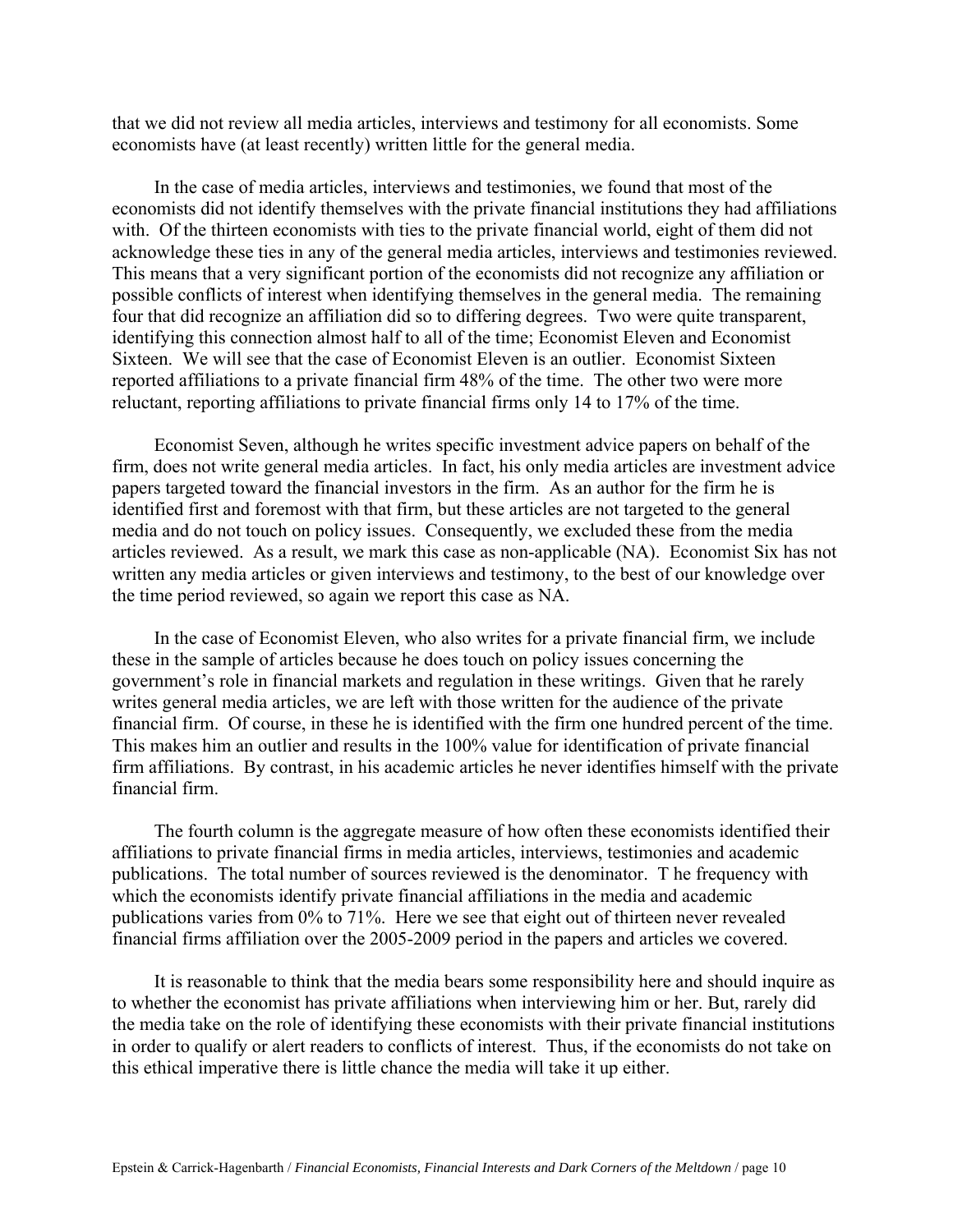| <b>Economists</b> | <b>Primary</b><br><b>Identification in Academic</b><br><b>Papers</b> | <b>Percent of time</b><br>economists<br>identified<br>affiliations with<br>private financial<br>institutions in<br>academic papers | <b>Percent of time</b><br>economists<br>identified<br>affiliations with<br>private financial<br>institutions in<br>the media | <b>Percent of time</b><br>economists<br>identified<br>affiliations with<br>private financial<br>institutions in<br>both media and<br>academia |
|-------------------|----------------------------------------------------------------------|------------------------------------------------------------------------------------------------------------------------------------|------------------------------------------------------------------------------------------------------------------------------|-----------------------------------------------------------------------------------------------------------------------------------------------|
| Economist 1       | Professor                                                            | $0/10 = 0\%$                                                                                                                       | $4/23=17%$                                                                                                                   | $4/33 = 12\%$                                                                                                                                 |
| Economist 2       | Professor, NBER                                                      | $0/10 = 0\%$                                                                                                                       | $0/18 = 0\%$                                                                                                                 | $0/38 = 0\%$                                                                                                                                  |
| Economist 3       | Professor                                                            | $0/5 = 0\%$                                                                                                                        | $0/6 = 0\%$                                                                                                                  | $0/11 = 0\%$                                                                                                                                  |
| Economist 4       | Professor                                                            | $0/6 = 0\%$                                                                                                                        | $0/21 = 0\%$                                                                                                                 | $0/27 = 0\%$                                                                                                                                  |
| Economist 5       | <b>Research Institutes</b>                                           | $0/7 = 0\%$                                                                                                                        | $0/18 = 0\%$                                                                                                                 | $0/25 = 0\%$                                                                                                                                  |
| Economist 6*      | Professor, NBER                                                      | $0/11 = 0\%$                                                                                                                       | $\overline{0}$                                                                                                               | $0/11 = 0\%$                                                                                                                                  |
| Economist 7       | Professor, NBER                                                      | $1/17 = 6\%$                                                                                                                       | $\theta$                                                                                                                     | $1/17 = 6\%$                                                                                                                                  |
| Economist 8       | Professor, NBER, Financial<br>Firm                                   | $0/6 = NA$                                                                                                                         | $0/10 = NA$                                                                                                                  | <b>NA</b>                                                                                                                                     |
| Economist 9       | Professor, NBER                                                      | $0/8 = NA$                                                                                                                         | $0/7 = NA$                                                                                                                   | NA                                                                                                                                            |
| Economist 10      | Professor                                                            | $0/20 = 0\%$                                                                                                                       | $1/7 = 14\%$                                                                                                                 | $1/27 = 4\%$                                                                                                                                  |
| Economist 11      | Professor                                                            | $0/10 = 0\%$                                                                                                                       | $25/25 = 100\%$                                                                                                              | $25/35 = 71\%$                                                                                                                                |
| Economist 12      | Professor, NBER                                                      | $0/6 = NA$                                                                                                                         | $0/20 = NA$                                                                                                                  | NA                                                                                                                                            |
| Economist 13      | Professor, NBER                                                      | $0/8 = NA$                                                                                                                         | $0/18 = NA$                                                                                                                  | <b>NA</b>                                                                                                                                     |
| Economist 14      | Professor, NBER, IMF                                                 | $0/5 = NA$                                                                                                                         | $0/4 = NA$                                                                                                                   | <b>NA</b>                                                                                                                                     |
| Economist 15*     | Professor, NBER                                                      | $0/3 = 0\%$                                                                                                                        | $0/8 = 0\%$                                                                                                                  | $0/11 = 0\%$                                                                                                                                  |
| Economist 16      | Professor, Private Financial<br>Firm                                 | $2/7 = 29\%$                                                                                                                       | $16/33 = 48\%$                                                                                                               | $18/40 = 45%$                                                                                                                                 |
| Economist 17      | Professor                                                            | $0/12 = NA$                                                                                                                        | $0/6 = NA$                                                                                                                   | <b>NA</b>                                                                                                                                     |
| Economist 18*     | Professor, NBER                                                      | $0/5 = 0\%$                                                                                                                        | $0/7 = 0\%$                                                                                                                  | $0/12 = 0\%$                                                                                                                                  |
| Economist 19      | Professor, NBER, ECGI                                                | $0/19 = 0\%$                                                                                                                       | $0/1 = 0\%$                                                                                                                  | $0/20=0%$                                                                                                                                     |

**Table 2: Identification in Academia and in the General Media** 

*Sources and Methods:* See Appendix C

*Notes:* NA denotes not applicable in cases where the economist has no private financial affiliations. Those entries that are zero signify that the economist had no media appearances. The fourth column is a combined statistic of columns 2 and 3.

(\*)The asterisk signifies that we could not identify these economists with private financial affiliations over the entire period of 2005-2009. In these cases we used a subset of papers and media articles, interviews and testimonies from the years that we could identify affiliations with private financial institutions. This is approximate to the year not to the month and day.

The first column describes the most frequent way the economist defined himself in academic papers and media appearances. The second column is the number of times the economists identified themselves as working in the private sector divided by the total number of academic papers reviewed for each economist. Thus for economist 1, 0/10 signifies that the economist identified himself as working in the private financial sector in 0 of 10 academic papers, i.e., in all papers he identified solely with his academic or public position (as referred to in column one). The third column is the number of times the economists identified themselves as working in the private sector divided by total number of media articles, interviews and testimonies reviewed for each economist. Thus for economist 1, 3/23 signifies that in 3 of 23 media appearances the economist identified himself with the private financial sector and in the other 20 he only identified with his academic or public position (as referred to in column one).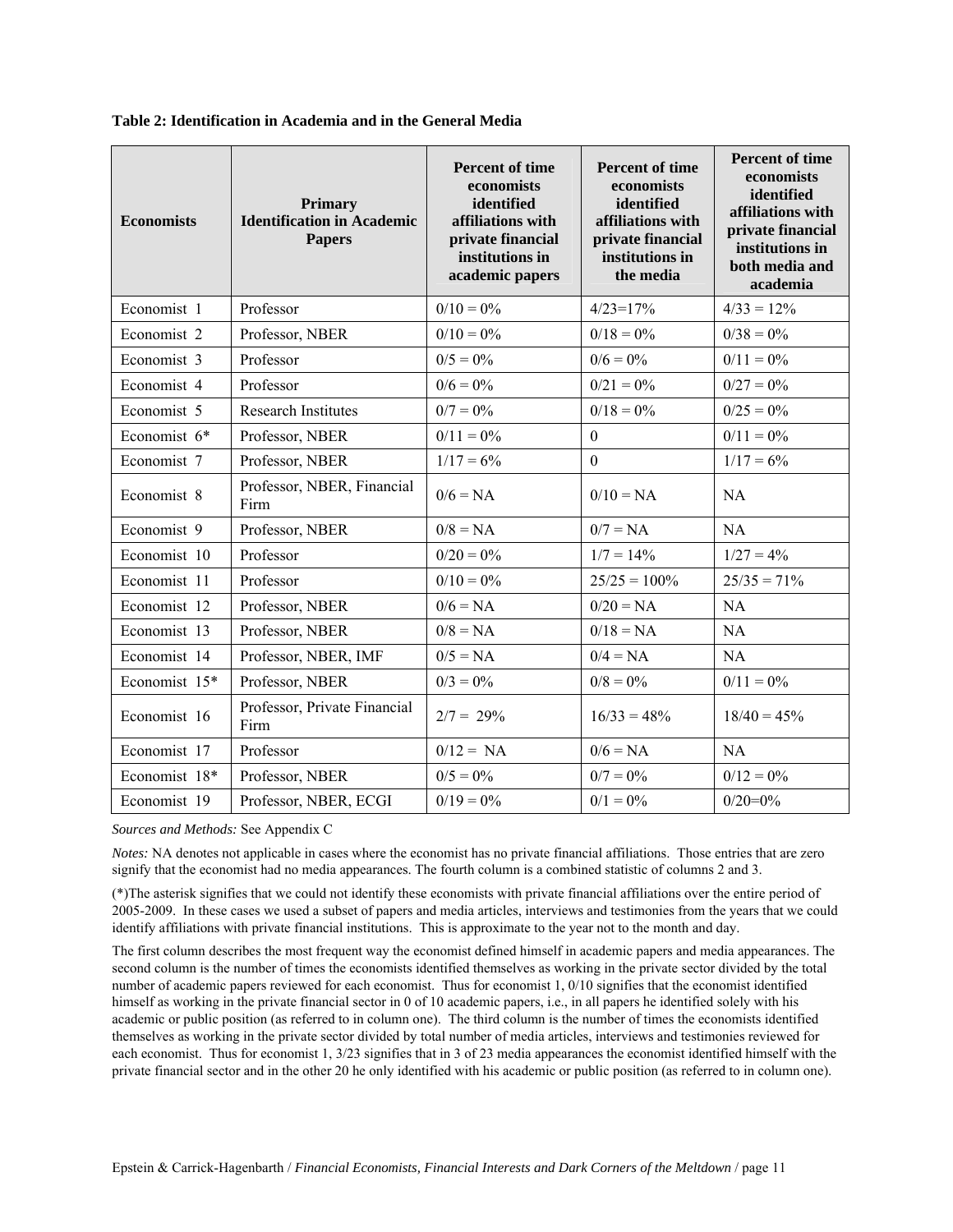#### *2.3 Anecdotal example of a conflict of interest*

Our sample, small as it is, suggests that there may be a norm within the academic economics profession for financial economists to primarily identify themselves with their academic role in both the media and academic publication. This is the case even when they hold simultaneous positions with private financial institutions. We have also established in the previous section that these multiple roles allow the possibility for conflicts of interest to occur. In this section we present an example to illustrate the kind of potential conflict we have in mind.

A clear example of this conflict of interest can be found in a webcast of a panel of economists on the financial crisis in April of 2009 at Stanford University (see Appendix B for partial transcript and link). The video available does not include the whole panel discussion but does include the complete Q&A period where the panel took questions from the audience. One of the panel members and a Stanford financial economist was Darrell Duffie. He had recently been appointed to the Moody's Corporation board of governors in October, 2008. During the Q&A session Duffie identifies himself from the outset with his academic appointment at Stanford and does not initially reveal his position on the board of Moody's. His dual position as an objective expert on the crisis on a public panel of a highly reputable university as well as his position on the board of Moody's Corporation is an example of the conflict of interest present between his roles. The conflict of interest materializes over the course of the Q&A period as his role as an objective expert and as a Moody's' board member conflict, when asked questions about regulation of credit ratings agencies.

He takes two questions related to the crisis, the second of which is directly related to ratings agencies, without acknowledging his role for Moody's. It is only on the third question where the questioner explicitly asks whether ratings agencies have a conflict of interest (in that they are paid by the companies they rate) that Duffie reveals he is on the board of Moody's. This anecdote illustrates what we found to be true of most financial economists in our study. They are quite reluctant to disclose their private sector affiliations even in the event of a possible conflict of interest.

How does this conflict of interest influence his position on the role of ratings agencies in the crisis and what types of reform may be necessary? Although it is difficult to separate cause and effect, we can look at what he states his position on ratings agencies to be, as well as, his opinion on whether ratings agencies should be reformed to eliminate these conflicts of interest.

Duffie maintains that although the ratings agencies did have a conflict of interest, in that they were hired by the same companies they were supposed to rate, this did not cause the rating of risky securities AAA. Rather, this was the result of the ratings agencies making a mistake based on inadequate models that depended too much on historical data. He says in response to a question,

 "Do I believe that those conflicts of interest were responsible for the triple A ratings which were mistakes? No, in answer to the question earlier. I'm pretty confident that they just blew it. That they had no idea that the whole structure of the housing market and the mortgage origination market had gone wrong and they didn't include scenarios that allowed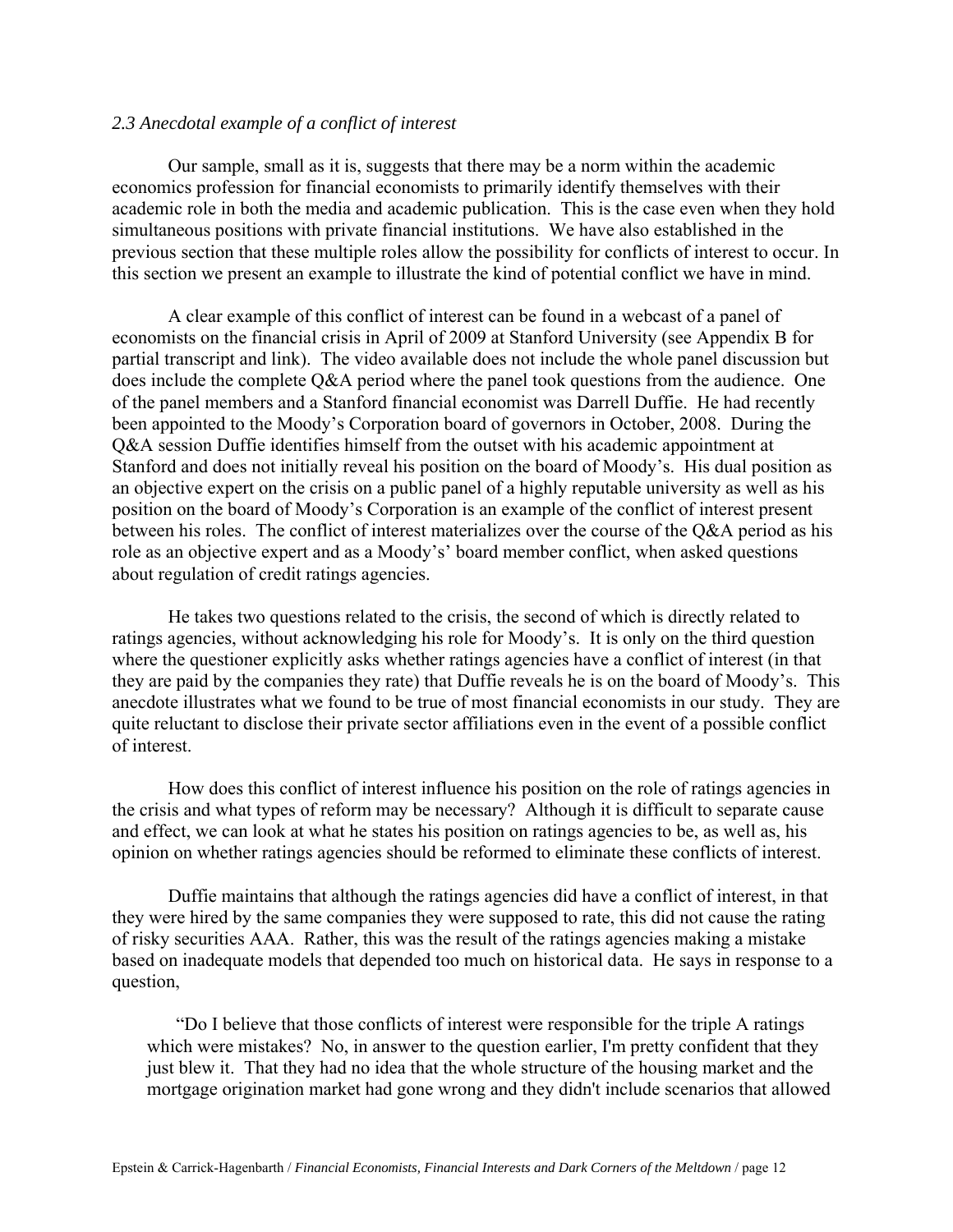for that because they were over reliant on past data. That's not to say they didn't make a mistake. They made a big mistake but I don't think the mistake was because of a conflict of interest."

 He acknowledges that there is a conflict of interest for the ratings agencies and that the ratings agencies understand that there needs to be further investigation of the problems to find a way to eliminate the conflict of interest. Yet he claims to believe that it did not in any way contribute to their faulty ratings.

Furthermore, when he opines on how to prevent this problem Duffie is unable to prescribe anything other than the status quo. He says, "None of the other models that have been proposed to avoid conflicts of interest have been found to have less conflict of interest or result in even reasonable ratings." One of the options that had been put forward was a public option, whereby the government would pay the ratings agencies.

Obviously, he seems to be quite sympathetic to the ratings agencies, defending them to the public based on his role as an academic, not as a Moody's board member. If he faced the public, defending ratings agencies as a Moody's' board member, the reception of his statements would be taken under a much different light. This example, perhaps extreme, perhaps not, is critical to understanding the potential conflict of interest such economists face.

#### **3. Financial Affiliation and Financial Regulation: The Financial Reform Index (FRI)**

The Duffie example is suggestive but, of course, just one instance. We looked at our sample of economists to see whether these economists' private affiliations might have influenced their pronouncements or positions on financial reform. To do this we first created an index of financial reform, our *Financial Reform Index (FRI).* Using the *FRI* we compared the economists based on the strength of their calls for financial regulation by reviewing their opinions and proposals on financial regulation.

The *Financial Reform Index (FRI)* was created by looking at a range of proposals for the regulation of financial markets put forward by many economists and analysts during the financial reform debate. We evaluated a variety of proposals, such as that put out by Paul Volcker and the Group of Thirty, as well as proposals by progressive groups, such as the Economists' Committee for Stable, Accountable, Fair and Efficient Financial Reform (SAFER)<sup>[8](#page-14-0)</sup> (Group of Thirty, 2009, SAFER). We also became very familiar with the proposals put forward by the economists in our study. Finally, we looked at the proposals developed by the Obama Administration and promulgated by Treasury Secretary Timothy Geithner (US Department of the Treasury, 2009). This gave us a breadth of views that allowed us to create a scale of increasing degree to which private choices of financial firms are constrained and the degree to which regulatory agencies are subject to democratic political norms.

1

<span id="page-14-0"></span><sup>&</sup>lt;sup>8</sup> Gerald Epstein is a coordinator of SAFER. "SAFER presents the views of economists and analysts on financial regulation and reform. Our goal is to broaden perspectives on financial regulation in order to inform the public debate and influence policy making" (SAFER 2010).<http://www.peri.umass.edu/safer/>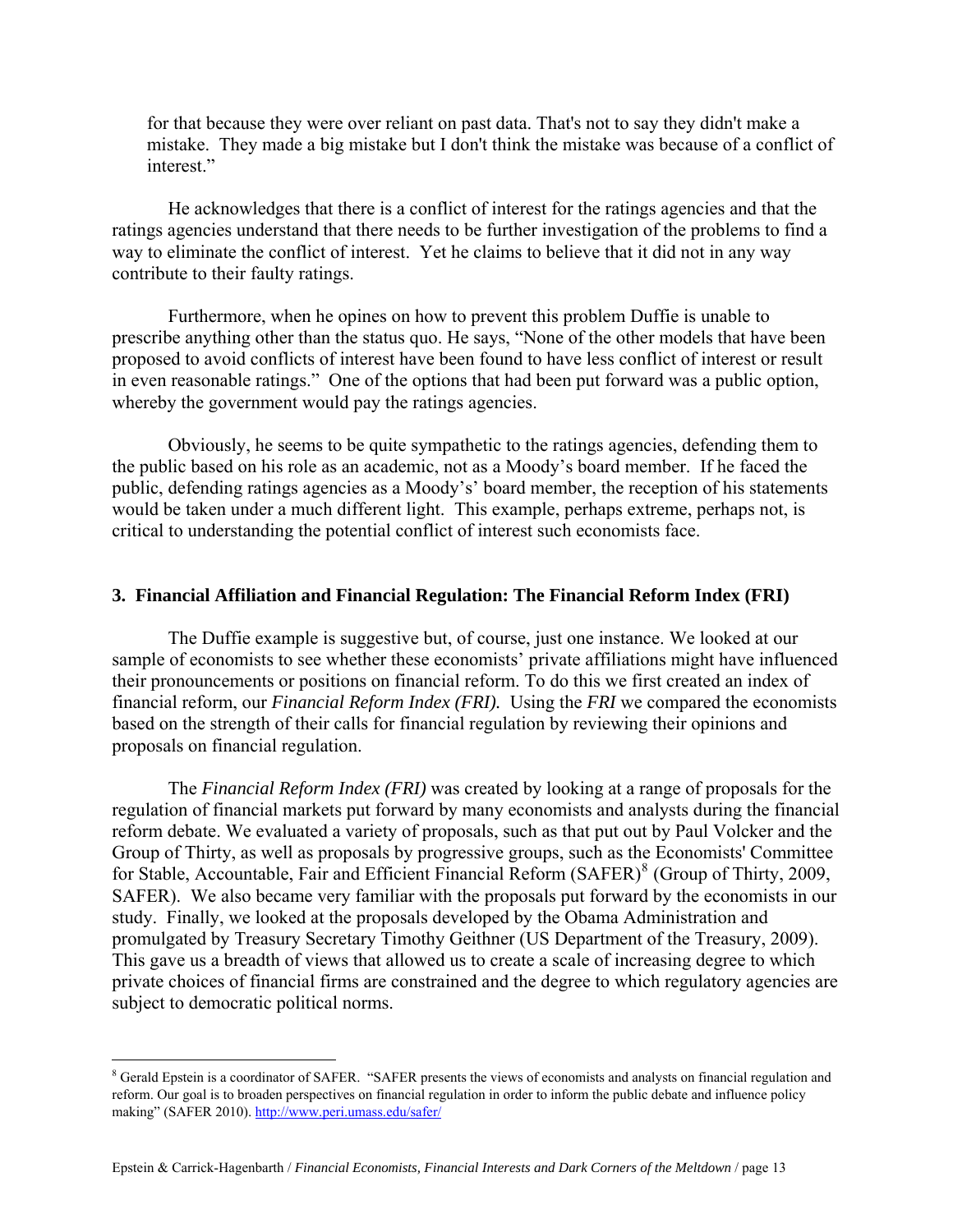The index is cumulative so that the more aspects of reform an economist publicly agreed with, the higher that economists' index number. It is divided into nested and non-nested components. An example of a nested component is as follows. One proposal is to reduce perverse and asymmetric incentives in the financial system including the suggestion of a voluntary say on pay by boards of directors. The stronger version of this is to reduce perverse and asymmetric incentives in the financial system by enforcing mandatory rules on compensation. An economist that agreed with the latter is also categorized as agreeing with the former. The non-nested components stand alone and do not alter those that precede them. The cumulative nature of the index means a higher percentage of the total index represents a stricter stance on regulation (See Appendix A for a description of the Financial Reform Index (FRI)).<sup>[9](#page-15-0)</sup>

In creating the index score for each economist, we relied mainly on media articles, interviews, testimonies and academic papers. Academic papers for many financial economists can be quite technical, which makes media articles, interviews and testimonies a better source for policy proposals of financial regulation.We also looked at the stances advocated through the papers and proposals put forth by each group calling for financial reform that the economist belongs to.

The review of economists' writings allowed us to come up with a set of recommendations and opinions on financial regulation held by each economist as well as for the group that they are associated with. We evaluated these opinions by looking at around twenty articles over the period of 2005 through 2009, if they wrote fewer articles than twenty in the time period we then turned to the academic papers they had written in this period. If they wrote very little and neither media writing and appearances nor academic papers amounted to twenty pieces over that period then the sample for that person was smaller. We assumed that this time frame and quantity was adequate for their writings to reveal if they supported financial regulation or not. It is certain that not all media interviews, op-eds, columns and academic papers were reviewed, but we covered a large enough sample as to be representative in most cases. Since some academics write very little for the media and primarily write technical papers where the topic of regulation is not relevant we may not have reviewed a large enough sample of these economists' writing to have a clear view of their stance on financial regulation. If this is so, it is documented and presented with the findings.

We then took the economists' recommendations for financial regulation and compared them to the index we created to see what the strength of their recommendations are. All of the economists we looked at were members of two larger groups calling for financial reform, the Squam Lake Working Group on Financial Regulation and the Financial Reform Task Force**.** The Squam Lake Working Group on Financial Regulation has a series of proposals proposed publicly with consensus. Not all the members of the Financial Reform Task Force have endorsed a single set of policies although a subgroup has signed onto a group proposal.

Since seventeen of the economists in our study belong to a group of economists that have signed on to a set of proposals for financial regulation, they tend to have similar stances on regulation. This makes it quite difficult to distinguish differences of opinion and in extension,

 $\overline{a}$ 

<span id="page-15-0"></span> $9^9$  Of course, we do not argue here that a higher index number (i.e., more restrictions) necessarily make for better regulation. In this paper, this index is created for comparison purposes only.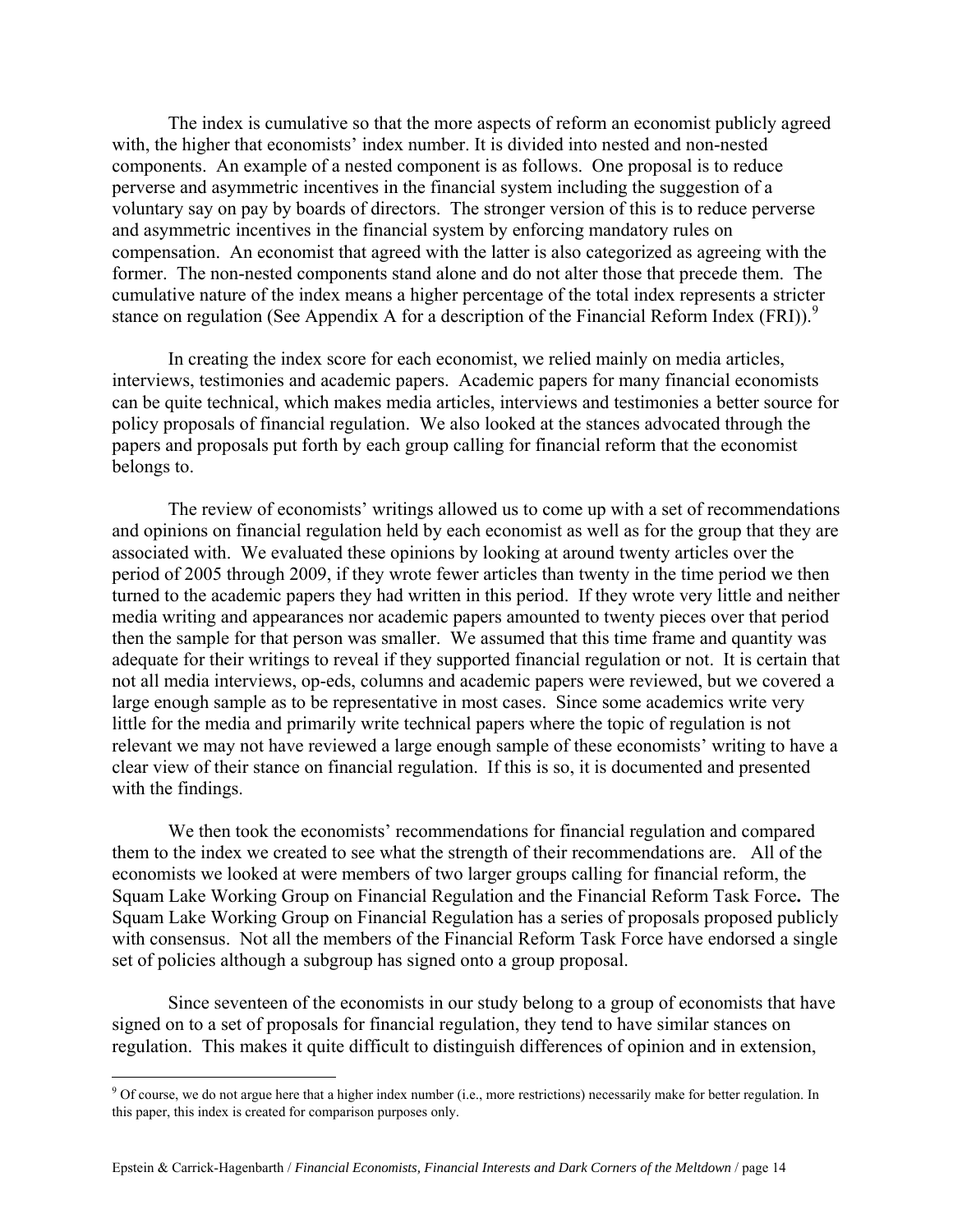differences in the strength of their calls for regulation. In order to circumvent this problem we looked at both their individual and their group calls for regulation. Limiting the review of recommendations to those that each economist has taken individually can generate a sense of their particular opinions on financial regulation. It is natural that the group ranking would be greater than the individual ranking, as each economist brings to the table what is most important to him or her and this is molded into the group proposal. Thus, we have a group, an individual ranking, and the aggregate group and individual ranking.Their individual ranking, as well as the group ranking, are used only to compare the range of views the economists hold. We understand that the most complete representation of each economist's views comes from the combination of what they have called for individually and as part of a group.

Looking at Table 3 we see that the opinions as measured by our index ranges from 0% to 36%. This range is slightly greater than if we include both their individual and group calls for financial reform. In this case, they measure from 8% to 36% (see table 3). To put this in context, when we evaluated the control group, SAFER, they measured 92% on the index (Crotty & Epstein, Avoiding a Financial Meltdown, 2009) (SAFER). Two other groups, the Squam Lake Working Group on Financial Regulation and the Financial Reform Task Force, measured 28% and 32% respectively. The Squam Lake Working Group on Financial Regulation and the Financial Reform Task Force, as well as, the individual economists reviewed, called for a fairly limited set of financial reforms.

We hoped to answer the question of whether these economists' positions with private financial institutions affect the extent of their calls for financial reform. We conjectured that the stronger the economists' alliance with the private sector the weaker would be their calls for regulation. A problem we encountered was the little variation on financial reform calls among the economists in our study. This is indicated by the range of only 0-36% mentioned above. Moreover, the small size of our sample renders impossible any rigorous test of this hypothesis. In any case, it is difficult from or data to tell if there is a significant difference in the extent of regulation called for between those with links to private financial institutions and those without.

Looking down the rows, Table 3 is organized beginning with the group of economists with connections to private financial institutions and ending with those without. The average of the calls for financial reform as a percent of the index for those economists with a measured connection to the private sector, including their group position is 29%. If we exclude their group position and look only at their individual calls for regulation then the average is 12%. The average of the calls for financial reform as a percent of the index for economists, including their group position, without connections to the private financial sphere is 30%. When we exclude their group position the individual average is 12%. Thus, the views of these two groups as measured by the index are virtually identical.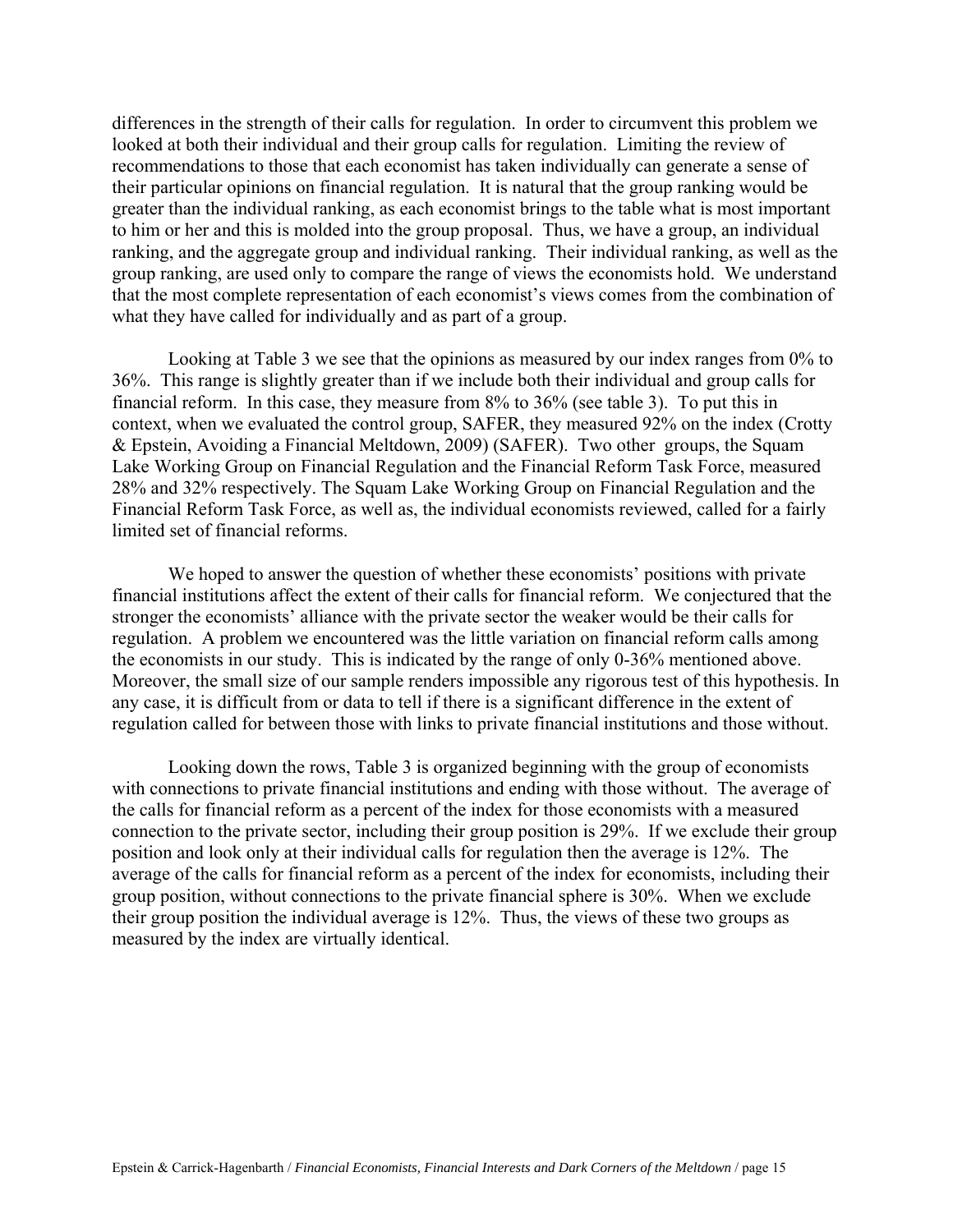| <b>Economists</b> | <b>Private Financial</b><br><b>Institutions</b>                                              | <b>Position</b>                                                        | Index of<br><b>Individual</b><br><b>Position</b> | <b>Index of</b><br>Group<br><b>Position</b> | Index of<br><b>Individual</b><br>and<br>Group<br><b>Position</b> |
|-------------------|----------------------------------------------------------------------------------------------|------------------------------------------------------------------------|--------------------------------------------------|---------------------------------------------|------------------------------------------------------------------|
| Economist 1       | Financial Services Firm;<br>Financial Services Firm;<br><b>Financial Consultancy</b><br>Firm | Vice Chairman;<br>Board of Directors;<br>Chairman of Advisory<br>Board | 36%                                              | $NA*$                                       | 36%                                                              |
| Economist 2       | <b>Financial Services Firm</b>                                                               | Chairman of Board                                                      | 24%                                              | 32%                                         | 36%                                                              |
| Economist 3       | Financial Services Firm;<br><b>Financial Services Firm</b>                                   | Trustee to the board;<br>Advisory board member                         | 8%                                               | 32%                                         | 32%                                                              |
| Economist 4       | <b>Financial Services Firm</b>                                                               | Board of directors of<br>Stock; bond and<br>balanced funds             | $8\%$                                            | $NA*$                                       | $8\%$                                                            |
| Economist 5       | Financial Services Firm;<br>Research arm of<br>Financial Consultancy &<br>Advocacy Firm      | Board of Directors;<br>Senior Advisor                                  | 32%                                              | 36%                                         | 36%                                                              |
| Economist 6       | <b>Stock Exchange</b>                                                                        | <b>Board of Directors</b>                                              | $0\%$                                            | 28%                                         | 28%                                                              |
| Economist 7       | Financial Services Firm;<br><b>Financial Consultancy</b><br>Firm                             | Founding, managing<br>partner;<br><b>Affiliated Expert</b>             | 0%                                               | 28%                                         | 28%                                                              |
| Economist 10      | Credit Ratings Agency;<br><b>Financial Services Firm</b>                                     | Board of Directors;<br>Trustee, Director                               | $8\%$                                            | 28%                                         | 28%                                                              |
| Economist 11      | <b>Financial Services Firm</b>                                                               | <b>Board of Directors</b>                                              | 12%                                              | 28%                                         | 32%                                                              |
| Economist 15      | <b>Financial Consultancy</b><br>Firm                                                         | Affiliated Expert                                                      | 16%                                              | 28%                                         | 28%                                                              |
| Economist 16      | <b>Financial Services Firm</b>                                                               | Chief Economist and<br>co-founder                                      | 8%                                               | 28%                                         | 28%                                                              |
| Economist 18      | Research arm of<br>Financial Consultancy &<br><b>Advocacy Firm</b>                           | Academic advisor;<br>Consultant to various<br>others                   | $0\%$                                            | 28%                                         | 28%                                                              |
| Economist 19      | Financial Services Firm;<br>Financial Services Firm;<br><b>Financial Services Firm</b>       | President;<br>Director;<br><b>Advisory Committee</b>                   | $8\%$                                            | 28%                                         | 28%                                                              |
| Economist 8       | None                                                                                         | None                                                                   | 4%                                               | 28%                                         | 32%                                                              |
| Economist 9       | None                                                                                         | None                                                                   | $0\%$                                            | 28%                                         | 28%                                                              |
| Economist 12      | None                                                                                         | None                                                                   | $8\%$                                            | 28%                                         | 28%                                                              |
| Economist 13      | None                                                                                         | None                                                                   | 16%                                              | 28%                                         | 32%                                                              |
| Economist 14      | None                                                                                         | None                                                                   | 16%                                              | 28%                                         | 28%                                                              |
| Economist 17      | None                                                                                         | None                                                                   | 28%                                              | 28%                                         | 32%                                                              |

**Table 3: Financial Affiliation and Strength of Calls for Regulation (Financial Reform Index)** 

*Sources and Methods:* see Appendix C

*Notes:* \*NA signifies those economists that have not signed onto a group proposal for financial reform but do belong to the group. One economist belongs to both groups and thus his group rating is a combination of the two group proposals.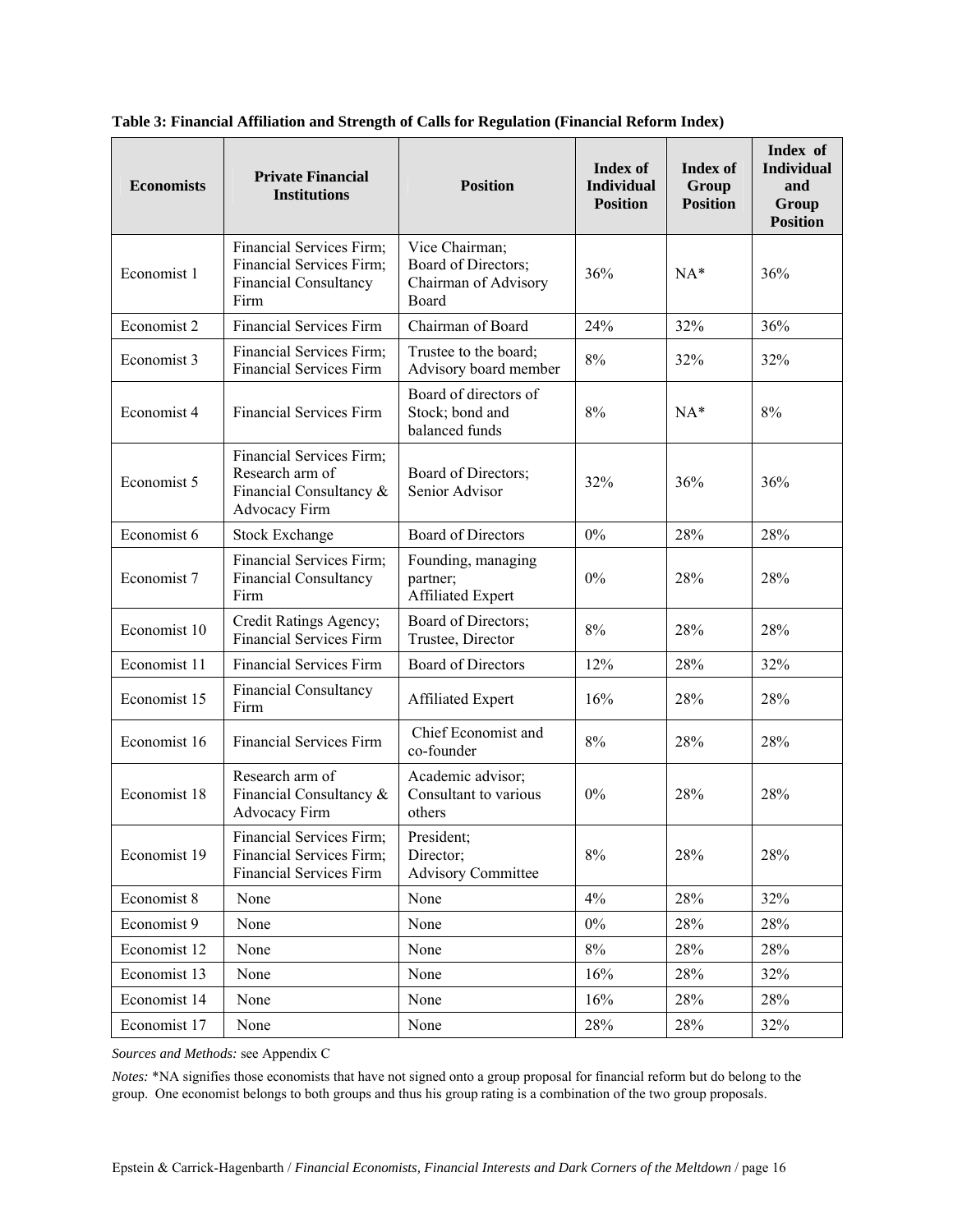*(notes to Table 3, continued)* The Financial Reform Index is a measure of financial reform that attempts to measure the strength of calls for reform (see appendix A). The index of the individual position refers to where a single economist falls on the index. For example, Economist 1 calls for 36% of reforms on the index. The index of group position indicates where the group proposal the economist has signed onto to falls on the index. The index of individual and group position refers to the measure of the individual person's calls for financial reform on the index plus any additional calls for reform advocated by the group proposals they have signed onto.

#### **4. Affiliations with Public Entities and International Organizations**

The economists we included in our study not only have connections to private financial firm, they are also connected to public entities and international organizations. Many of the economists work for central banks both within and outside of the United States, for international institutions, such as the International Monetary Fund (IMF) and the World Bank (WB), as well as occupying government positions in the US and abroad.

 In recent years, these institutions have, for the most part, promoted widespread financial de-regulation. As a result, one would expect that these institutions would both attract and screen for economists who tended to support these de-regulatory views. From the perspective of the economists themselves, being associated with these important "public institutions" can enhance their credibility, and prestige and can also be lucrative in terms of consulting fees, travel and research support and in terms of access to data and inside information. As such, there is likely to be a symbiotic relationship between these institutions and those financial economists who tend to promote shared views.

 For these reasons, there may be similar concerns about potential conflicts of interest that are present in the private sphere. Central banks, in particular, have a vested interest in the outcome of the debate over financial regulation, as not only will they be affected by the regulation they may very well be implementing parts of the regulation. Moreover, in recent years, central banks have been among the institutions promoting financial de-regulation, which have also been consistent with the views of many in the financial sector.

International institutions, especially the IMF and to some extent the WB, have also shown themselves to be strong adherents of neo-liberal policies in developing countries over the past twenty years regardless of their success. The approach of minimal governmental interference, as advanced by some international institutions, would certainly not be compatible with proposals of more extensive regulation of the financial markets in developing countries. Economists that hoped to or did work with these institutions may have been biased toward minimal regulation.

It is interesting to mine the connections between economists' positions in the private and public spheres and their recommendations for regulation. However it is difficult to differentiate these influences from those stemming from ideological or theoretical norms. The economists we look at both attended and work in the premier academic institutions in the United States**.** There is a tremendous amount of socialization in graduate schools concerning the way in which people model and conceptualize problems. The standard views or models are often accepted as best. Holding these views is often like holding a golden ticket that allows access to the best clubs and journals. This has created a professional norm to which many academic economists ascribe,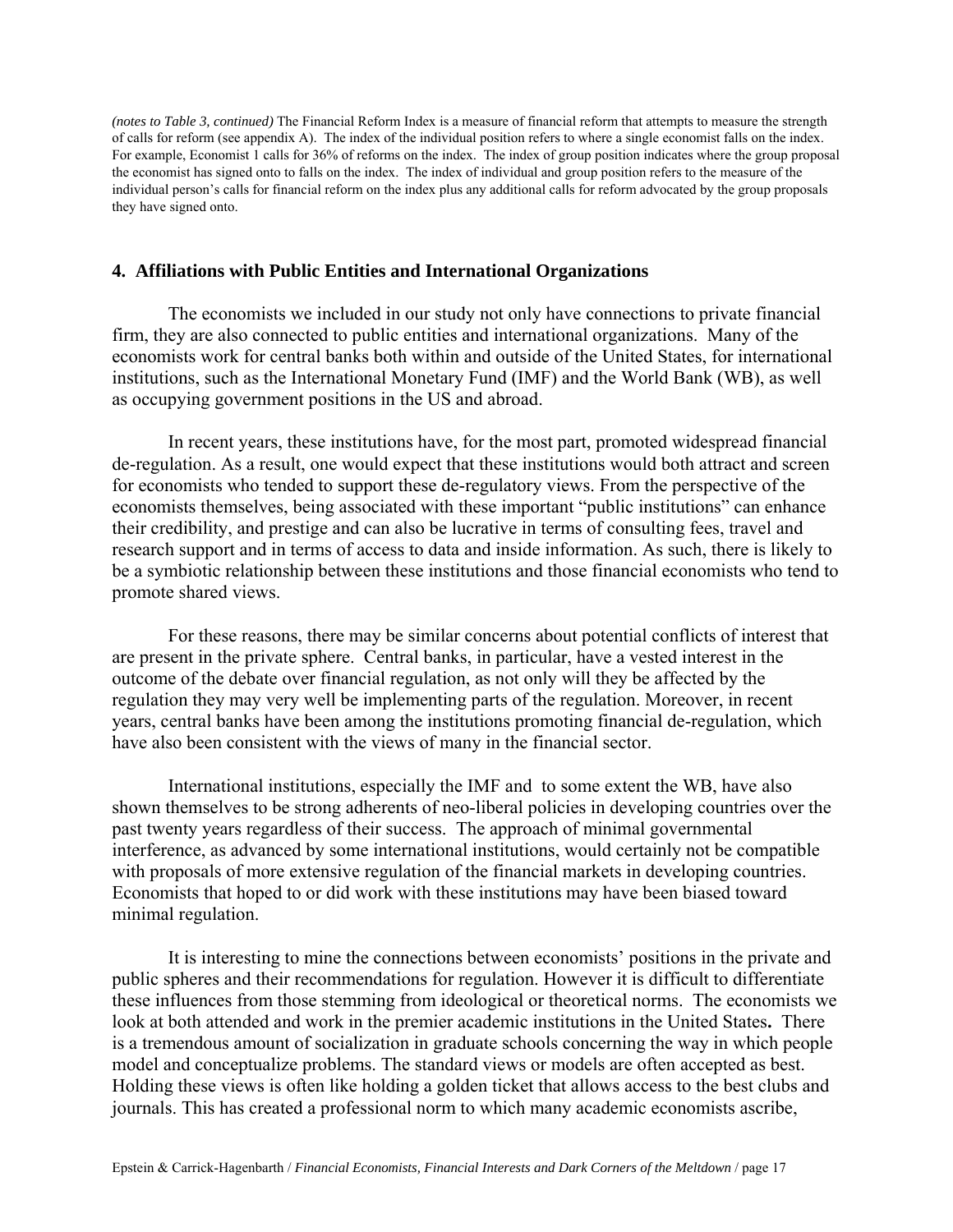creating a cultural aversion to regulation within economics. Thus, the ideological bent can be difficult to separate from individual positions on regulation possibly influenced by their connections to the private sector.

Table 4 shows the economists and what kinds of public positions they hold categorized by central banks, international institutions and government positions. We considered any jobs held between 2006 and 2009 as relevant and included them. We choose to extend the period of consideration beyond those positions presently held, as economists seem to move in and out of public sector jobs more frequently than is the standard in the private sector. To catch this fluidity of engagement we extend the period of observations to three years. In table 4, we do not include economists who have held positions farther back than 2006. We do include those economists who cite such a position without giving a date but we denote such occurrences. We exclude all economists that have not held positions farther back than 2006 or economists for which dates are unknown in our calculations. A significant portion, eight of nineteen (42%) of the economists we looked at, currently hold positions or have held positions in such entities over the period 2006 to 2009. During that period we find that six economists have been or are currently working with the Federal Reserve, two have been or are currently working with international institutions and one has been or is currently working in a government position.This number increases substantially if we include the total past history of the economists in our study. In this case, we find that fourteen of the nineteen (74%) economists have at some point held a position in one of these entities.

Many of the academic economists in our study occupy positions in both public and international institutions. Although this is not the main focus of our paper, it is useful to recognize that public sector, government and positions in international institutions could cause a similar bias as that which we found with regards to the private financial institutions. If this is true, then it may be ethically necessary to disclose these positions as well as those in private financial firms. We find voluntary disclosure to be much more common in this case than in that of private financial firms, particularly for media as opposed to academic papers. This is especially true with regards to prestigious positions, as it gives economists further credentials and weight in the public eye.

| <b>Economists</b> | <b>Central Banks</b>                               | <b>International</b><br><b>Institutions</b>                                          | Government |
|-------------------|----------------------------------------------------|--------------------------------------------------------------------------------------|------------|
| Economist 1       | Panel member, Federal Reserve Bank of<br>NY;       | Bank for International<br>Settlements: Member.<br><b>Bretton Woods</b><br>Committee: | None       |
| Economist 2       | None                                               | None                                                                                 | None       |
| Economist 3       | None                                               | None                                                                                 | None       |
| Economist 4       | None                                               | None                                                                                 | None       |
| Economist 5       | None                                               | None                                                                                 | None       |
| Economist 6       | Consultant, Federal Reserve Board of<br>Governors* | Consultant, World Bank*                                                              | None       |

#### **Table 4: Public and International Institution Affiliations**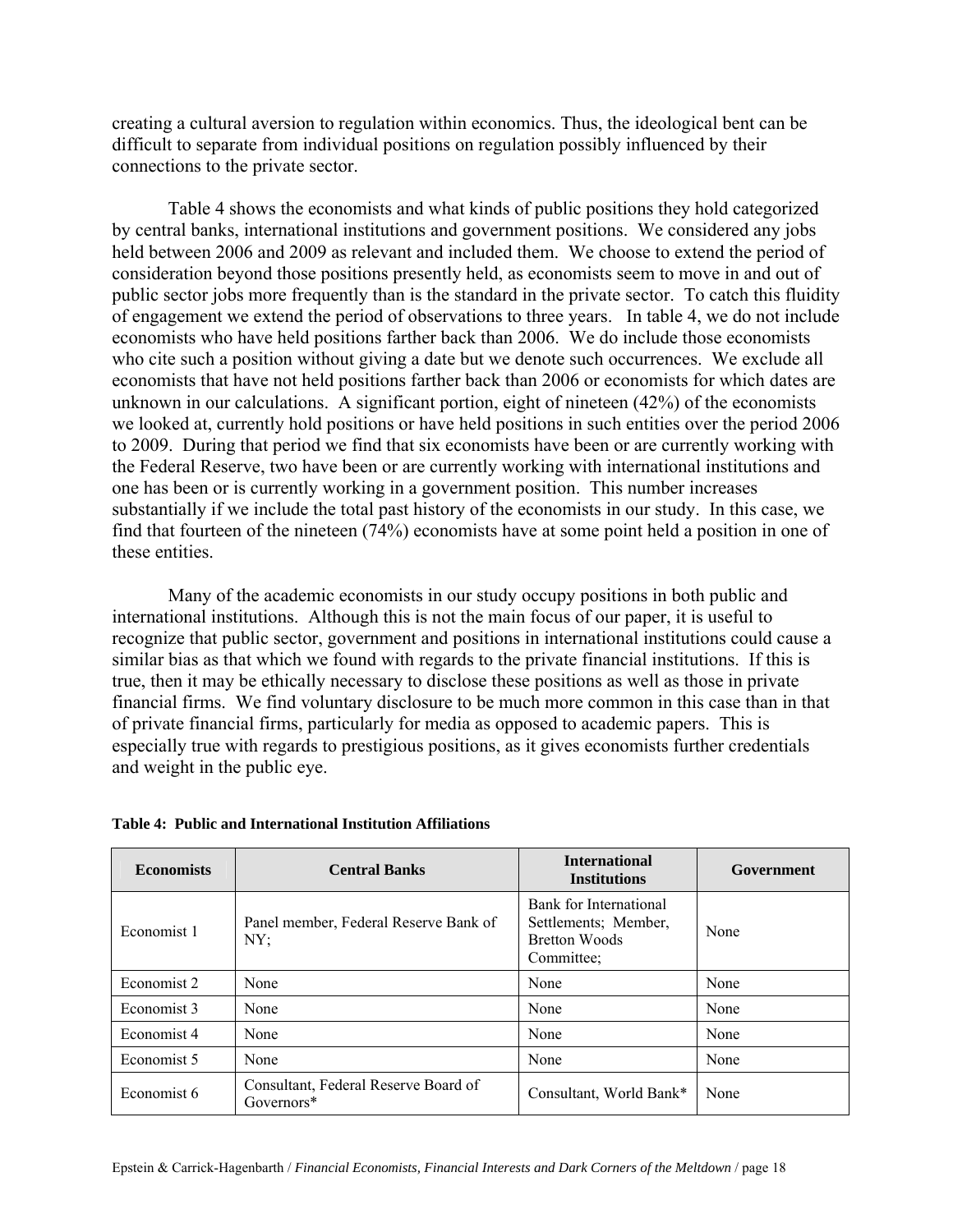| Table 4: Public and International Institution Affiliations, continued |                                                                          |                                                 |                                                                                        |  |
|-----------------------------------------------------------------------|--------------------------------------------------------------------------|-------------------------------------------------|----------------------------------------------------------------------------------------|--|
| <b>Economists</b>                                                     | <b>Central Banks</b>                                                     | <b>International</b><br><b>Institutions</b>     | Government                                                                             |  |
| Economist 7                                                           | None                                                                     | None                                            | None                                                                                   |  |
| Economist 8                                                           | None                                                                     | None                                            | None                                                                                   |  |
| Economist 9                                                           | Academic Consultant, Federal Reserve<br>board:                           | None                                            | None                                                                                   |  |
| Economist 10                                                          | Financial Advisory Roundtable, Federal<br>Reserve Bank of NY;            | None                                            | None                                                                                   |  |
| Economist 11                                                          | None                                                                     | None                                            | None                                                                                   |  |
| Economist 12                                                          | Economic Advisory Panel, Federal<br>Reserve Bank of NY; Bank of Finland; | None                                            | None                                                                                   |  |
| Economist 13                                                          | Board of governors, Federal Reserve;                                     | None                                            | None                                                                                   |  |
| Economist 14                                                          | Consultant, Federal Reserve Board*                                       | Chief economist, IMF;<br>Consultant, World Bank | Consultant, Indian<br>Finance Ministry*                                                |  |
| Economist 15                                                          | None                                                                     | None                                            | None                                                                                   |  |
| Economist 16                                                          | None                                                                     | None                                            | None                                                                                   |  |
| Economist 17                                                          | Federal Reserve Bank of NY                                               | None                                            | None                                                                                   |  |
| Economist 18                                                          | None                                                                     | None                                            | Member, Council of<br><b>Economic Advisors</b><br>Executive Office of<br>the President |  |
| Economist 19                                                          | Consultant, Federal Reserve Bank of NY*                                  | Consultant, WB*;<br>Consultant, IMF*            | None                                                                                   |  |

*Sources and Methods:* See Appendix C

*Notes:* \* denotes dates positions held are unknown and we were unable to confirm dates. These positions are listed by economist and are included for interest only. We do not include these in our calculations.

6 of 19 economists or 32% work with a Central Bank, Government Agency or an International Institution. For example, Economist 1 is a panel member of the Federal Reserve Bank of NY, works with the Bretton Woods Committee and holds no government position.

#### **5. Comparison between Private and Public Affiliations**

The academic financial economists in our study often hold positions in the private sphere, work for public entities, or for international organizations; and occasionally they work in a combination of these. Table 5 below compares the two categories of economists in our study. We find that many of these economists hold more than one job. While holding a prestigious academic job, they may also work in the private financial sector, with public entities or international organizations. Table 5 depicts the evident flexibility of moving from academic to public to private sector work for these elite economists. It is plain that the purely academic financial economist in our survey is a rare species indeed.

From table 5 we can see that only one economist of nineteen holds a solely academic job. Furthermore, we find that at least three occupy roles in both the private and public sectors, including for international organizations. If we included in the table historical experience beyond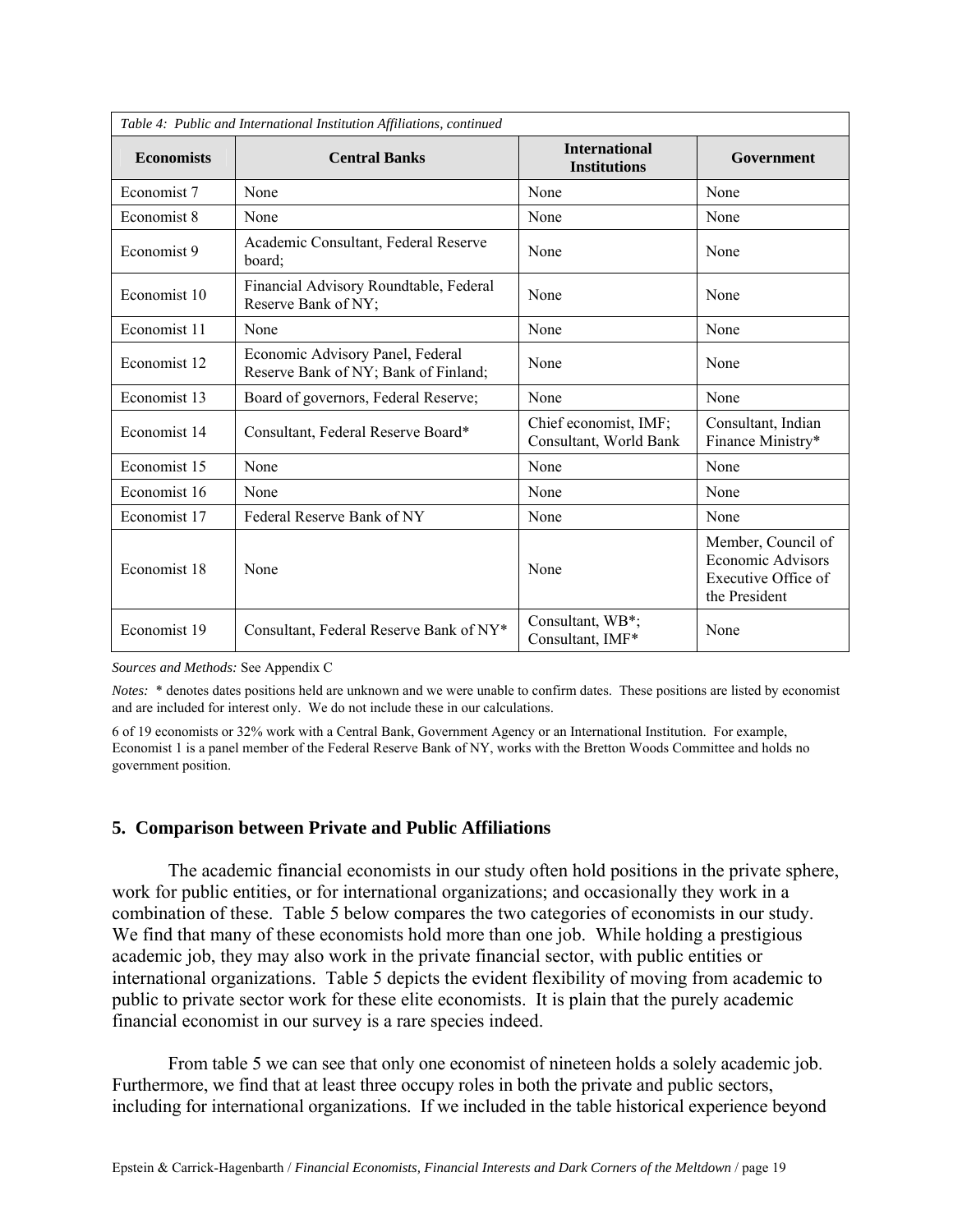the last three years, of the economists' public positions or positions for international institutions, we would find that the number of purely academic economists would fall from one to zero.

| <b>Economists</b> | <b>Private Financial Institutions</b>                                             | <b>Public Institutions</b>                |
|-------------------|-----------------------------------------------------------------------------------|-------------------------------------------|
| Economist 1       | Financial Services Firm; Financial Consultancy Firm                               | Central Banks, International Institutions |
| Economist 2       | <b>Financial Services Firm</b>                                                    | None                                      |
| Economist 3       | Financial Services Firm (x2)                                                      | None                                      |
| Economist 4       | <b>Financial Services Firm</b>                                                    | None                                      |
| Economist 5       | Financial Services Firm; Research Arm of Financial<br>Consultancy & Advocacy Firm | None                                      |
| Economist 6       | <b>Stock Exchange</b>                                                             | None                                      |
| Economist 7       | Financial Services Firm; Financial Consultancy Firm                               | None                                      |
| Economist 8       | None                                                                              | None                                      |
| Economist 9       | None                                                                              | <b>Central Bank</b>                       |
| Economist 10      | Credit Ratings Agency; Financial Services Firm                                    | <b>Central Bank</b>                       |
| Economist 11      | <b>Financial Services Firm</b>                                                    | None                                      |
| Economist 12      | None                                                                              | <b>Central Bank</b>                       |
| Economist 13      | None                                                                              | Central Bank                              |
| Economist 14      | None                                                                              | International Institution                 |
| Economist 15      | <b>Financial Consultancy Firm</b>                                                 | None                                      |
| Economist 16      | <b>Financial Services Firm</b>                                                    | None                                      |
| Economist 17      | None                                                                              | Central Bank                              |
| Economist 18      | Research Arm of Financial Consultancy & Advocacy<br>Firm                          | Government                                |
| Economist 19      | Private Bank (x3)                                                                 | None                                      |

**Table 5: Public Private Sector Comparison** 

*Source and Methods:* see Appendix C

*Notes:* 13 of 19 economists (or 68%) work with private financial firms. 8 of 19 economists (or 42%) work with public institutions. 3 of 19 economists (or 16%) work with both a private financial firm and a public institution. 18 of 19 economists (or 95%) work with either a private financial firm or a public institution or both.

x2 and x3 mean that they are affiliated with two or three financial services firms respectively. For example Economist 1 is affiliated with two different financial services firms, one Financial Consultancy Firm and also holds or has recently held a central bank position and an international institution position.

#### *5.1 Comparison of public and private affiliations and financial regulation*

The economists in our study are quite similar in the level of financial regulation they propose, creating a difficulty in deducing what effect private financial affiliations might have on economists' calls for regulation. This brings up the question, what influence other roles that these economists have, outside their academic jobs, may have on the types of financial reform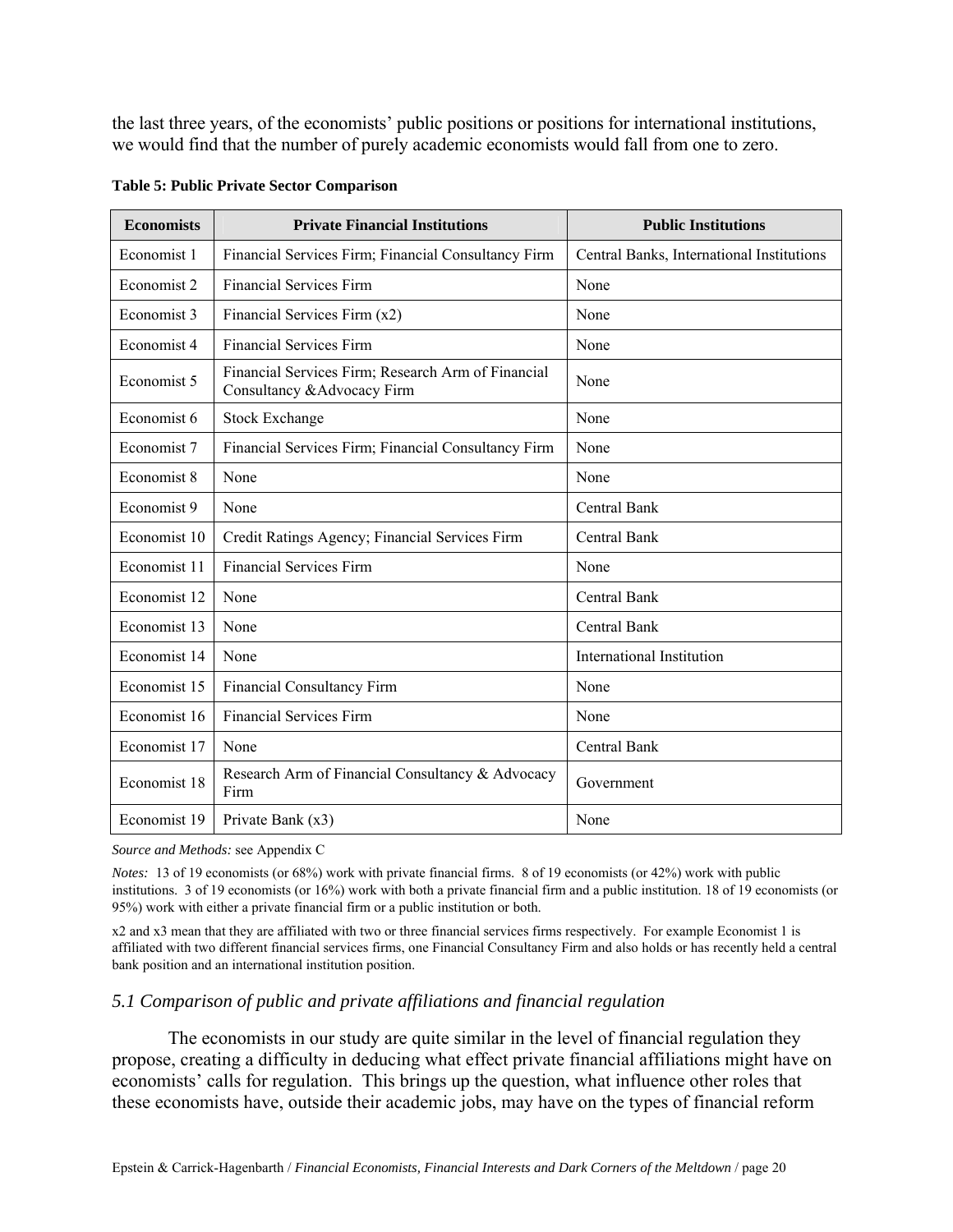they call for. These could be jobs for central banks, government positions and international institutions. It is possible that there is a pervasive ideology in economics spanning prestigious positions in the Federal Reserve, government and international institutions that is similar to that of those economists working in private financial institutions. In order to deduce whether opinions regarding financial regulation differ between economists occupying these positions and those in the private financial sector we compare the strength of regulation called for between the two. We denominate as "public institutions" all Federal Reserve positions, government positions and international institution positions.

The table below is organized by the economist's affiliation. The first rows are economists that only have affiliations with central banks, the government or international institutions. The next group has affiliations with both the public and private sector. Following theses are economists with only private sector affiliations. Last we have one economist who has no private or public sector affiliation. We then look at the difference between those who work in the purely public sector and those who only work in the private sector.

We find little difference in the range of their calls for regulation based on these two categories. If we take the average of those working solely with public institutions, including their group position, an average of 30% and looking at their individual position, we find an average of 14%. When we turn to the private sector we find an average of 28% for those economists who work solely in the private sector, including their group position. Individually, we find an average of 12%. There is a slightly higher call for regulation from those in the purely public sector but it is minimal. We exclude those who work with both private and public sectors. It is important to recognize that consultancies are difficult to identify and so, there may be more overlap between the two groups than what is recognized here.

| <b>Economists</b> | <b>Private Financial Institutions</b>                                                     | <b>Public Institutions</b>                  | Index of<br><b>Individual</b><br><b>Position</b> | <b>Index</b><br>of<br>Group<br><b>Position</b> | <b>Index of</b><br><b>Individual</b><br>and<br>Group<br><b>Position</b> |
|-------------------|-------------------------------------------------------------------------------------------|---------------------------------------------|--------------------------------------------------|------------------------------------------------|-------------------------------------------------------------------------|
| Economist 9       |                                                                                           | Central Bank                                | $0\%$                                            | 28%                                            | 28%                                                                     |
| Economist 12      |                                                                                           | Central Bank                                | 8%                                               | 28%                                            | 28%                                                                     |
| Economist 13      |                                                                                           | Central Bank                                | 16%                                              | 28%                                            | 32%                                                                     |
| Economist 14      |                                                                                           | International Institution                   | 16%                                              | 28%                                            | 28%                                                                     |
| Economist 17      |                                                                                           | Central Bank                                | 28%                                              | 28%                                            | 32%                                                                     |
| Economist 1       | Financial Services Firm;<br>Financial Services Firm;<br><b>Financial Consultancy Firm</b> | Central Bank;<br>International Institutions | 36%                                              | $NA*$                                          | 36%                                                                     |
| Economist 10      | Credit Ratings Agency;<br><b>Financial Services Firm</b>                                  | Central Bank                                | 8%                                               | 28%                                            | 28%                                                                     |
| Economist 18      | Research arm of Financial<br>Consultancy & Advocacy Firm                                  | Government                                  | $0\%$                                            | 28%                                            | 28%                                                                     |

**Table 6: Comparison of Economists' Calls for Regulation Depending on Private or Public Institution**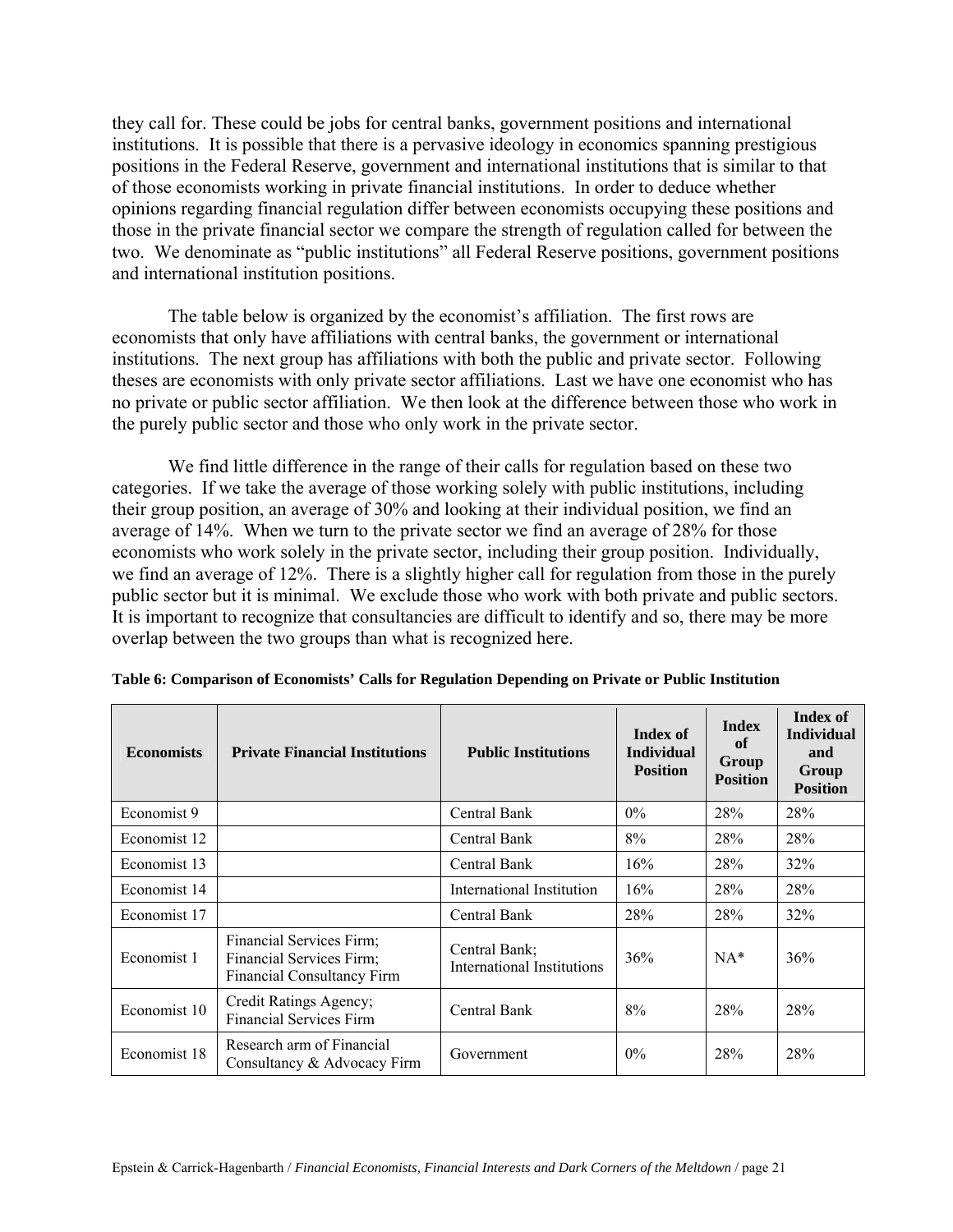| Table 6: Comparison of Economists' Calls for Regulation Depending on Private or Public Institution (continued) |                                                                                         |                            |                                                         |                                                |                                                        |  |
|----------------------------------------------------------------------------------------------------------------|-----------------------------------------------------------------------------------------|----------------------------|---------------------------------------------------------|------------------------------------------------|--------------------------------------------------------|--|
| <b>Economists</b>                                                                                              | <b>Private Financial</b><br><b>Institutions</b>                                         | <b>Public Institutions</b> | <b>Index of</b><br><b>Individual</b><br><b>Position</b> | <b>Index</b><br>of<br>Group<br><b>Position</b> | <b>Index of</b><br>individual<br>and group<br>position |  |
| Economist 19                                                                                                   | Financial Services Firm;<br>Financial Services Firm;<br><b>Financial Services Firm</b>  |                            | 8%                                                      | 28%                                            | 28%                                                    |  |
| Economist 2                                                                                                    | <b>Financial Services Firm</b>                                                          |                            | 24%                                                     | 32%                                            | 36%                                                    |  |
| Economist 3                                                                                                    | Financial Services Firm;<br><b>Financial Services Firm</b>                              |                            | $8\%$                                                   | 32%                                            | 32%                                                    |  |
| Economist 4                                                                                                    | <b>Financial Services Firm</b>                                                          |                            | 8%                                                      | $NA*$                                          | 8%                                                     |  |
| Economist 5                                                                                                    | Financial Services Firm;<br>Research arm of Financial<br>Consultancy & Advocacy<br>Firm |                            | 32%                                                     | 36%                                            | 36%                                                    |  |
| Economist 7                                                                                                    | Financial Services Firm;<br>Financial Consultancy Firm                                  |                            | 0%                                                      | 28%                                            | 28%                                                    |  |
| Economist 11                                                                                                   | <b>Financial Services Firm</b>                                                          |                            | 12%                                                     | 28%                                            | 32%                                                    |  |
| Economist 15                                                                                                   | Financial Consultancy Firm                                                              |                            | 16%                                                     | 28%                                            | 28%                                                    |  |
| Economist 16                                                                                                   | <b>Financial Services Firm</b>                                                          |                            | $8\%$                                                   | 28%                                            | 28%                                                    |  |
| Economist 6                                                                                                    | <b>Stock Exchange</b>                                                                   |                            | 0%                                                      | 28%                                            | 28%                                                    |  |
| Economist 8                                                                                                    |                                                                                         |                            | 4%                                                      | 28%                                            | 32%                                                    |  |

*Sources and Methods:* see Appendix C

*Notes:* The index is a measure of financial reform that attempts to measure the strength of calls for reform (see appendix A).

\*NA denotes those persons who belong to a financial reform group but who do not sign onto the group proposals. One economist belongs to both groups and thus his group rating is a combination of the two group proposals.

The index of individual and group position refers to the measure of the individual person's calls for financial reform on the index plus any additional calls for reform advocated by the group they belong to. The index of the individual position refers to where a single economist falls on the index.

Average of index of individual + group position of those working only with public institutions is 30% compared to 28%, the average of index of individual + group position of those working only with private institutions. Average of index of only individual position of those working with public institutions is 14% compared with 12%, the average of index of individual position of those working only with private institutions.

#### **6. Financial Reform Proposals and the Evolution of Economists' Views on Financial Reform, After the Crisis**

 In the sample of economists considered, many did not write about regulation prior to the financial crisis. In fact, one of our primary ways of judging whether or not their views on financial reform changed was to compare whether they wrote about financial reform before and after the crisis. The nine economists we categorized as having changed their minds had not written about financial reform, in the time period we evaluated prior to the crisis. In addition,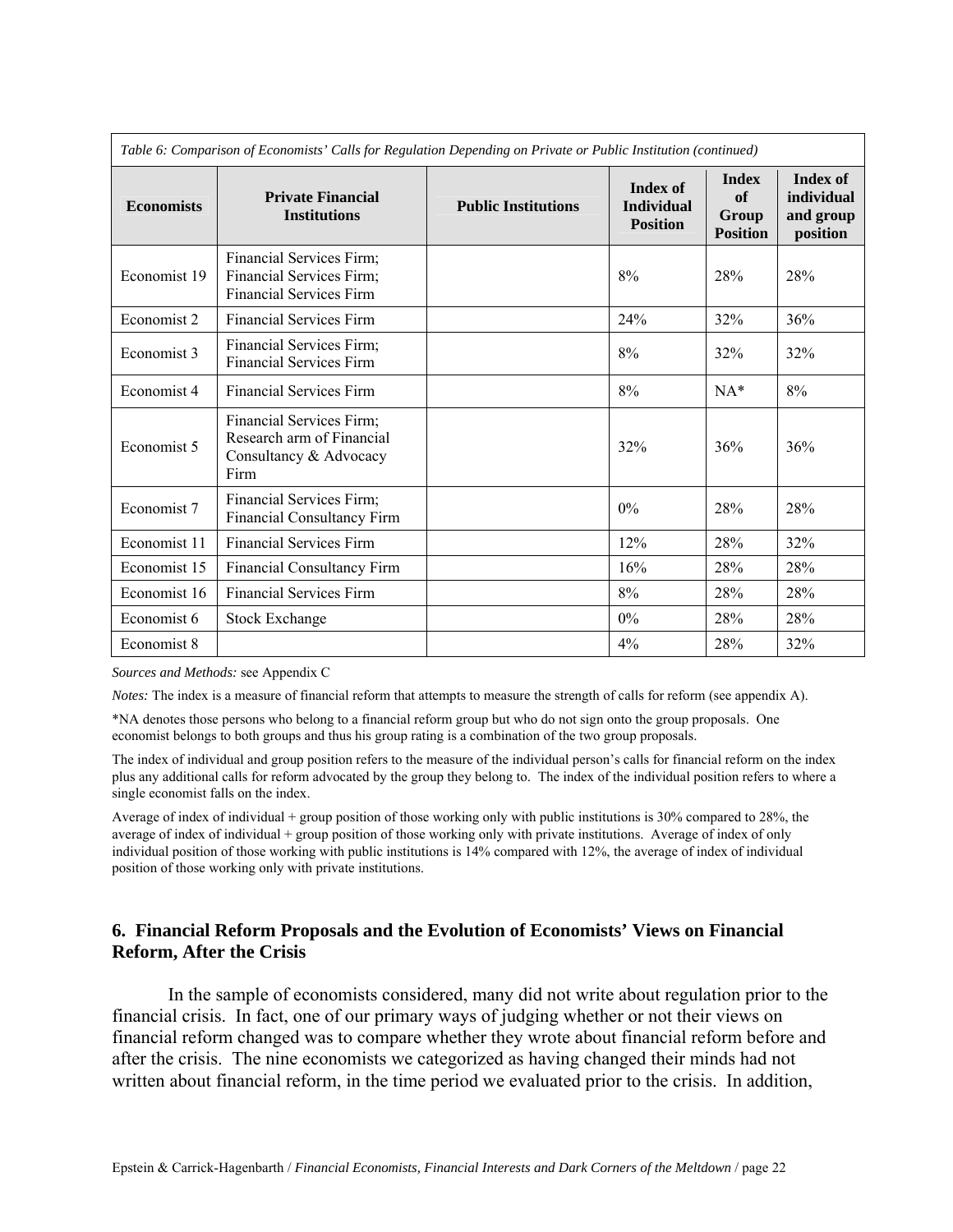another three economists do not write about financial reform independently either before or after the financial crisis  $10$ 

 The recent financial crisis gravely threatened the stability, not only, of the United States economy, but also of the world economy. The crisis is a clear indicator of problems present in the financial sector. These problems were not recognized by much of the economics profession prior to the financial crisis. Many mainstream academic financial economists did not question the increasing leverage and underlying insecurity of the financial sector, relying instead on the institutions and practices of the New Financial Architecture (NFA) (Crotty, Structural causes of the global financial crisis: a critical assessment of the 'new financial archeticture', 2009). The NFA integrates minimal regulation with complex financial instruments and government bailouts, assuming that unhindered capital markets correctly price securities and distribute risk to those best able to handle it, minimizing that risk in financial markets (Crotty, Structural causes of the global financial crisis: a critical assessment of the 'new financial archeticture', 2009). The recent turmoil exposed the many fallacies of the NFA. This includes the instability of new and complex financial instruments that achieved a prominent role in the financial infrastructure, as well as the instability caused by the progressive dismantling of financial regulation over the past thirty to forty years. It would seem plausible that after the breakdown of the financial sector in this past crisis, mainstream economists would recognize these serious problems and advocate change. Yet, the current financial crisis is not without precedent, as Volcker notes, there have been "... at least five serious breakdowns of systemic significance in the past 25 years" (Volcker, 2008). Though there was apparent instability of financial markets over this time period, many economists continued to support increasing deregulation and the development of more complex financial instruments. Therefore, there is precedent for economists to continue as before with little change to their opinion or to the profession.

We assessed whether the economists we reviewed changed their minds before and after the crisis with respect to financial reform. To study this, we compiled their opinions on financial reform and compared them before and after the financial crisis. We looked at media articles, interviews and testimonies from 2005 through 2009, reading twenty articles over that period if available, prioritizing those that addressed financial reform. If they had not written many media articles or given testimony and interviews then after exhausting the media sources we moved onto academic papers. Using a period of five years seemed sufficient to it indicate whether their opinions and policy proposals regarding financial regulation had changed. In some cases the economists did not have media appearances and their academic publications were highly technical, with little room for a discussion of financial reform. These cases are marked with an asterisk in our table denoting that there was sparse material for comparison. It is important to note that our searches were not all inclusive and we did not track down all possible media and academic works, but we expect that the range we used has given us a representative sample.

 If pre-crisis they did not propose regulatory policies and post crisis they did then we classified them as having changed their minds concerning financial regulation.In cases where they did write about financial reform both before and after the financial crisis we compared those writings to understand it there was a change in opinion. Lastly, if they did not write about financial reform either before or after the financial crisis but had written a significant quantity of

 $\overline{a}$ 

<span id="page-24-0"></span> $10$  Of course they have joined groups calling for financial reform and signed onto the proposals the groups have issued.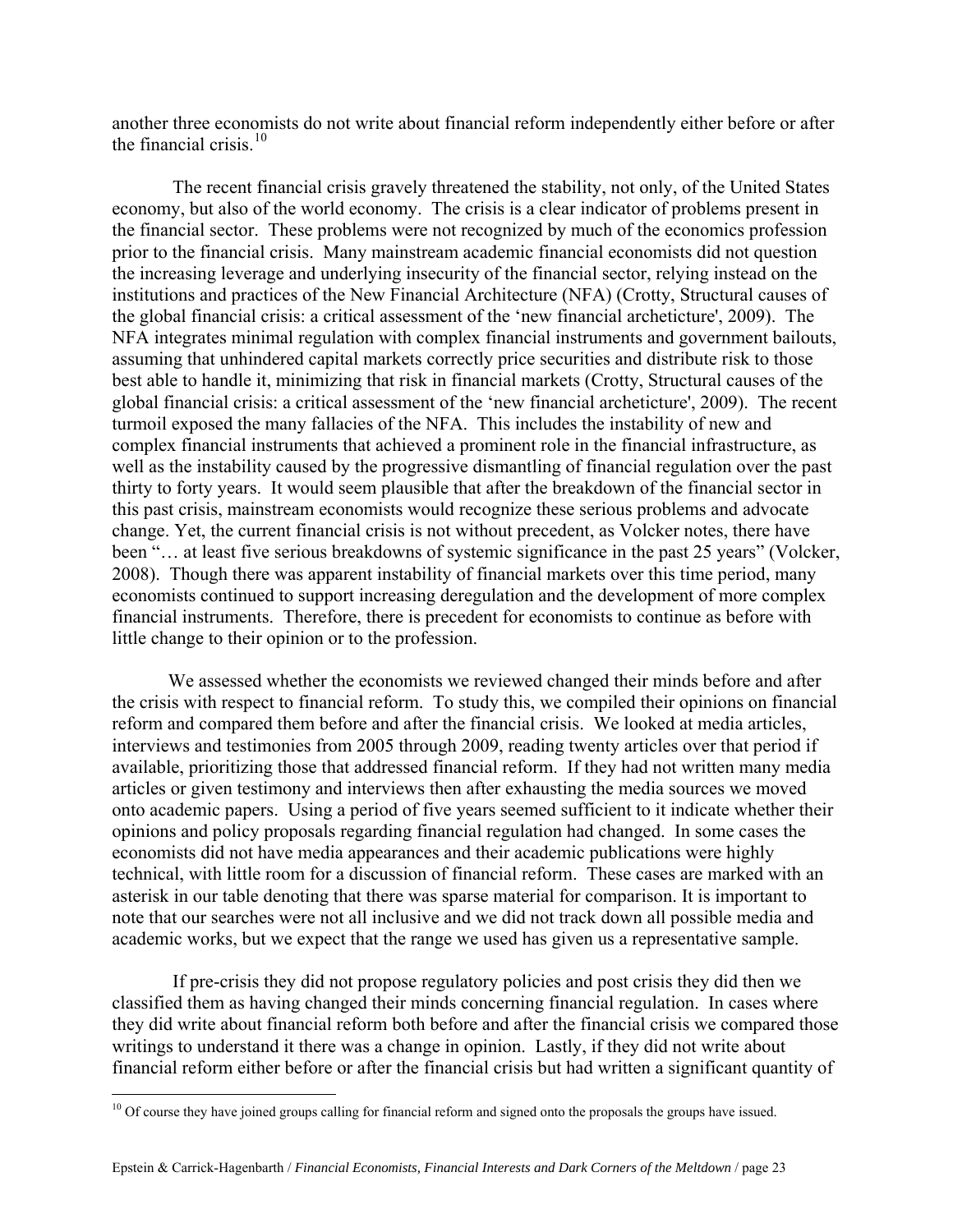media articles thus having the opportunity to address financial reform if they so wished, we classified them as not having changed their opinions concerning financial reform. Two of the economists, although they have joined groups calling for financial reform, do not actually specialize in the field of financial economics. Since their media and academic articles reflect other areas of expertise, it is difficult to get a sense of a change in their perspective on financial regulation. These economists are marked with a caret.

We can see from our table 8 below, that of the nineteen economists we evaluated nine have changed their opinions according to our criteria with regards to financial reform after the financial crisis. This is almost half of the economists in our study. If one excludes the four economists whose views could not be evaluated, then 9 out of 15, or 60% changed their minds on regulation after the crisis.

Is that a lot or a little? In view of the severity of the crisis and the role of financial regulation (or the lack there of in precipitating it), 60% seems remarkably low to us. Perhaps more striking, though, is the lack of attention these economists paid to financial regulation before the crisis itself.

| <b>Economists</b> | <b>Change from Before to</b><br><b>After the Crisis</b> | <b>Economists</b> | <b>Change from Before to</b><br><b>After the Crisis</b> |
|-------------------|---------------------------------------------------------|-------------------|---------------------------------------------------------|
| Economist 1       | Yes                                                     | Economist 11      | $No*$                                                   |
| Economist 2       | No                                                      | Economist 12      | Yes                                                     |
| Economist 3       | No                                                      | Economist 13      | No.                                                     |
| Economist 4       | Yes                                                     | Economist 14      | Yes                                                     |
| Economist 5       | Yes                                                     | Economist 15      | Yes                                                     |
| Economist 6       | $No^{\wedge}$                                           | Economist 16      | N <sub>0</sub>                                          |
| Economist 7       | $No*$                                                   | Economist 17      | No.                                                     |
| Economist 8       | No                                                      | Economist 18      | $No^{\wedge}$                                           |
| Economist 9       | No                                                      | Economist 19      | Yes                                                     |
| Economist 10      | Yes                                                     |                   |                                                         |

**Table 7: Comparison of Reform Attitudes Before and After the Financial Crisis** 

*Note:* \* denotes economists who did not write media articles and whose academic publications were very technical. In this case the economist did not address financial reform and we do not have enough information to compare them before and after the crisis.

 $\land$  denotes economists who are not financial economists although they have joined groups calling for financial reform. Since their media articles and academic publications do not address financial reform we do not have enough information to compare them before and after the crisis.

Nine of 19 economists, or 47%, changed their ideas concerning financial regulation. Excluding economists whose views could not be discerned 9 out of 15 or 60% changed their views.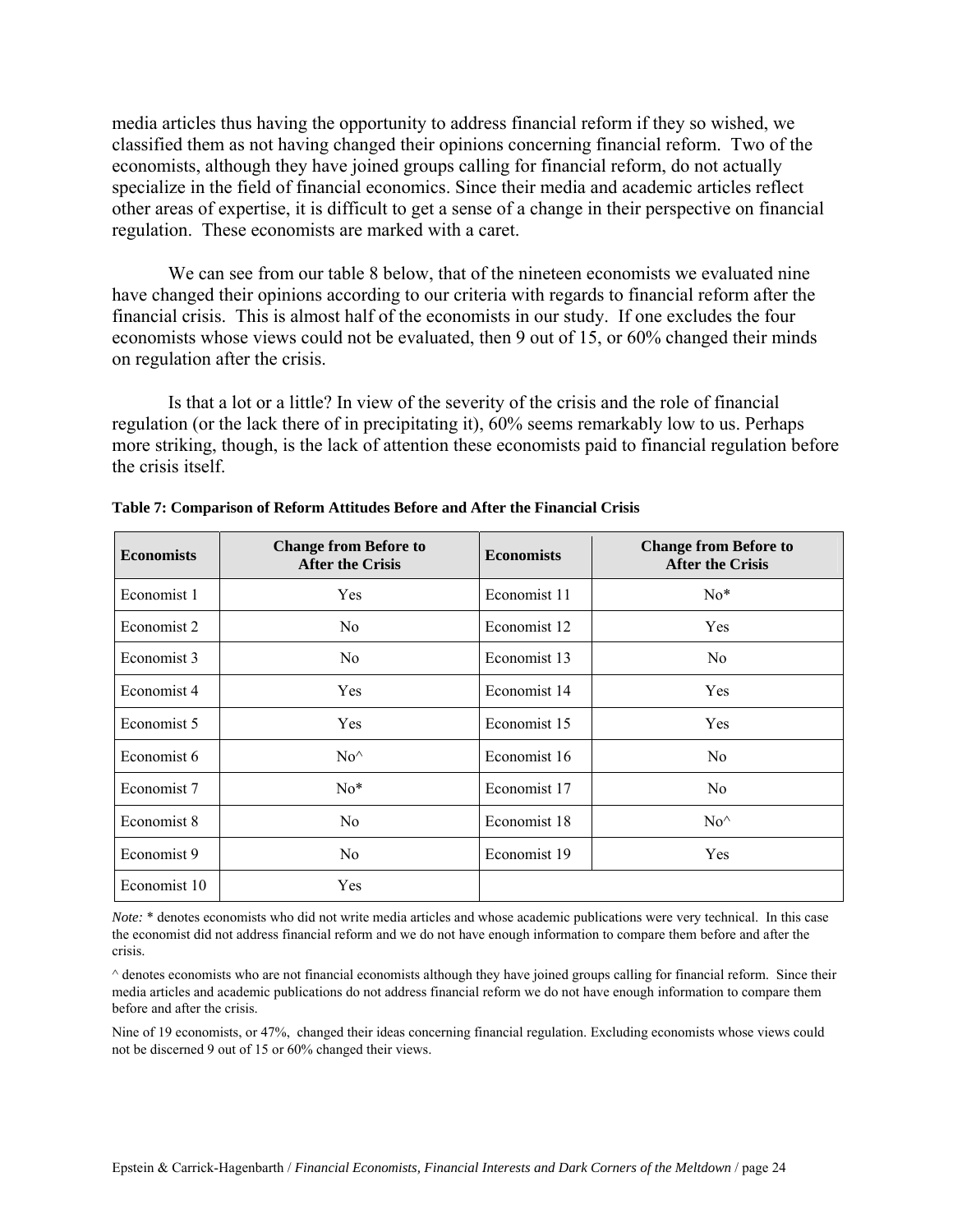#### **7. Dark Corners and Financial Economists' Conflicts of Interest: What Should be Done?**

 Economics is unusual among the professions in that it does not have a code of ethics providing guidelines to navigate possible conflicts of interest. As DeMartino writes, "......virtually all other professions that matured during the same era [early  $20<sup>th</sup>$  century] adopted at least a code of conduct, and some adopted a full-blown body of professional ethics" (DeMartino, 2010, p. 67). Codes of ethics have been put in place in fields such as journalism, even business, management and consulting. Anthropology and sociology are both relevant academic fields that have codes of ethics. As we have argued here, economics is not immune to conflicts of interest. In the context of this paper we can see how useful a code of ethics would be, especially for academics, many of whom have to navigate the difficulties of combining several roles- in particular the tension between the role as an objective academic expert and as a private financial operative.

The American Economic Association (AEA), formed in 1885, represents the economics profession in the United States. It has never adopted a code of ethics although there were many questions concerning the issue to the AEA's secretary in the 1930s.

 "Needless to say, the AEA had no such code [of ethics], nor had the officers any sanctions or means of enforcement, and the executive committee, when pressed, viewed the investigation of such matters as beyond the range of its proper functions. Of course, some matters of professional behavior could not be ignored, but whenever possible these were dealt with on an individual basis, without involving the executive committee or the membership at large" (Coats, 1985, p. 1710).

The reasons why the AEA has never developed a code of ethics, when so many other professions have, are unclear. Coats attributes it to the possibility that the subject was too partisan for the AEA to take a stance on (Coats, 1985, p. 1718).

 As noted above, most other professions have adopted codes of ethics. For example, the Society of Professional Journalists developed a code of ethics that dictates that journalists should report to the public and maintain their ability to act independently, "Remain free of associations and activities that may compromise integrity or damage credibility" (Society of Professional Journalists). The Center for Independent Media states in their code of ethics, "Avoid conflicts of interest, real or perceived, and disclose unavoidable conflicts" (The New Journalist Code of Ethics). The Media Alliance code of ethics says "Disclose conflicts of interest that affect, or could be seen to affect the accuracy, fairness or independence of your journalism. Do not improperly use a journalistic position for personal gain" (Media Alliance Online). In all cases, it is first recommended to avoid conflicts of interest and if it is unavoidable, to disclose them.

 In the wake of the financial scandals of the early 2000's, it became popular for business schools to put forth codes of ethics. Although this practice's popularity waned through the mid decade it has picked up again following the recent financial crisis. For example, in 2009 a group of motivated students at the Harvard business school created an oath they describe as follows, "The oath is a voluntary pledge for graduating MBAs and current MBAs to 'create value responsibly and ethically'" (The MBA Oath). More than half of the 2009 MBA graduating class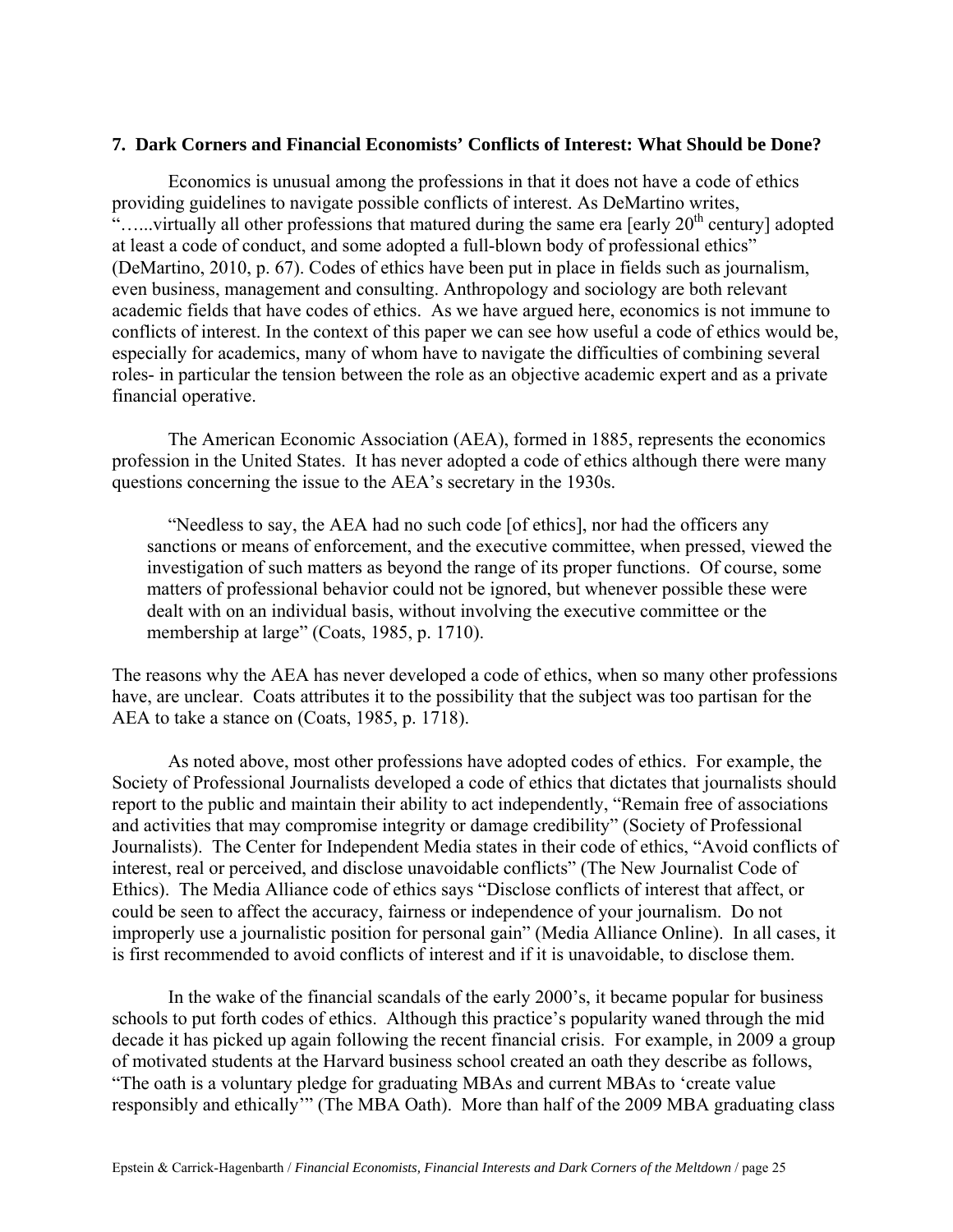at Harvard signed the oath. It became popular not only at Harvard but also with MBA's around the US and the world when the oath went viral. It has garnered more than 800 signatures from 115 countries (VanderMey, 2009).

 Many management and consulting firms have also put forth codes of ethics that specify how to contend with conflicts of interests. The Association of Management Consulting Firms writes, "We will immediately acknowledge any influences on our objectivity to our clients and will offer to withdraw from a consulting engagement when our objectivity or integrity may be impaired" (Association of Management Consulting Firms). The Institute of Management Consultants USA writes, "I will avoid conflicts of interest or the appearance of such and will immediately disclose to the client circumstances or interests that I believe may influence my judgment or objectivity" (Institute of Management Consultants USA).

Universities also have guidelines on how their employees and faculty should deal with conflicts of interest. Several of the professors in our study work at the University of Chicago and at Dartmouth College. Therefore, it will be instructive to look to these universities guidelines for dealing with conflicts of interest, as well as, our home university- The University of Massachusetts Amherst.

 The University of Chicago policy looks at conflicts of interest where the outside interest of the employee/faculty member may come into conflict with the wellbeing of the university.

"An individual conflict of interest is thereby generated. Involvement with, or financial interest in, professional or commercial activities outside the university should not compromise the fulfillment of a faculty member's obligations to the University. Such outside activities conflict with obligation to the University when they involve excessive commitments of time; that is they generate a conflict of commitment. … These activities also conflict with obligations to the University when they bias the nature and direction of scholarly research, or when they influence a faculty member's decision or behavior with respect to teaching and student affairs, appointments and promotions of faculty or other matters of interest to the University. Sensitivity to these potential conflicts of interest is especially important when a faculty member has a substantial involvement in commercial enterprises related to that faculty member's research or when the faulty member is engaged in prolonged and intensive consultancies" (The University of Chicago, 2007).

In this case, faculty members are responsible for disclosing to the university any of their financial activities that there may be reason to believe that it will affect their teaching, research or other activities performed on behalf of the university.

 Dartmouth College's policy on conflicts of interest is that if any employee of the college including a faculty member has "..a significant financial, personal or professional interest that could potentially create a conflict of interest or the perception of one in any transaction involving the college they must disclose this in writing to the relevant dean of the college" (Dartmouth College, 2009). Significant financial interests include salary or consulting fees of over 10,000, also included are equity interests of over 10,000, or more than 5% ownership in any entity.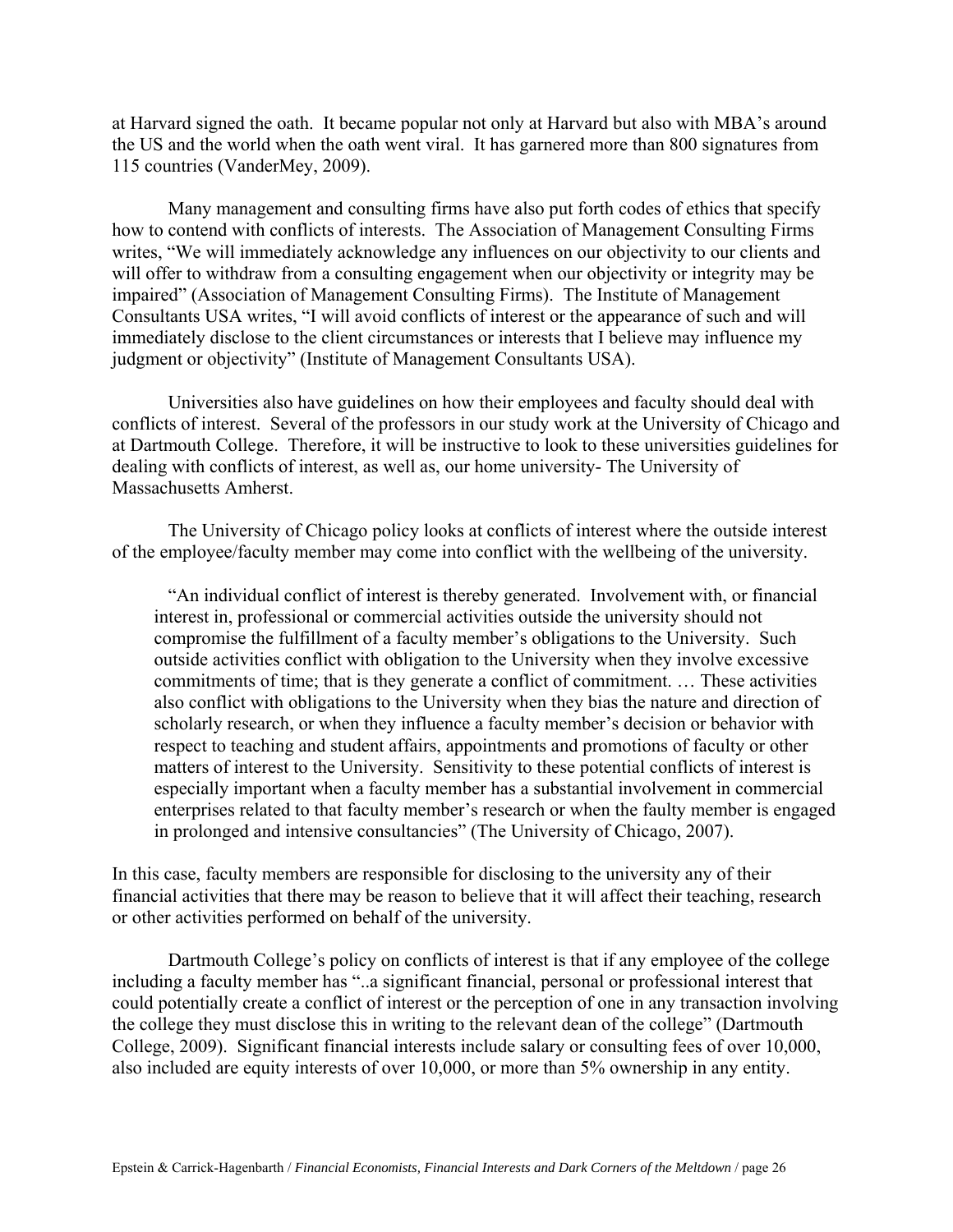University of Massachusetts Amherst policy states that employees must disclose any significant or substantial financial interests that could represent an actual or potential conflict of interest between individual interests and those of the university or the reasonable appearance of such to the public. Outside activities are defined as "Non-academic activities undertaken by a Faculty Member in his or her area of expertise in association with individuals or entities outside the University. Such activities include for example, working as an employee or a consultant, or serving as an executive, trustee or director for a company or non-profit organization." (The University of Massachusetts Amherst & Boston, 1997). If these outside activities represent a significant financial interest, defined as equity of more than 1% in a company owned by the employee or their family or compensation of over 10,000 in the past year, the individual must disclose the conflict of interest.

The economists that follow the university guidelines are looking at conflicts of interest specifically between the economist's private affiliations that comprise their work with the university. What we are examining in this paper is conflicts not just between the university and the private sector loyalties but between that of public expert and affiliations with the private financial sector. It is important that the public be aware of any conflicts of interest that the economists face when they give counsel on such subjects as financial reform. One important step forward would be to disclose one's private financial affiliations in all public policy pieces, particularly those where the economist is "framed" as an objective academic expert.

Those conflicts of interest that the academic economist might not be limited to those between the university and the other job but could well be between the private job and their role as public expert. Furthermore, even when these conflicts of interest are reported to the university it does not signify that they are reported to the public. Thus, university conflict of interest codes, although important for the university, do not alleviate the problem academic economists face who occupy a concurrent role in the private sector and as a public expert.

The American Sociological Association on the other hand recognizes that the sociologist has a responsibility to the public. It puts forth in its Code of Ethics in the section dealing with conflicts of interest, "Sociologists maintain the highest degree of integrity in their professional work and avoid conflicts of interest and the appearance of conflict" (American Sociological Association, 1999, p. 7). Later they go on to say, "Sociologists disclose relevant sources of financial support and relevant personal or professional relationships that may have the appearance or potential for a conflict of interest to an employer or client, to the sponsors of their professional work, **or in public speeches and writing**" (American Sociological Association, 1999, p. 7 (emphasis added)). This is interesting because it takes the issue from the mostly private realm of a researcher's conflicts of interests into the public realm of the academic expert. In this code of ethics the sociologist is accountable to the public.

It seems apparent that a first step for economists is to create and adhere to a code of ethics. The language of the American Sociological Association's code of ethics would be a good place to start. In the context of this paper, the code of ethics would prescribe that economists list their private affiliations in any appearance for the media or the government when there is a conflict of interest or the appearance of a conflict of interest. For example, if an economist were to write an op-ed they should describe themselves not only as a professor but also as a board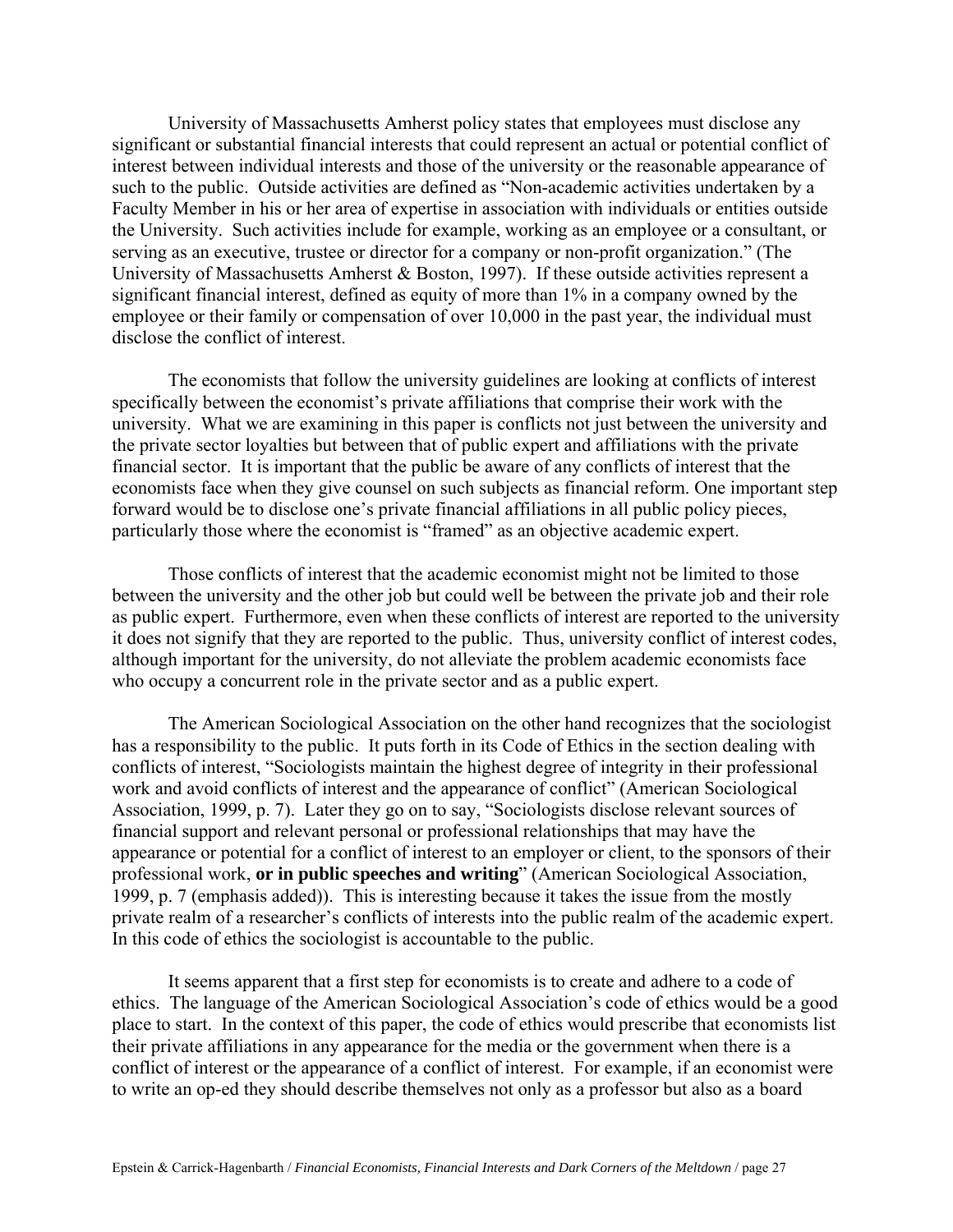member, an owner and/or a consultant. These roles should also be reported when testifying in government positions or being interviewed by the media.

#### **8. Conclusion**

 In this study, we showed that the great majority of two groups of prominent academic financial economists did not disclose their private financial affiliation even when writing pieces on financial reform. This presents a potential conflict of interest. If this pattern prevailed among academic financial economists more broadly this, in our view, would represent an even greater social problem. Academic economists serve as experts in the media, molding public opinion. They are also important players in government policy. If those that are creating the culture around financial regulation as well as influencing policy at the government level for financial reform also have a significant, if hidden, conflict of interest, our public is not likely to be wellserved.

We also explored what quantitative effects these conflicts of interest may have on the strength of the calls for regulation by these economists. We found that it was very difficult to make a quantitative argument. There seems to be little difference between those "prominent", academic financial economists with private financial affiliations and those without with. There are many reasons why this could be the case. First, there may be a similar overarching ideology prevalent in mainstream economics concerning the virtues of the free market. Second, it could be that central banks, governments and international institutions prefer to employ economists with a similar outlook on regulation as those chosen by private institutions. Since only one of the economists in our study is not employed by either a private financial institution or public institution we would not be able to identify variation on this score. Third, there is the possibility that the lines between academic financial economists and private financial affiliations may be much more fluid than we captured due to the difficulties of locating consultancies.

 Our study could be improved in several ways. First, it would be beneficial to have a larger sample of economists. Second, a random selection of economists – if the sample were large enough - would allow us to undertake a richer and broadly more representative examination of these issues. Such a study, however, would also involve a considerable expenditure of resources and is beyond the scope of the present study. For example, for the study to be comprehensive, we would need to be able to locate other private financial connections which we have not been able to identify here, for example payments for lectures, testimony, research papers and expert witnessing. Including these, if possible, would also lead to the comprehensiveness, as well as the expense, of this project.

 Based on the findings of these studies and broader considerations, we believe that the economics profession, which does not have a code of ethics, should create such a code and delineate appropriate action for economists in the event of conflicts of interest of the type described in this paper. Even in absence of such a code, economists should voluntarily disclose potential conflicts of interest in media articles and academic papers. In addition, news/media/non-profit outlets, including those hosting "financial reform groups", should insist that economists reveal these identifications in relevant situations.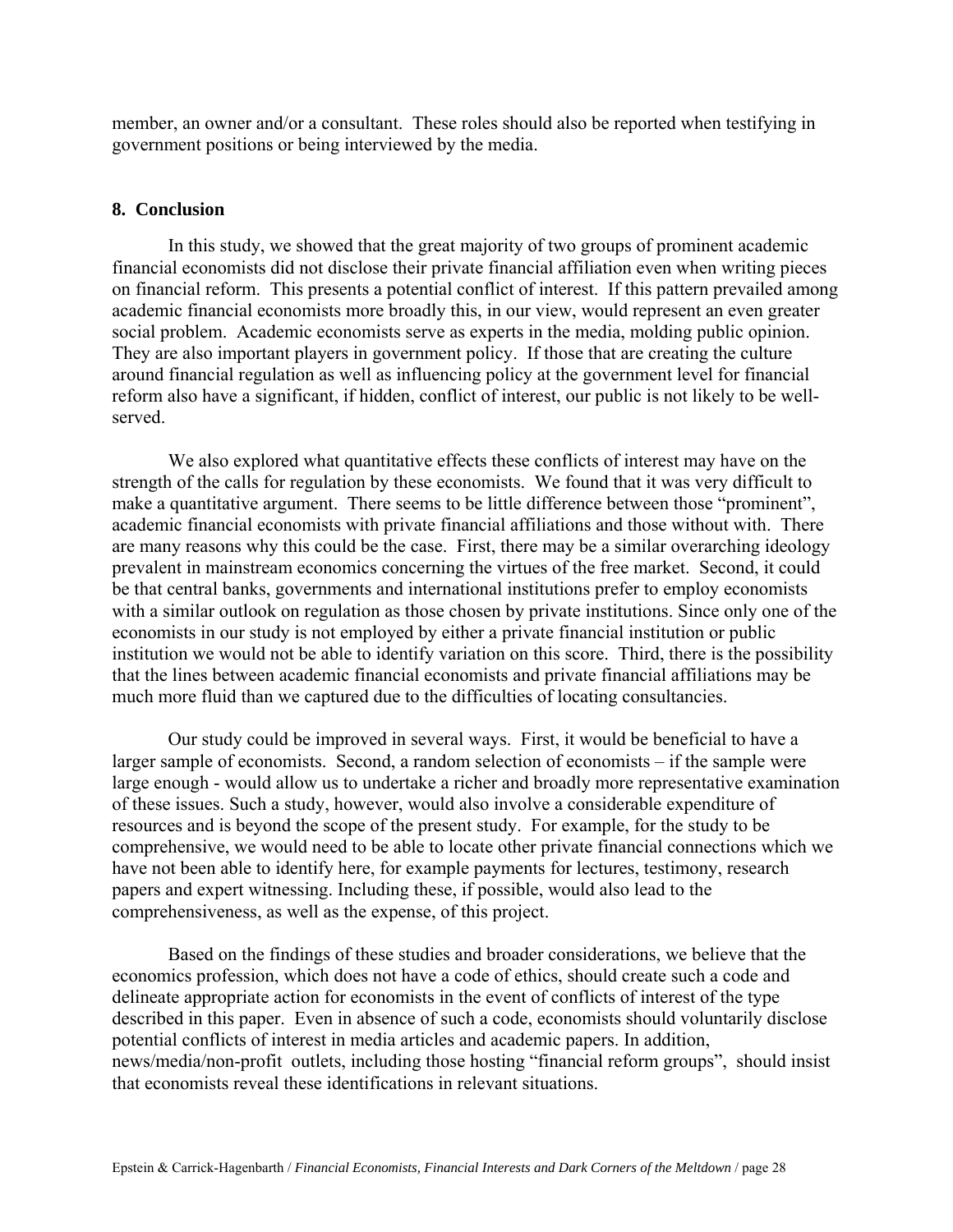#### **Works Cited**

American Sociological Association. (1999). Code of Ethics and Policies and Procedures of the ASA committee on Professional Ethics. American Sociological Association.

Andersen, C. (2008, December 2). Iceland Gets Help to Recover From Historic Crisis. *IMF Survey Online* , p. http://www.imf.org/external/pubs/ft/survey/so/2008/int111908a.htm.

Association of Management Consulting Firms. (n.d.). *Code of Ethics*. Retrieved January 23, 2010, from http://www.amcf.org/memEthics.asp

Bernanke, B. (2010, January 3). Monetary Policy and the Housing Bubble. *Federal Reserve Speech* . Annual Meeting of the American Economic Association, Atlanta, Georgia: Board of Governors of the Federal Reserve System.

Campbell, J. (2008). Viewpoint: Estimating the equity premium. *The Canadian Journal of Economics* , 1-21.

Coats, A. W. (1985). The American Economic Association and the Economics Profession. *Journal of Economic Literature* , 1697-1727.

Crotty, J. (2009). Structural causes of the global financial crisis: a critical assessment of the 'new financial archeticture'. *Cambridge Journal of Economics* , 563–580.

Crotty, J., & Epstein, G. (2009). Avoiding a Financial Meltdown. *Challenge* , 5-26.

Dartmouth College. (2009, January). *Office of Sponsored Projects.* Retrieved January 23, 2010, from Conflict of Interest Policy: http://www.dartmouth.edu/~osp/resources/policies/dartmouth/cofinterest.html

DeMartino, G. F. (2010). *The Economist's Oath: On the Need for Content of Professional Economic Ethics.* New York, NY: Oxford University Press.

Financial Reform Task Force. (2009). *Principles on Financial Reform: A Bipartisan Policy Statement.* Financial Reform Task Force.

Group of Thirty. (2009). *Financial Reform: A Framework for Financial Stability.* Washington, D.C.: Group of Thirty.

Institute of Management Consultants USA. (n.d.). *IMC USA Code of Ethics*. Retrieved January 23, 2010, from Institute of Managemnet Consultants USA: http://www.imcusa.org/?page=ethicscode

Krugman, P. (2009, September 6). How Did Economists Get It So Wrong. *The New York Times* .

McKinnon, J. D., & Farnam, T. (2009, April 5). Hedge Fund Paid Summers \$5.2 Million in Past Year. *The Wall Street Journal* .

*Media Alliance Online*. (n.d.). Retrieved January 23, 2010, from Media Alliance Code of Ethics: http://www.alliance.org.au/code-of-ethics.html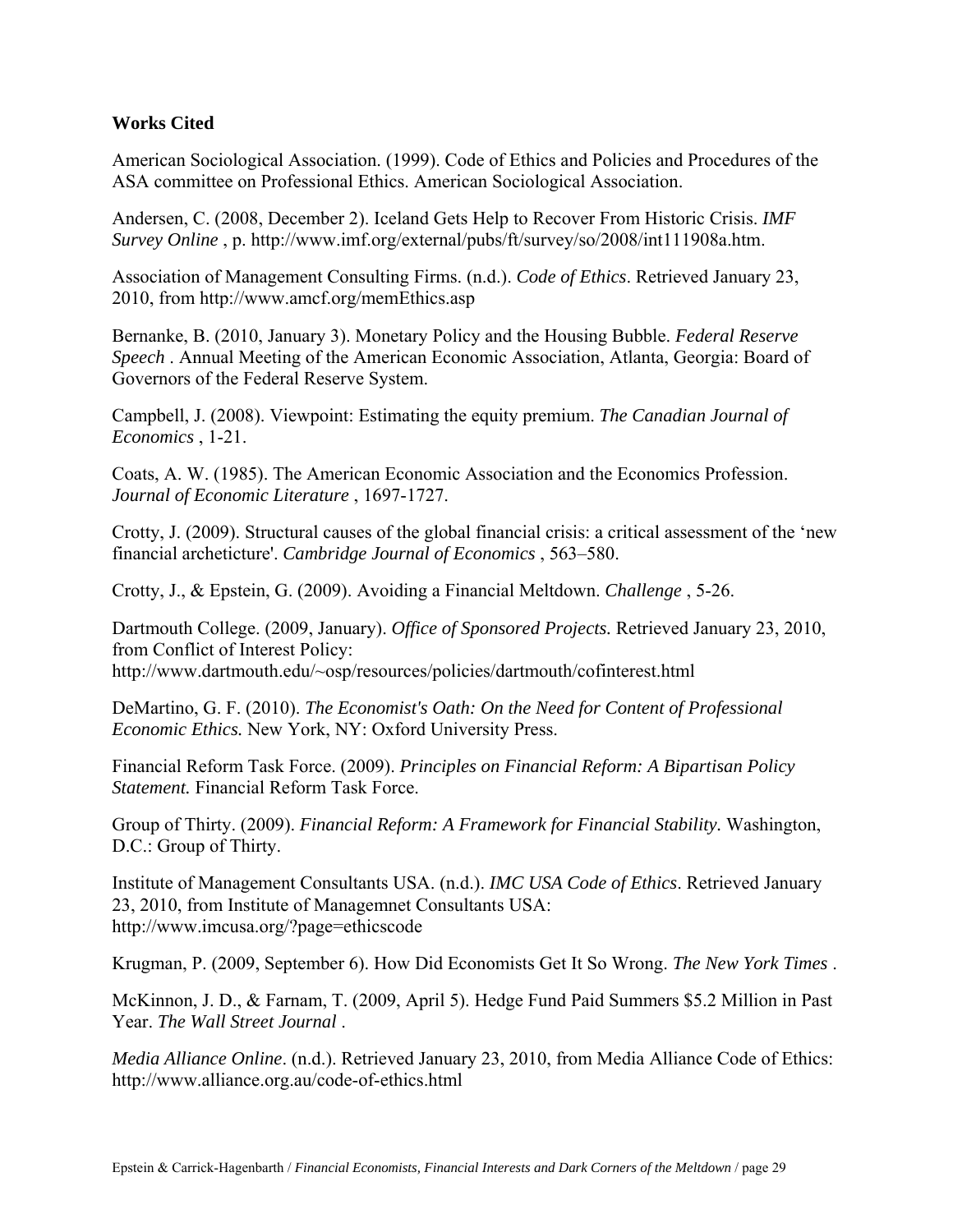Mishkin, F. (2008, May 28). Resignation Letter. Washington D.C.

Mishkin, F. S., & Herbertsson, T. T. (2006). *Financial Stability in Iceland .* Reykjavik: Iceland Chamber of Commerce.

SAFER. (n.d.). *Economists' Committee for Stable, Accountable, Fair and Efficient Financial Reform*. Retrieved January 13, 2010, from Political Economy Research Insititute: http://www.peri.umass.edu/safer/

Schmidt, R. (2009, October 14). *Geithner Aides Reaped Millions Working for Banks, Hedge Funds*. Retrieved January 28, 2010, from Bloomberg.com: http://www.bloomberg.com/apps/news?pid=email\_en&sid=abo3Zo0ifzJg

Society of Professional Journalists. (n.d.). *Code of Ethics.* Retrieved January 23, 2010, from Society of Professional Journalists: http://www.spj.org/ethicscode.asp

Sorkin, A. R. (2009, February 17). A Rare Tarnish on Goldman's Reputation. *The New York Times* .

*The MBA Oath*. (n.d.). Retrieved January 27, 2010, from The MBA Oath: Responsible Value Creation: http://www.mbaoath.com/

*The New Journalist Code of Ethics*. (n.d.). Retrieved January 23, 2010, from Center fo Independent Media Ethics: http://newjournalist.org/ethics/

The University of Chicago. (2007, July 27). *University Ressearch Administration.* Retrieved January 23, 2010, from Outside Professional and Comercial Interests of Faculty/Conflicts of Interest: http://researchadmin.uchicago.edu/guidelines/200/205.shtml

The University of Massachusetts Amherst & Boston. (1997, April 2). *Policy on Conflicts of Interest Relating to Intellectual Property and Commercial Ventures.* Retrieved January 23, 2010, from http://www.umass.edu/research/ora/confl.html#02

US Department of the Treasury. (2009). *Financial Regulatory Reform A New Foundation: Rebuilding Financial Supervision and Regulation.*

VanderMey, A. (2009, June 11). Harvard's MBA Oath Goes Viral. *Buisness Week* .

Volcker, P. (2008, April 8). Remarks by Paul Volckerat a Luncheon of the Economic Club of New York. New York.

Weisbrot, M., Ray, R., Johnston, J., Cordero, J. A., & Montecino, J. A. (2009). IMF Supported Macroeconomic Policies and the World Recession: A Look at Forty One Borrowing Countries. Washington D.C.: Center for Economic and Policy Research.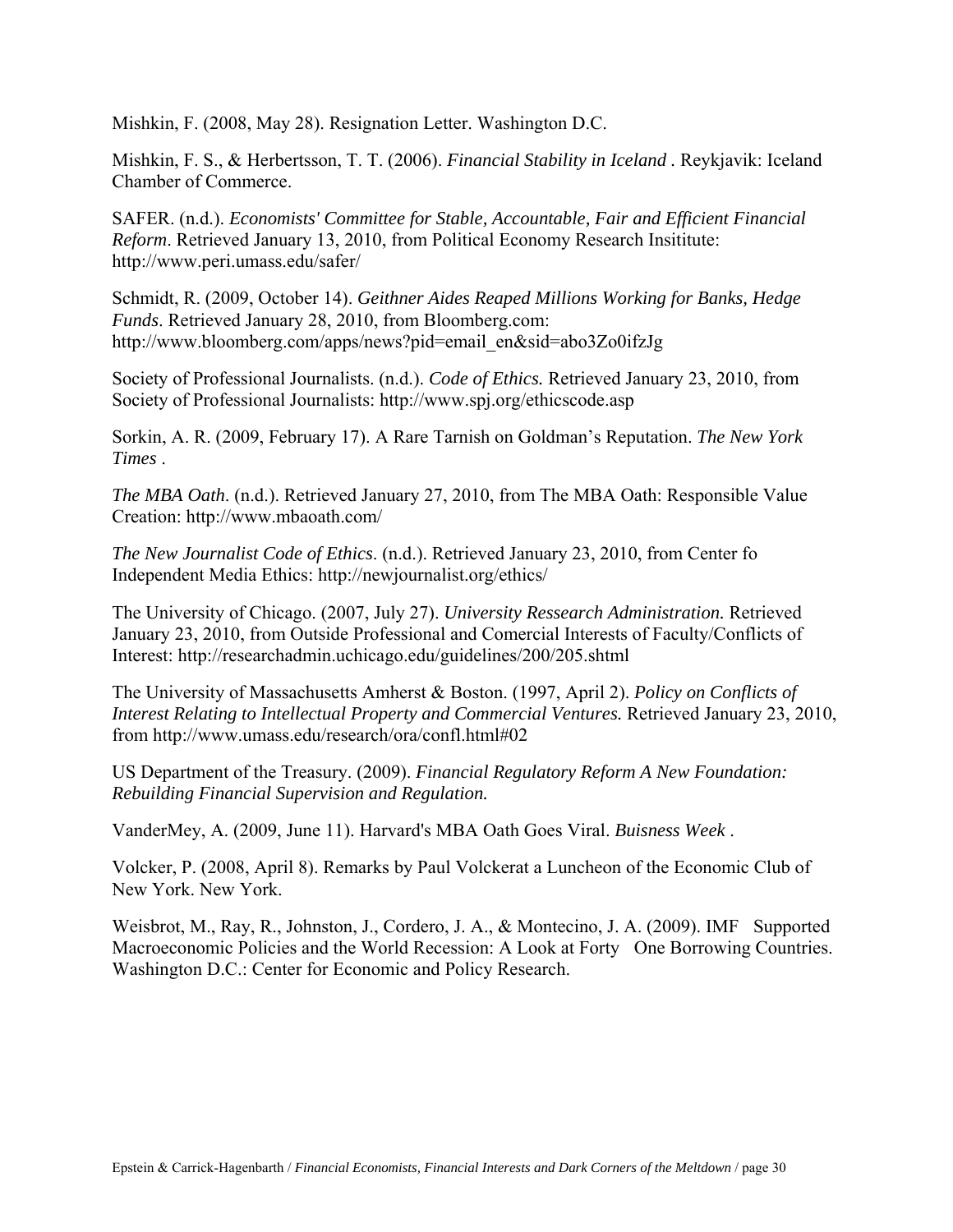## **Appendix A**

#### **The Financial Reform Index (FRI)**

This index was created by looking at a range of financial reform proposals, including those of the Financial Reform Task Force, the Group of Thirty, The Squam Lake Working Group on Financial Regulation and SAFER, as well as the proposals tabled by the Obama Administration. The FRI is cumulative so that the larger the number of proposals agreed to by the economist, the stricter is the regulation with which the economist publicly agrees. (Of course, we cannot argue here that stricter is necessarily better.) The **FRI** is then calculated as a ratio of the total number of regulations as a share of the total in the list. Nested signifies that if an economist advocates statement two of our index s/he is also counted as advocating statement one. When nested proposals occur they are confined under each heading; they do not extend beyond the heading and they are always ordered in increasing strictness. Thus, if they are nested the higher number will include the lower number but not vice versa. Not nested are those proposals for regulation that stand independently.

#### **Systemic Regulator**

- 1. Promote a systemic regulator.
- 2. Promote a systemic regulator not the Federal Reserve.
- Nested

#### **Regulating Systemic Risk**

- 3. Impose countercyclical macro-prudential regulations such as countercyclical liquidity and capital requirements (not about limiting size).
- 4. Limit systemic risk in the financial system by increasing capital and liquidity requirements at all times.
- Not nested
- 5. Limit systemic risk by reducing the over-all degree of leverage in the system (market based solutions - not capital and liquidity requirements).
- 6. Limit systemic risk by reducing the over-all degree of leverage in the system (not capital and liquidity requirements) through regulatory based restrictions.
- Nested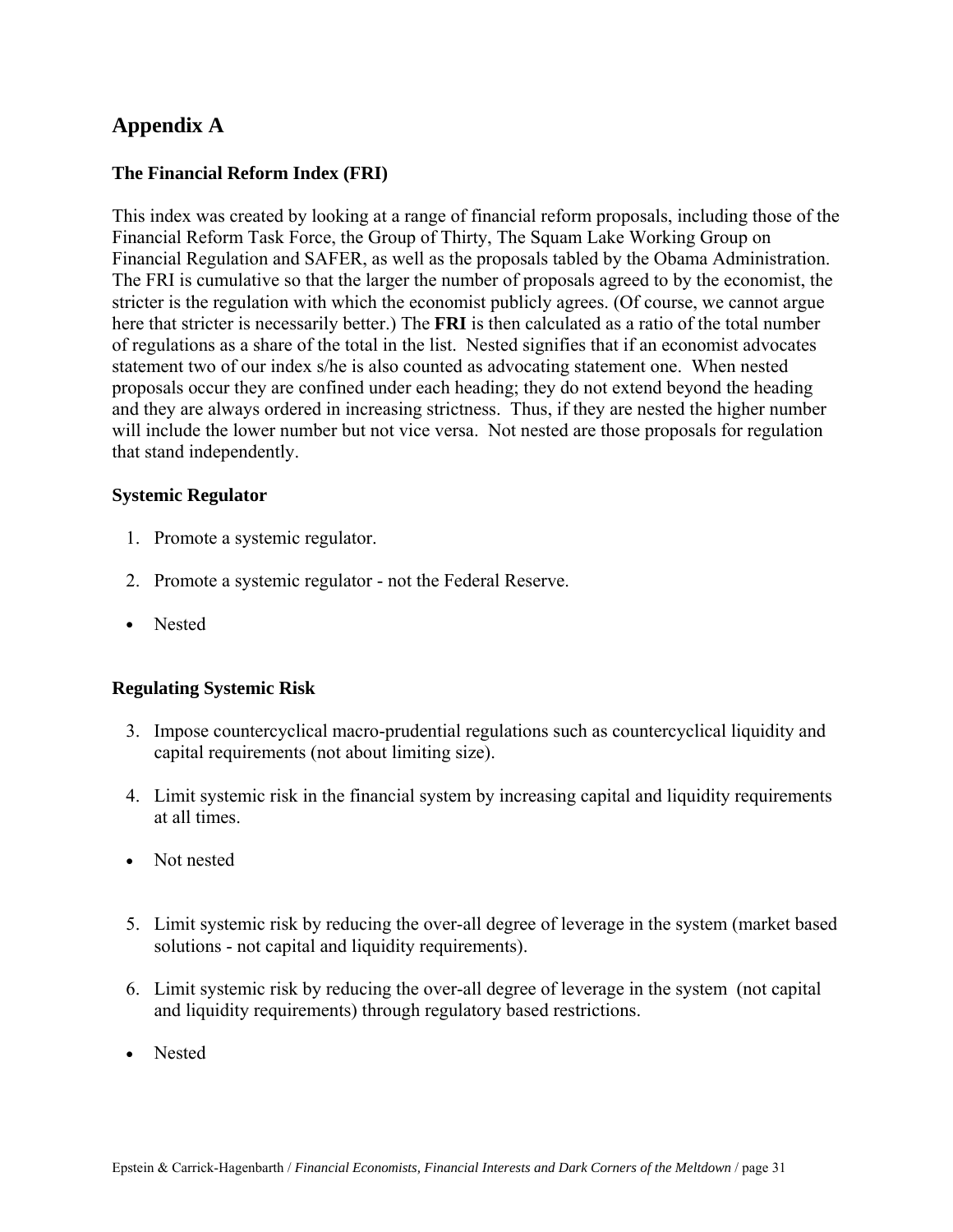- 7. Reduce complexity of financial institutions by limiting the range of activities they engage in (Reconstitute a Glass Steagall in that regard - this would limit size).
- Not nested

#### **What is included in Regulation**

- 8. Broaden the regulatory framework to include **some** financial actors, markets and products, especially those that are systemically important or risky.
- 9. Broaden the regulatory framework to include **all** financial actors, markets and products, especially those that are systemically import or risky.
- nested

#### **Regulation of Securities**

- 10. Limit some securities to being traded or sold on markets but allow others to be traded OTC.
- 11. All securities have to be traded or sold on markets.
- Nested

#### **Perverse incentives**

- 12. Reduce perverse and asymmetric incentives in the financial system. (includes applying voluntary, nonbinding resolutions like say on pay resolutions).
- 13. Reduce perverse and asymmetric incentives in the financial system by enforcing mandatory rules on compensation.
- Nested

#### **Conflicts of Interest**

- 14. Reduce conflicts of interest, fraud and corruption by strengthening oversight and enforcement and/or limit outsourcing of regulatory responsibilities to private institutions.
- 15. Reduce conflicts of interest, fraud and corruption by strengthening oversight and enforcement by using public entities such as public credit ratings.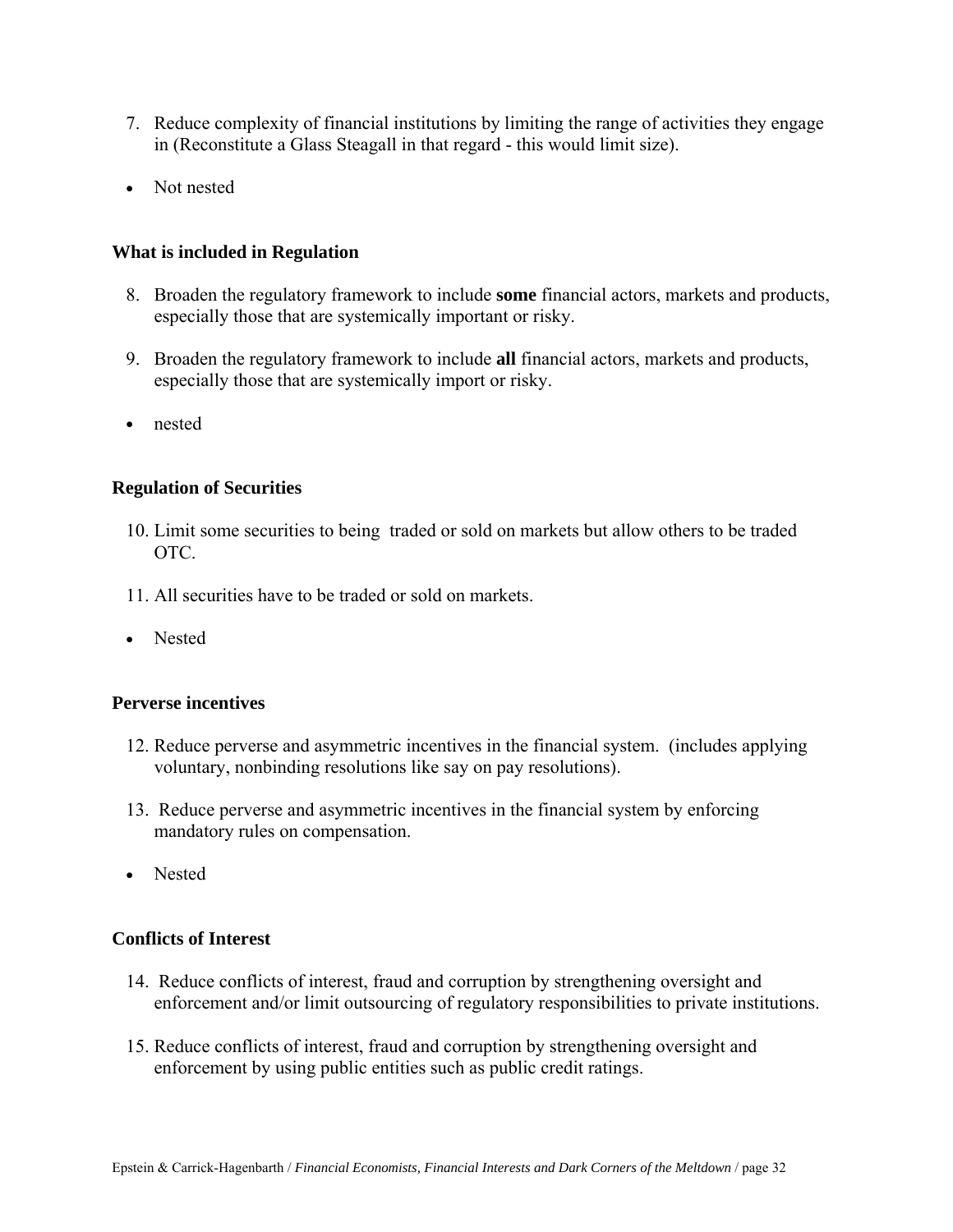• Nested

#### **Too Big to Fail**

- 16. Improve financial resolution mechanisms.
- 17. Reconstitute a more efficient, productive and stable financial system by limiting the ability of individual institutions to become too big, complex and interdependent to fail, by breaking firms up or re-imposing Glass-Steagall type regulations.
- 18. Stop institutions from becoming too big, complex and interdependent to fail by taxing unproductive financial activities.
- Not nested

#### **Consumer Protection**

- 19. Protect consumers and investors by imposing market based solutions that discourage excessive risk taking (such as, non-binding transparent standards of safety, reducing information asymmetries, increasing consumer awareness of financial markets, tax and subsidy policies to change incentives from high leverage risky forms of financing to others).
- 20. In order to protect consumers and investors regulate financial products that are risky.
- 21. In order to protect consumers and investors ban financial products that are too dangerous and/or lacking in economic benefits.
- Nested

#### **Accountability and Democracy**

- 22. Increase the transparency of financial and regulatory institutions and markets.
- 23. Make financiers pay for financial meltdown not only by improving financial resolution mechanisms but do this by shifting the burden of financing these to the owners, managers and major creditors of financial institutions through a financial transactions tax or by levying fees.
- 24. Work to stop the regulatory race to the bottom that results from regulatory arbitrage at the international level as the competition for jobs and income in their financial sectors by some jurisdictions undermines the ability of others to enforce regulatory rules and standards in their own financial markets.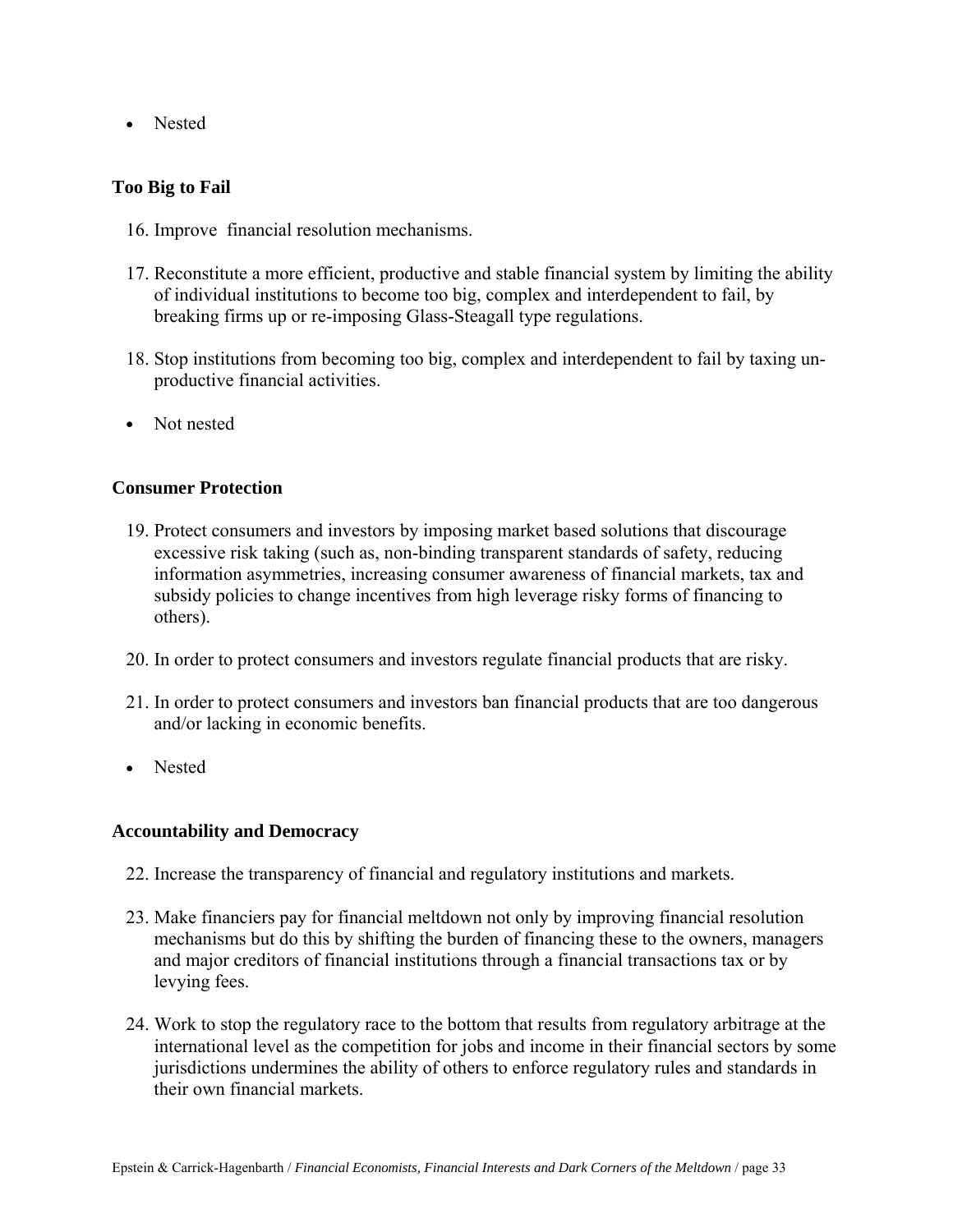- 25. Ensure that current decisions about financial reform and ongoing decisions about financial structure and regulation are made in the public interest rather than shaped by the narrow interests of financial institutions and their lobbyists. This accountability and democratization of the financial regulatory mechanism can be gained by greatly reducing the amount of money in legislation through measures like citizens on boards of directors and campaign finance reform
- Not nested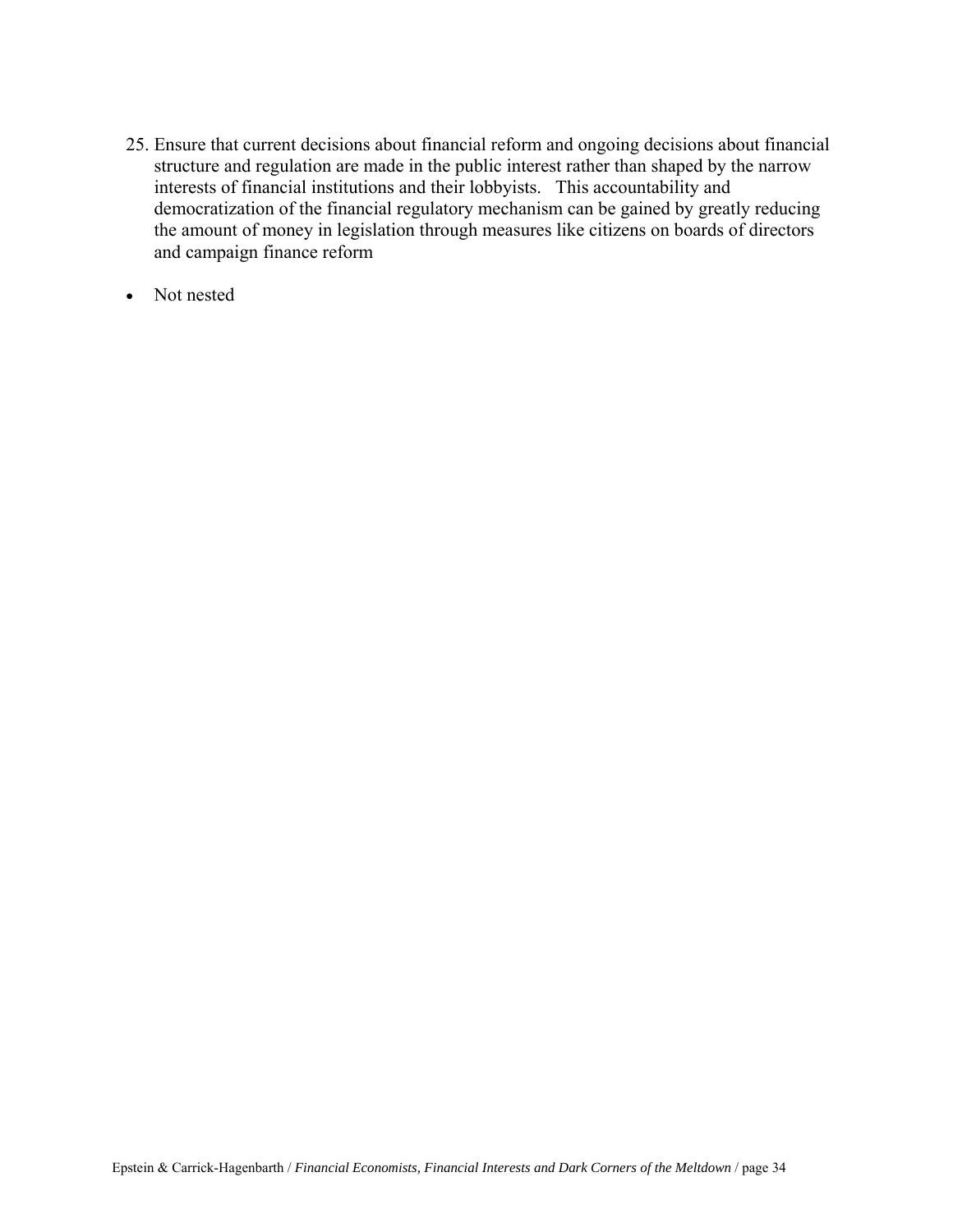# **Appendix B**

*Link to the Stanford Panel on the Economic Crisis* 

<http://www.youtube.com/watch?v=OSBgfYrL9fs>

*Transcript to some of the Q&A's from the Stanford Panel "Unchartered Territory: Panel on the Economic Crisis" Stanford Academic Council at the Stanford Graduate School on April 30th 2009 Duffie cited as professor.[11](#page-36-0)*

*11: 48 (Unidentified person) Question:* I have a question about going forward. Wasn't a contributor to this greed on the part on the people in power in financial institutions, like banks and hedge funds and so on, who took risks because it was in their interests, because they got big bonuses if they made money? Don't we need some kind of legislative or regulatory control that prevents human greed on the parts of small numbers of individuals from putting the economy for the rest of us at this kind of risk?

*12:21 (Duffie) Answer:* OK, so, there is a certain human nature to reach for more whenever its available. Yes, as an organization, the big financial banks were greedy. Now, what does that mean at the level of individuals? It meant that the risk management systems were not eliminating that greediness and risk taking, it meant that the compensation contracts in some cases encouraged the risk taking because it paid you this year if you made a profit this year rather than waiting to see whether that was a real profit.

But I tend not to make this a kind of personal thing about greed, I tend to think about it in terms of, again contracts, risk management systems, educating management particularly the boards and CEOs about what sorts of things are going on inside their banks and if that's done well then the organization won't behave as though it looks like a greed center, but rather, that its providing a service to the economy.

*13:50 (Unidentified person ) Question:* My question is: How was it possible for these CDOs to be rated AAA? How is it possible to use some sort of equation that says these things are correlated when they're not possibly correlated? Could you just explain, would this be regarded as no risk?

*14:08 (Duffie) Answer:* Okay so the simplest answer is they made a mistake. And one slightly simpler explanation is the fact that they didn't include in their analysis a scenario by which the housing market goes down 30%. Almost every risk management outfit; banks, hedge funds, Fannie Mae, Freddie Mac and the ratings agencies were putting their worst scenario for the housing market at either no price change or a 2 or 3 or 4 or 5% price decline as the worst case scenario. No one had it in mind that house prices would go down as they did. So, basically it

 $\overline{a}$ 

<span id="page-36-0"></span><sup>&</sup>lt;sup>11</sup> Transcribed by Jessica Carrick-Hagenbarth.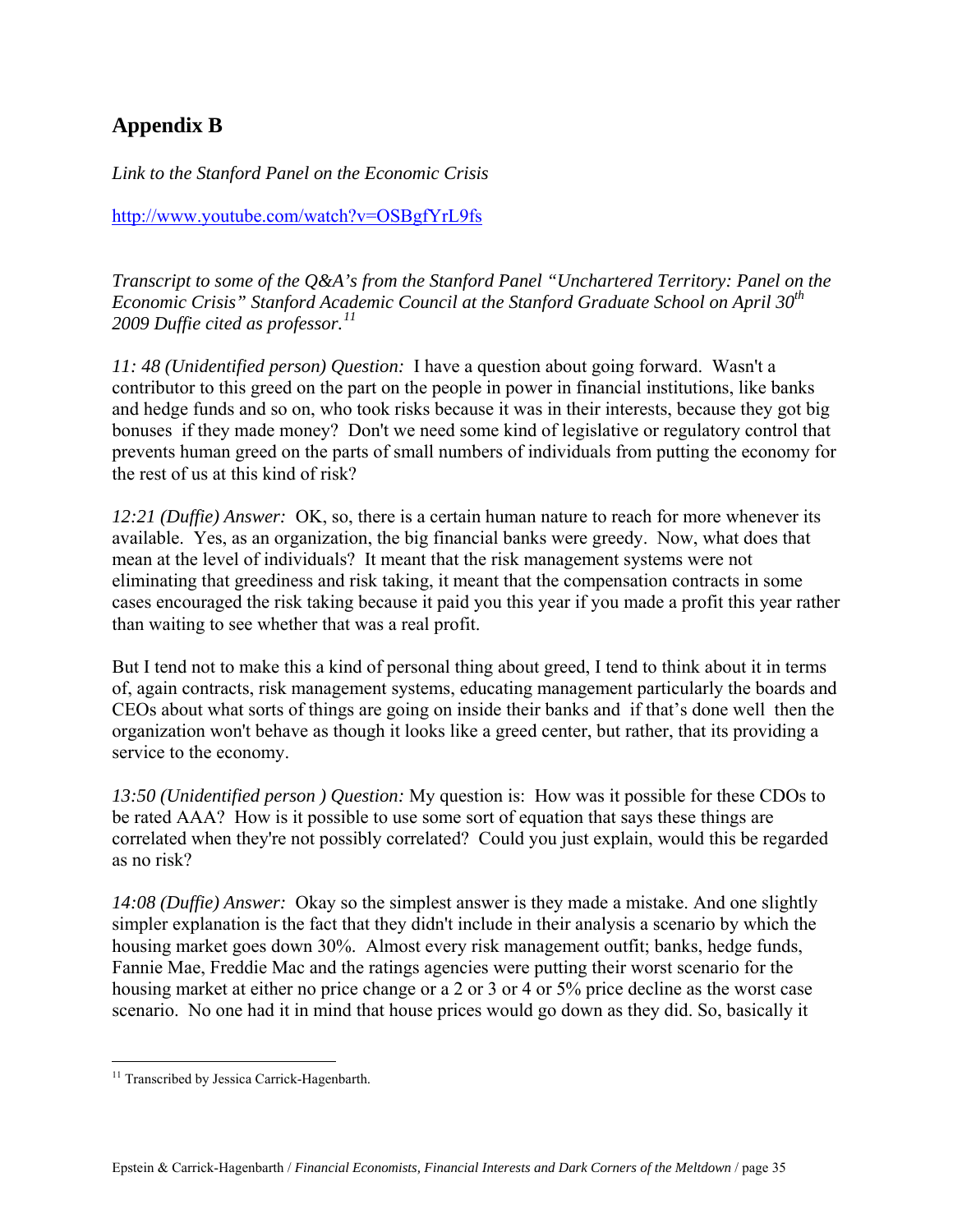was a mistake based on relying on historical data rather than thinking about whether the economy was on a sustainable path.

*25:20 (Unidentified person) Question:* Question to the panel: coming back to the AAA rated CDOs and other securities, you may be being a little to kind to the rating agencies and the bank underwriting people who issued securities that they immediately passed on to other people, paid the rating agencies to rate them, paid the people who sold them commissions, paid the executives and banks big commissions. There seems to have been systematic incentives that caused people who have conflicts of interest to systematically overrate these securities. They were issuing money to people that they didn't verify income and so on. Is it really just an inability to predict that housing prices would go down or were there some fundamental conflicts of interest in that system?

*26:06 (moderator)* Darrell being a brave man said I'll take that question.

*26: 09 (Duffie) Answer:* Braver than you think because I've just joined the board of the Moody's corporation which is one of the top ratings agencies. *[Laughter by people on the panel.]* So, conflicts of interest in ratings and underwriting, speaking for the rating agencies, which are most accused of this conflict or interest, there is a conflict of interest, the rating agencies or at least Moody's is very up front about this fact- that there is an inherent conflict of interest when someone is paying you to rate something that they are issuing. None of the other models that have been proposed to avoid conflicts of interest have been found to have less conflict of interest or result in even reasonable ratings. In fact, the SEC had a meeting two weeks ago in which there was four panels, none of whom could come up with a scheme that seemed to have even a reasonable agreement that would have less conflict of interest or produce reasonable ratings. One example would be a public utility model by which the government would simply collect money from all bond issuers, including collateralized debt obligation issuers, and then give it equally to all ratings agencies for rating those CDOs. And I don't know, we teach in economics that incentives matter and if you're going to get paid for something no matter how well you do it then the quality of the work might not be very good. Do I believe that those conflicts of interest were responsible for the triple A ratings which were mistakes? No, in answer to the question earlier, I'm pretty confident that they just blew it. That they had no idea that the whole structure of the housing market and the mortgage origination market had gone wrong and they didn't include scenarios that allowed for that because they were over reliant on past data. That's not to say they didn't make a mistake. They made a big mistake but I don't think the mistake was because of a conflict of interest.